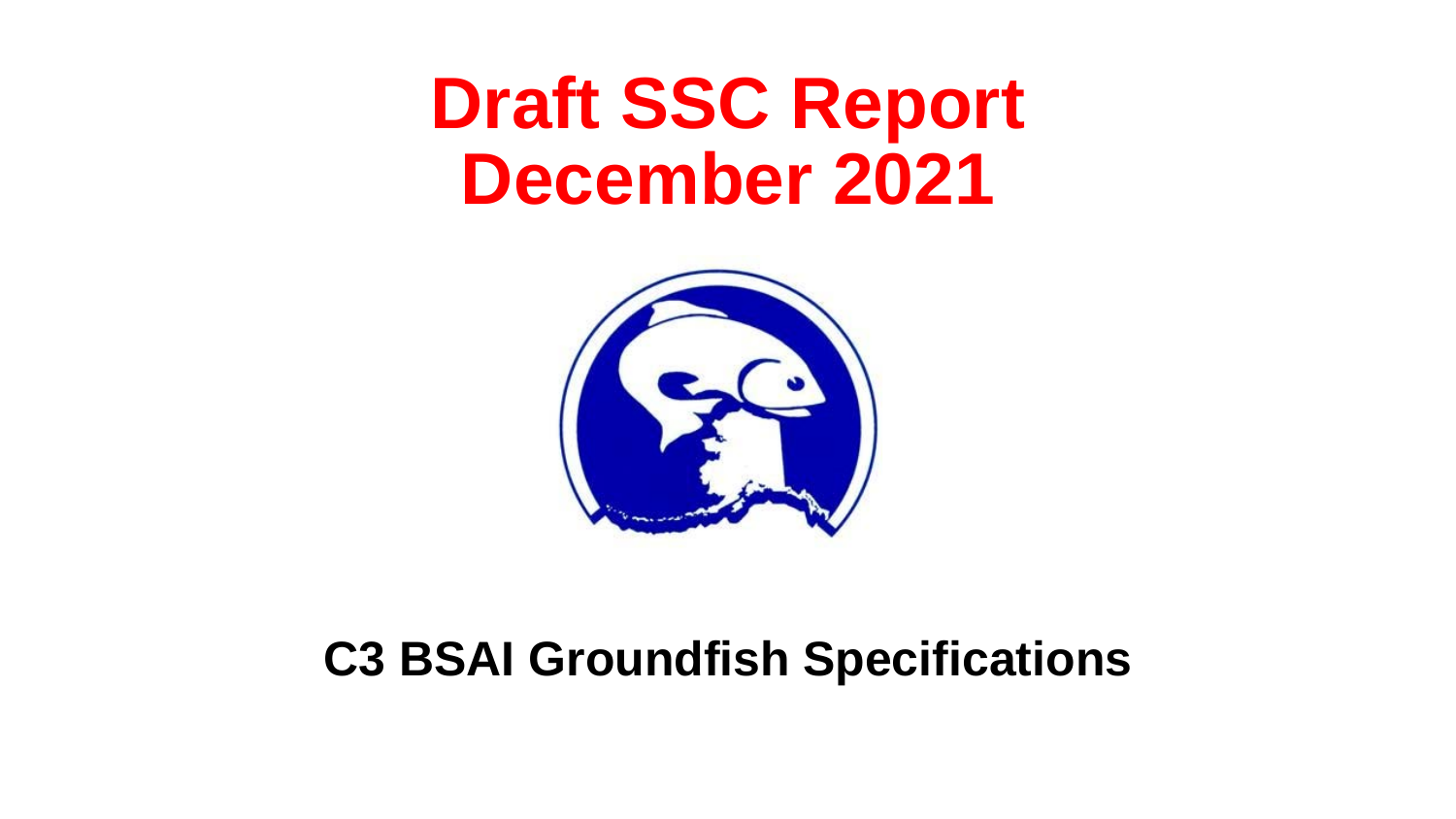### SSC General Comments

- The SSC *recognizes* the outstanding service of Dr. Anne Hollowed and Dr. Matt Reimer for their years of service on the SSC
- We are grateful for their service and wish them well in the future
- The SSC *appreciates* the dedication and contributions of Drs. Grant Thompson, Olav Ormseth and Martin Dorn to the NPFMC.
- We thank them for their service.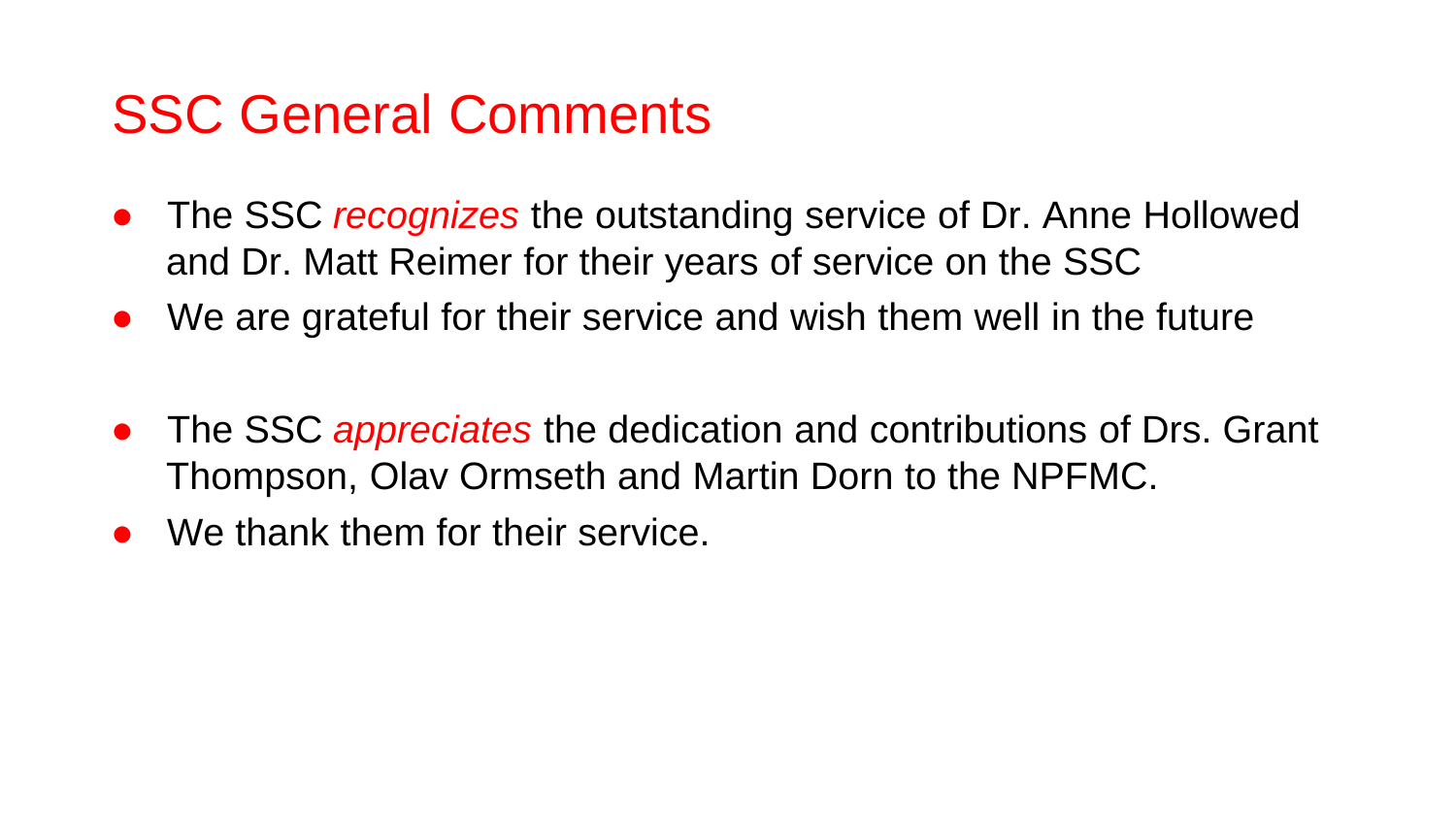### SSC General Stock Assessment Comments (1 of 4)

- With regards to the risk table, the SSC *highlights* that assessment authors should evaluate the risk of the ABC exceeding the true (but unknown) OFL and whether a reduction from maximum ABC is warranted
	- o Even if past TACs or exploitation rates are low
	- See October 2021 SSC Risk Table workshop report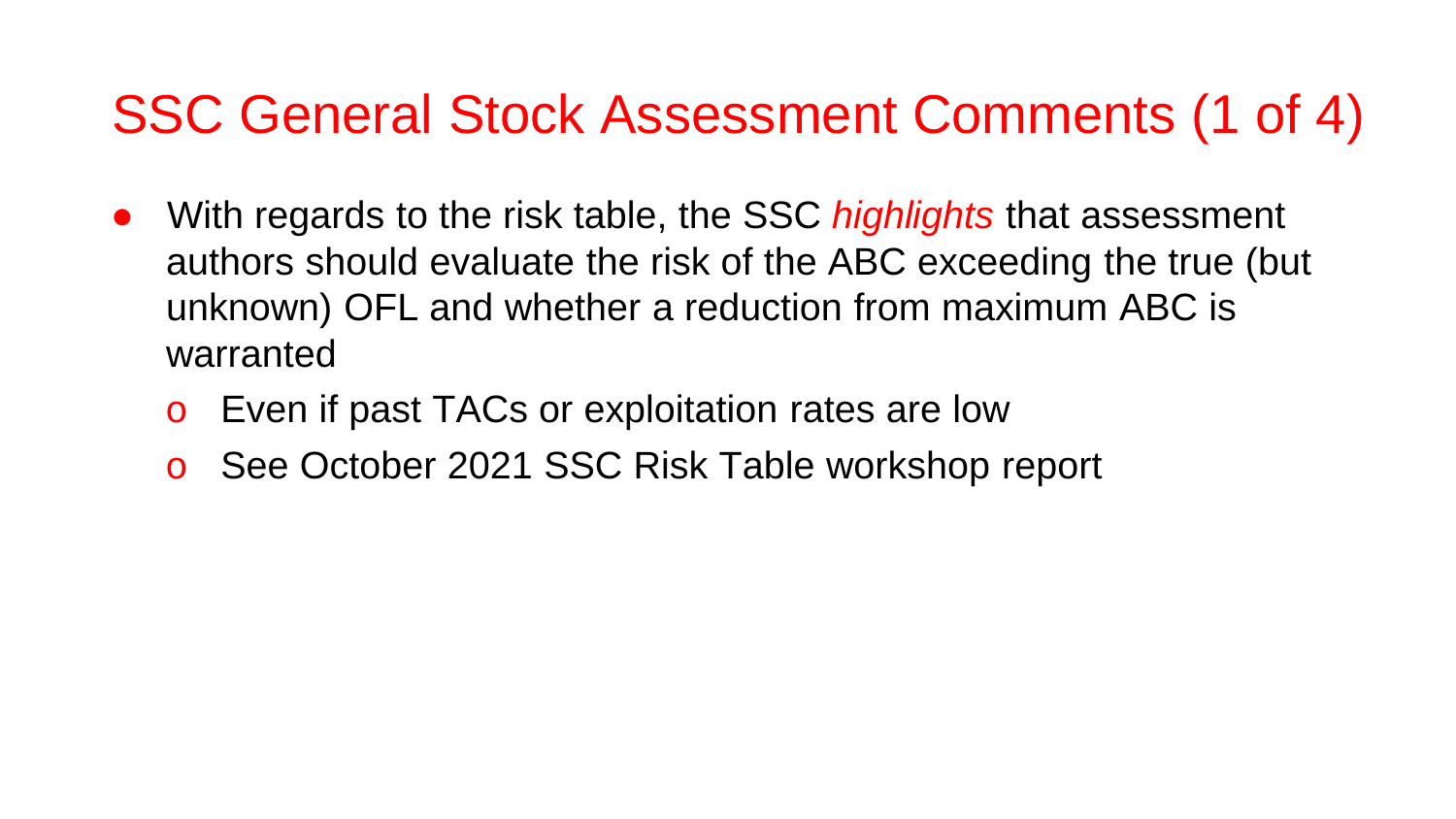### SSC General Stock Assessment Comments (2 of 4)

- For assessments that use periods of elevated natural mortality rates, such as the GOA Pacific cod assessment, the SSC *requests* authors provide a discussion of whether the period of elevated M should be included in the calculation of reference points and/or stock status
- The SSC *encourages* authors to consider whether changes in mortality (and potentially growth) represent anomalies or actual shifts in the underlying dynamics, with the goal of ensuring consistency across different calculations within an assessment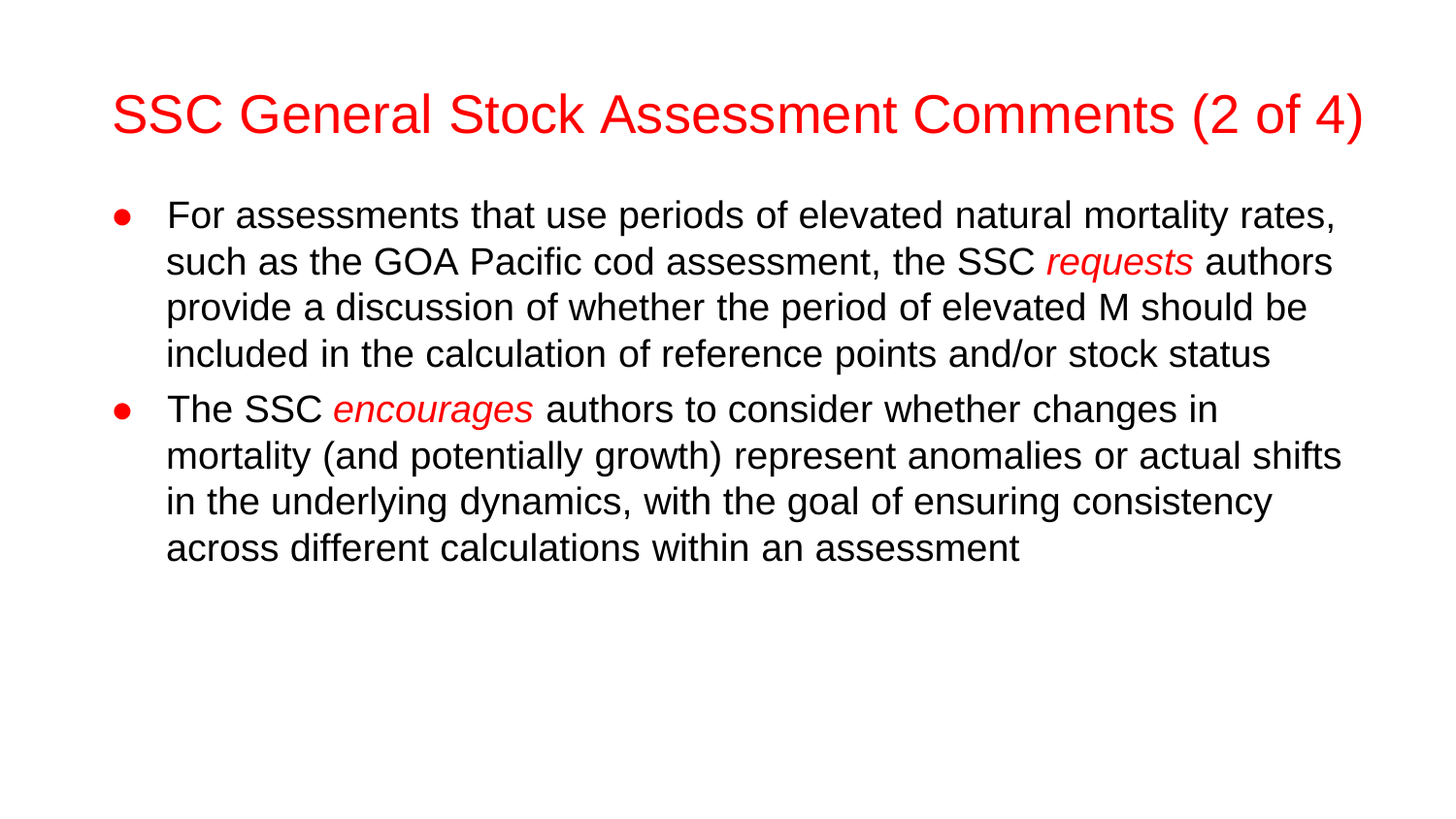### SSC General Stock Assessment Comments (3 of 4)

- As shown in some assessments, VAST model results could be sensitive to the number of knots used to structure the analysis
- The SSC *recommends* that all assessment authors consider whether the number of knots used is sufficient to provide a robust analysis and to compare models with alternative numbers of knots when possible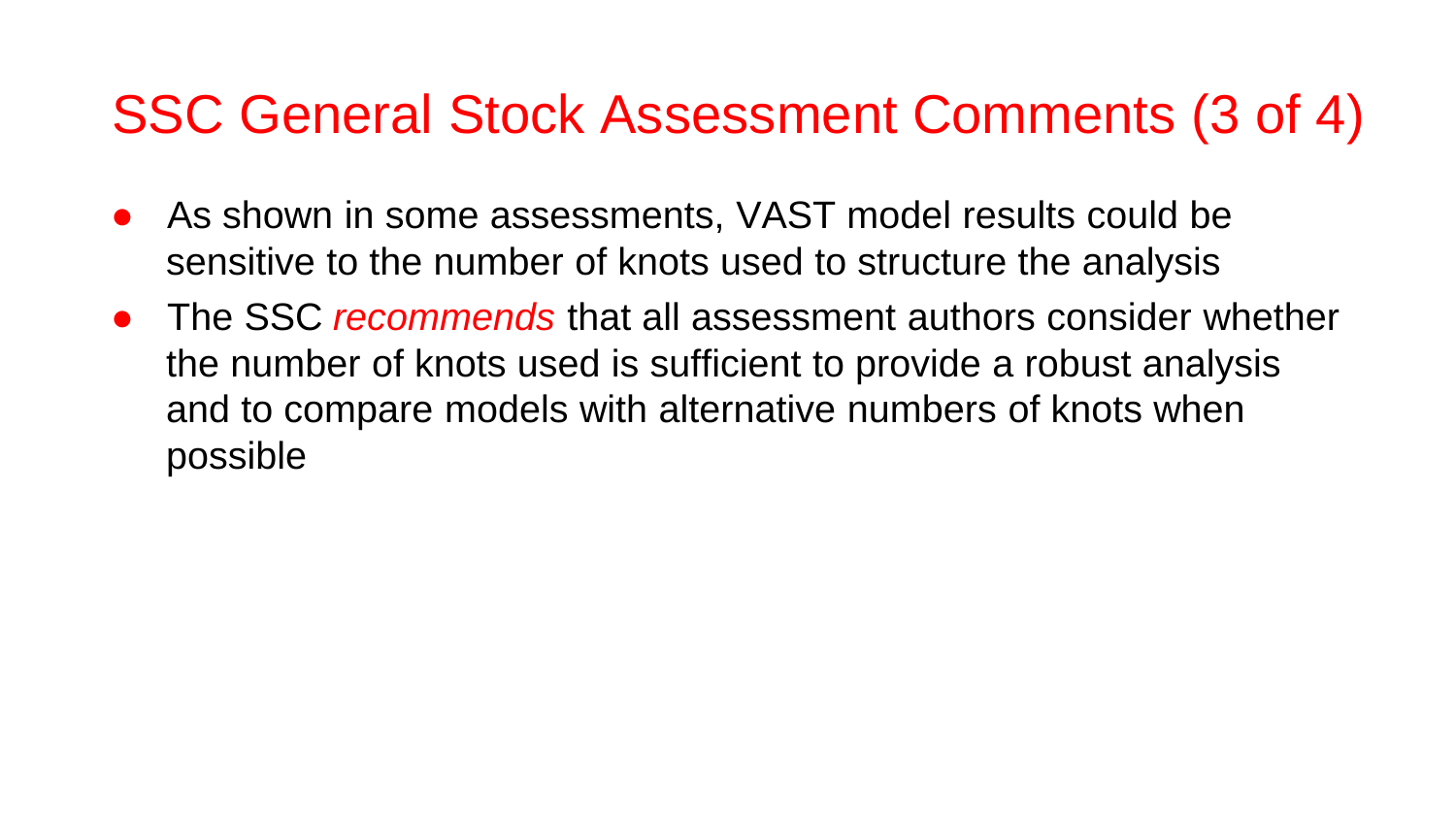### SSC General Stock Assessment Comments (4 of 4)

- The SSC *recommends* that **all assessment authors do not change recommendations in documents** between the Plan Team and the SSC meetings
- Changes in documents following the Plan Team meeting make it more difficult to understand the context of the Plan Team's rationale and seems counter to the public process without seeing a revision history of the document.
- The SSC *requests* deliberations or changes be documented in Plan Team minutes.
	- o This is not intended to prevent authors from correcting typos, transcription errors, or other editorial issues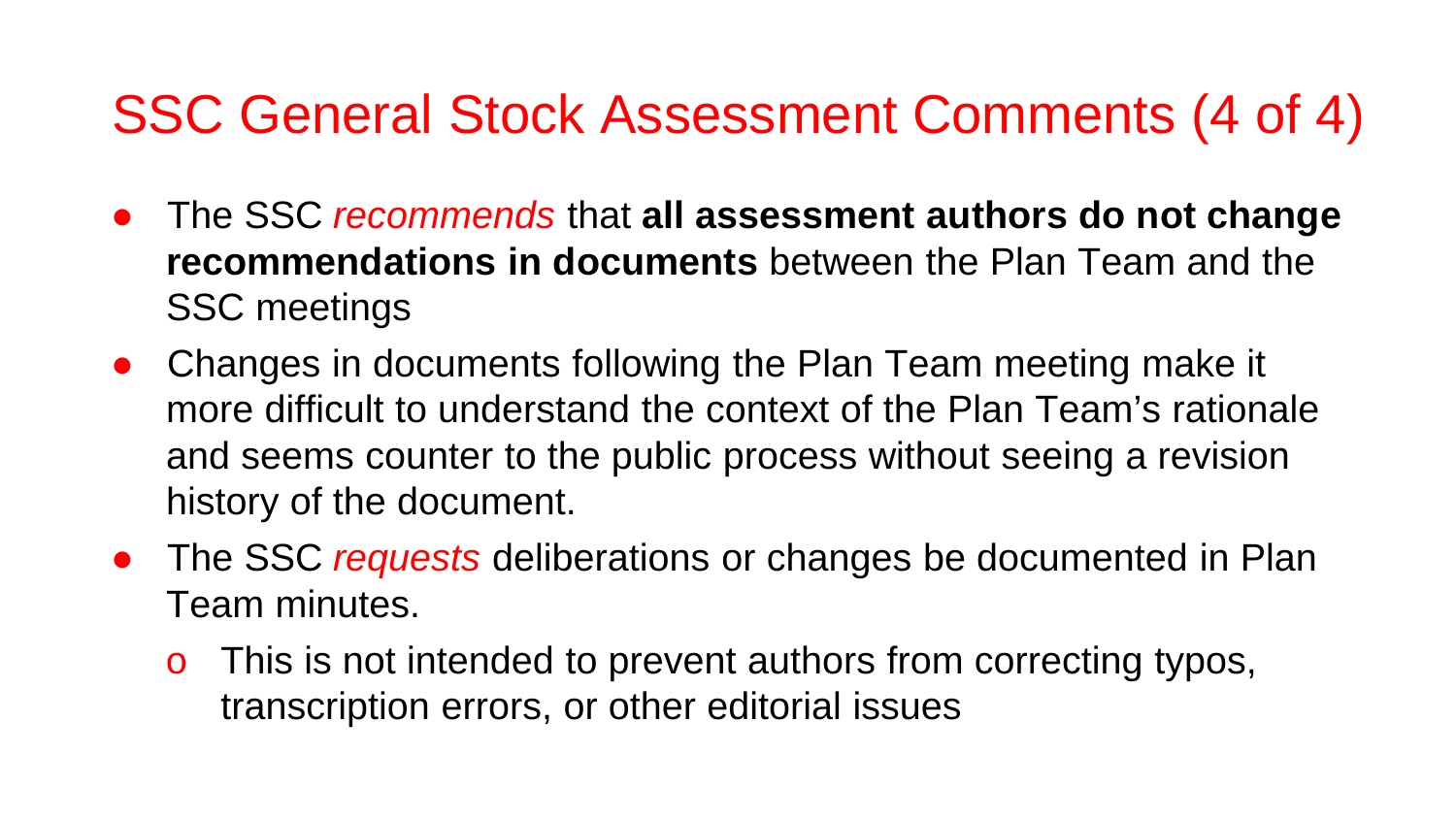#### C3 Bering Sea Ecosystem Status Report (1 of 9) General Comments

- 1) The general summaries and integrated sections on the physical environment (GOA, EBS and AI) and seabirds (GOA, EBS, AI), and Regional Highlights (AI) were information-dense and provided excellent syntheses
- 2) The ESRs will be part of a holistic review of how economic and social science information is communicated and applied to Council decisioninforming analytic products.
- 3) The SSC *encourages* that the holistic review be transparent and inclusive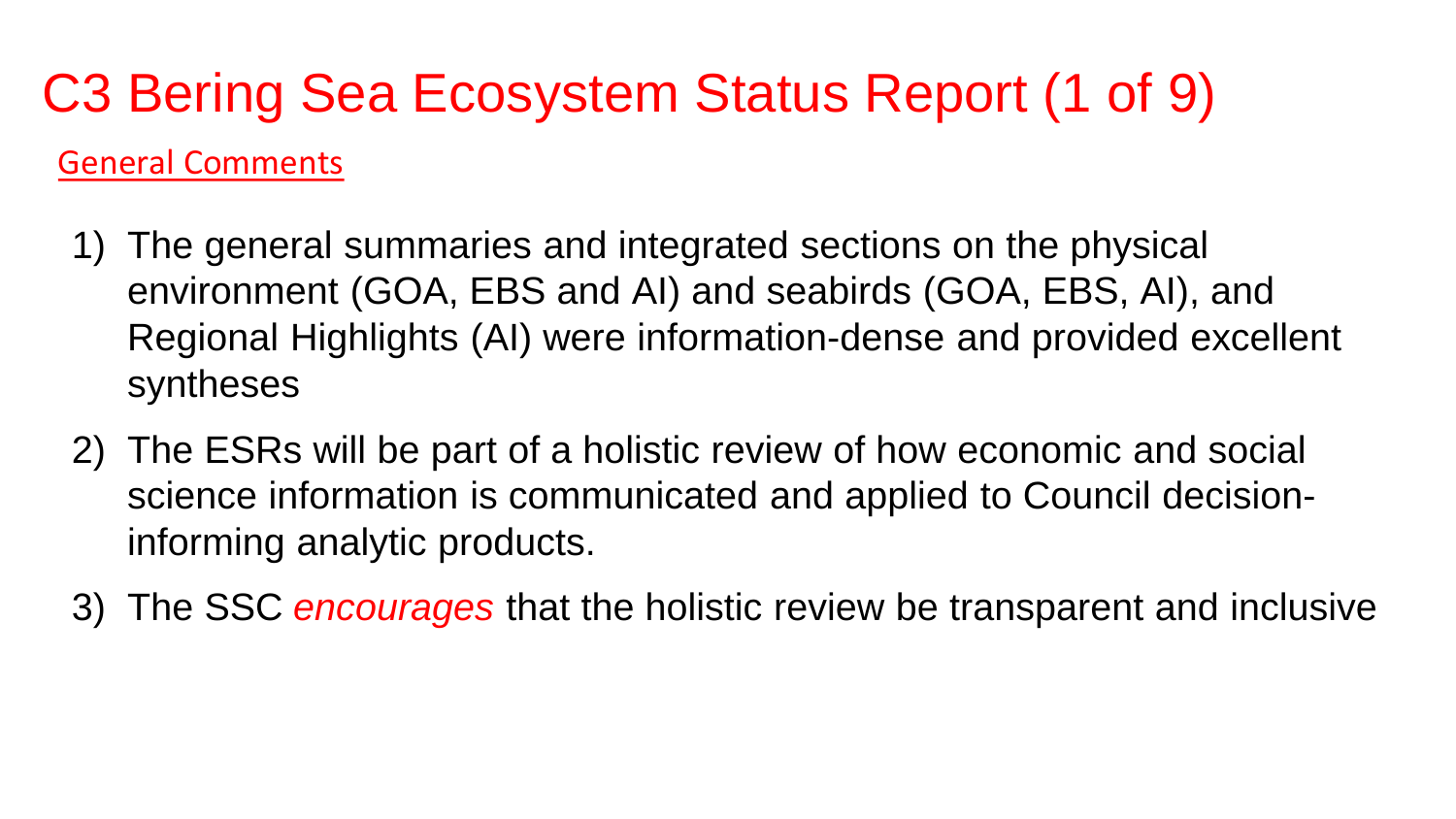# C3 Bering Sea Ecosystem Status Report (2 of 9)

General Comments (cont.)

- 4) Numerous ecosystem-related documents that are produced through the Council process and excellent infographics have been developed to indicate how and when each are used and how they differ. The SSC *suggests* including such a flow chart/infographic in the ESR to visualize the process.
- 5) "In Briefs" are planned for the EBS, GOA, and AI and a second outreach video is being developed -summarizing the ESR products and process. The SSC is *supportive* of these continued efforts to disseminate ESR information to stakeholders and communities and appreciates the efforts to provide hard-copy products to remote communities
- 6) Harmful Algal Blooms (HABs) were reported from all three regions (EBS, AI, GOA) as well as in the NBS and Chukchi Sea. Toxins were detected in shellfish (GOA, AI) and marine mammal flesh (NBS, Chukchi). No human fatalities were reported in 2021.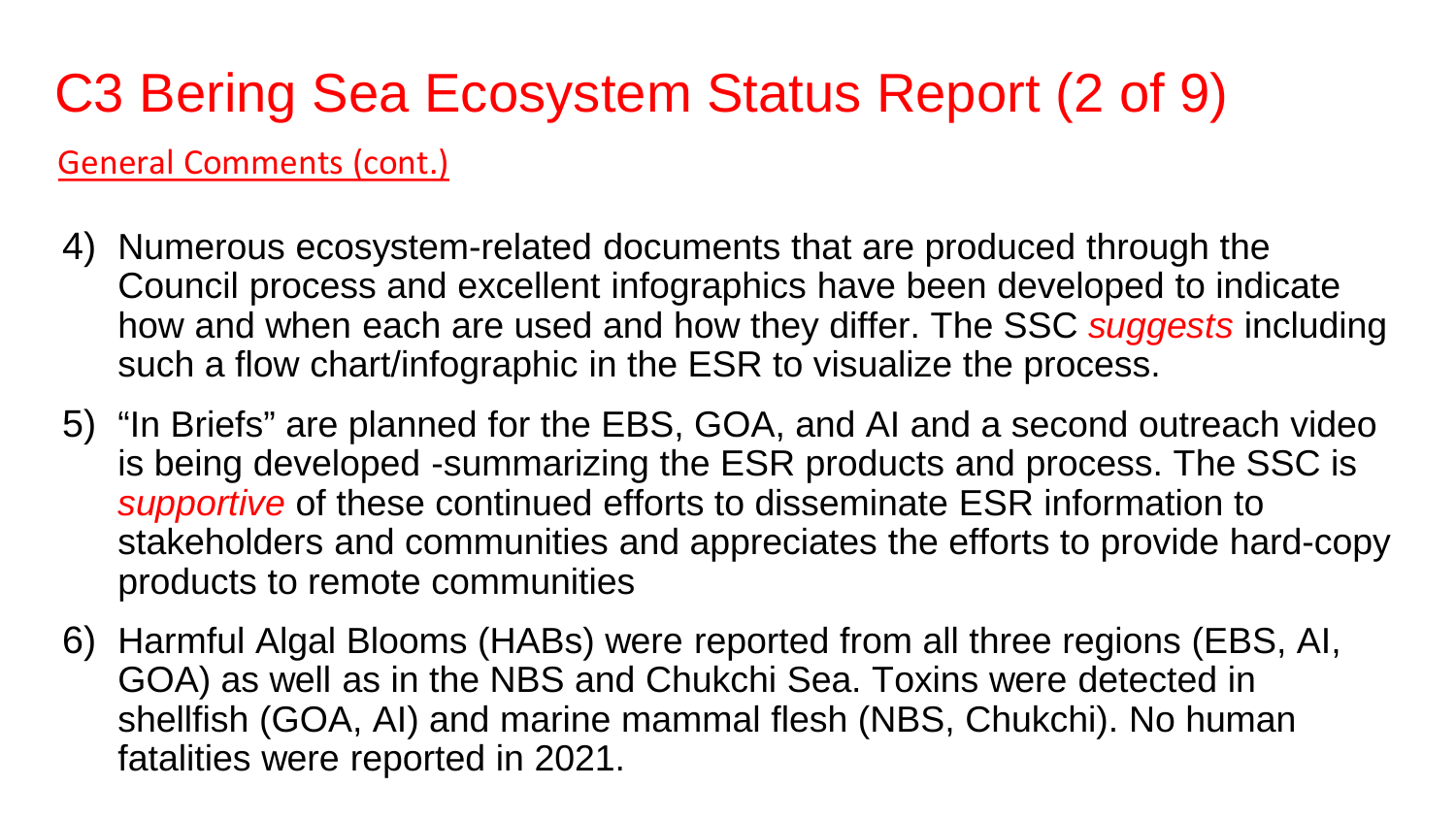#### C3 Bering Sea Ecosystem Status Report (3 of 9) General Comments (cont.)

- Due to COVID-19 in 2020 there were cancellations of many NOAA Fisheries surveys in the eastern and northern Bering Sea. Some data gaps were partially filled by state/university partners, tribal governments, and coastal community members.
- The SSC *suggests* that going forward it will be important to build on lessons learned from these collaborations.
- As an example, the SSC suggests that Kawerak, Inc. could be approached to see if they might help to organize a local effort to monitor sea temperatures in the Norton Sound region.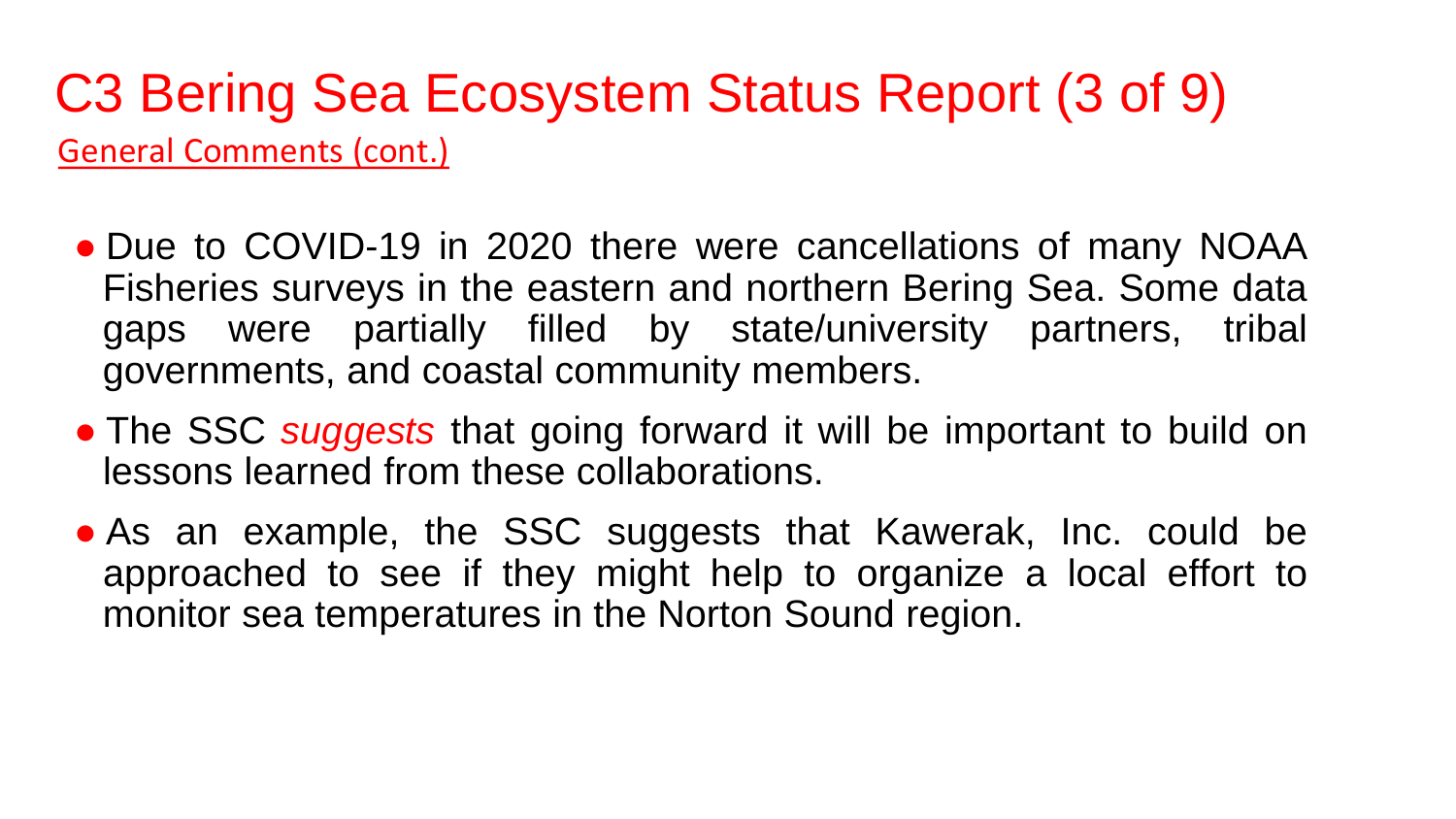#### C3 Bering Sea Ecosystem Status Report (4 of 9) General Comments (cont.)

- The SSC *suggests* that the editors and authors consider the development of a single, "all-purpose" map of the eastern and northern Bering Sea*,* combined*,* that would show an agreed upon set of zones, such as those used for the BSIERP map (Ortiz, I., Wiese, F., Greig, A., 2013, with whatever modifications seem appropriate.
- This map would be in addition to the maps of the eastern Bering Sea and Northern Bering Sea bottom trawl surveys and the slope survey. In the present EBS ESR, there were at least four different maps presented, each with a unique set of zones or divisions.
- These differences make integration of information across disciplines challenging.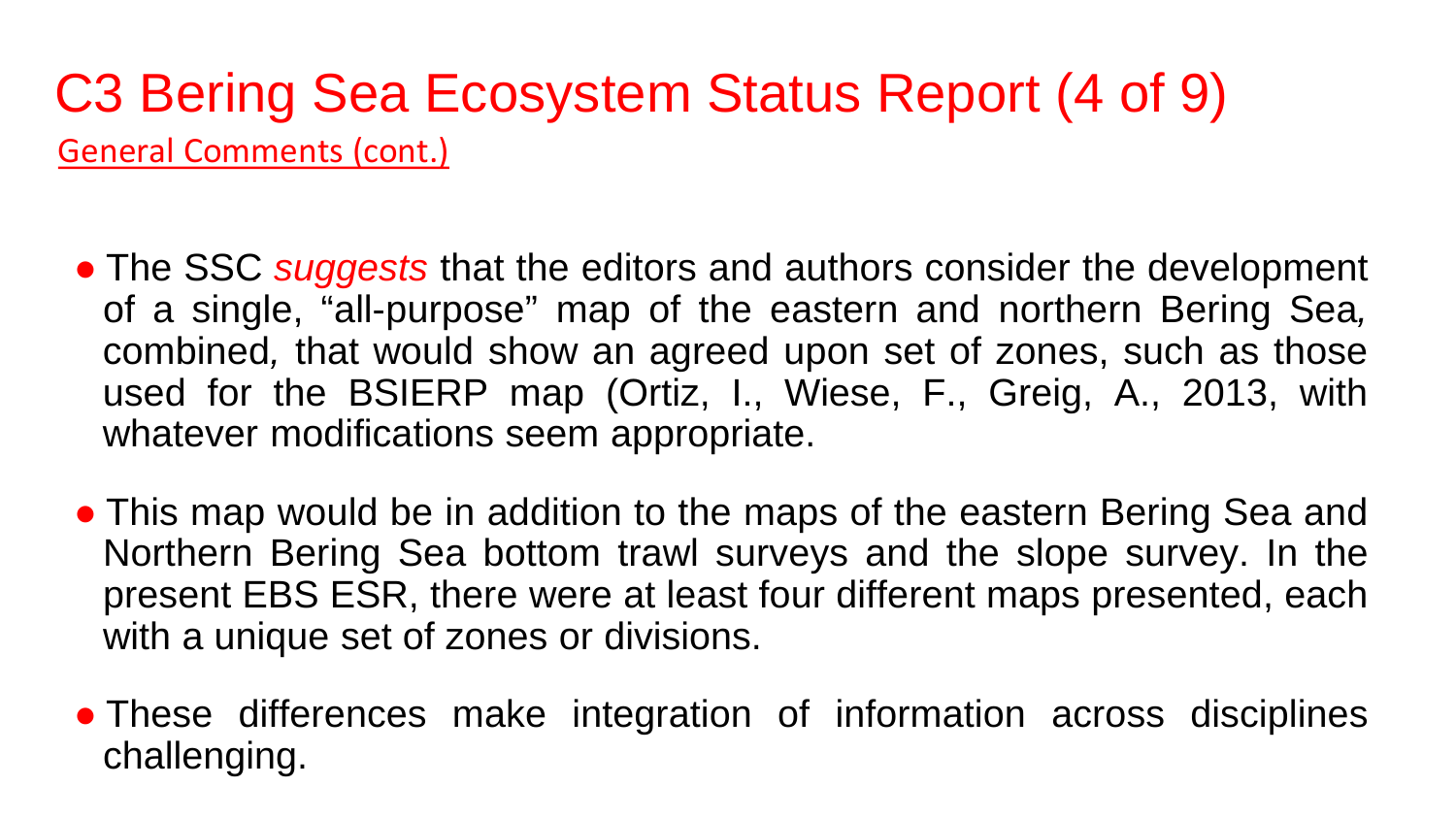#### C3 Bering Sea Ecosystem Status Report (5 of 9) Issues of Concern

• There are multiple indications of warming:

1) St. Paul air temperatures show a strong positive trend over the past 40 years

2) SST drops below bottom temperature in March vs December (later freeze-up),

3) Sea-ice extent (Oct 15 - Dec 15) in 2021 was approximately 50% of long-term mean,

4) Reduction in cold pool area and the northwestward shift in its southern boundary,

5) Elevated bottom temperatures (in 2018 and 2019,  $\sim$  2 °C above longterm mean, only 0.5 °C above in 2021).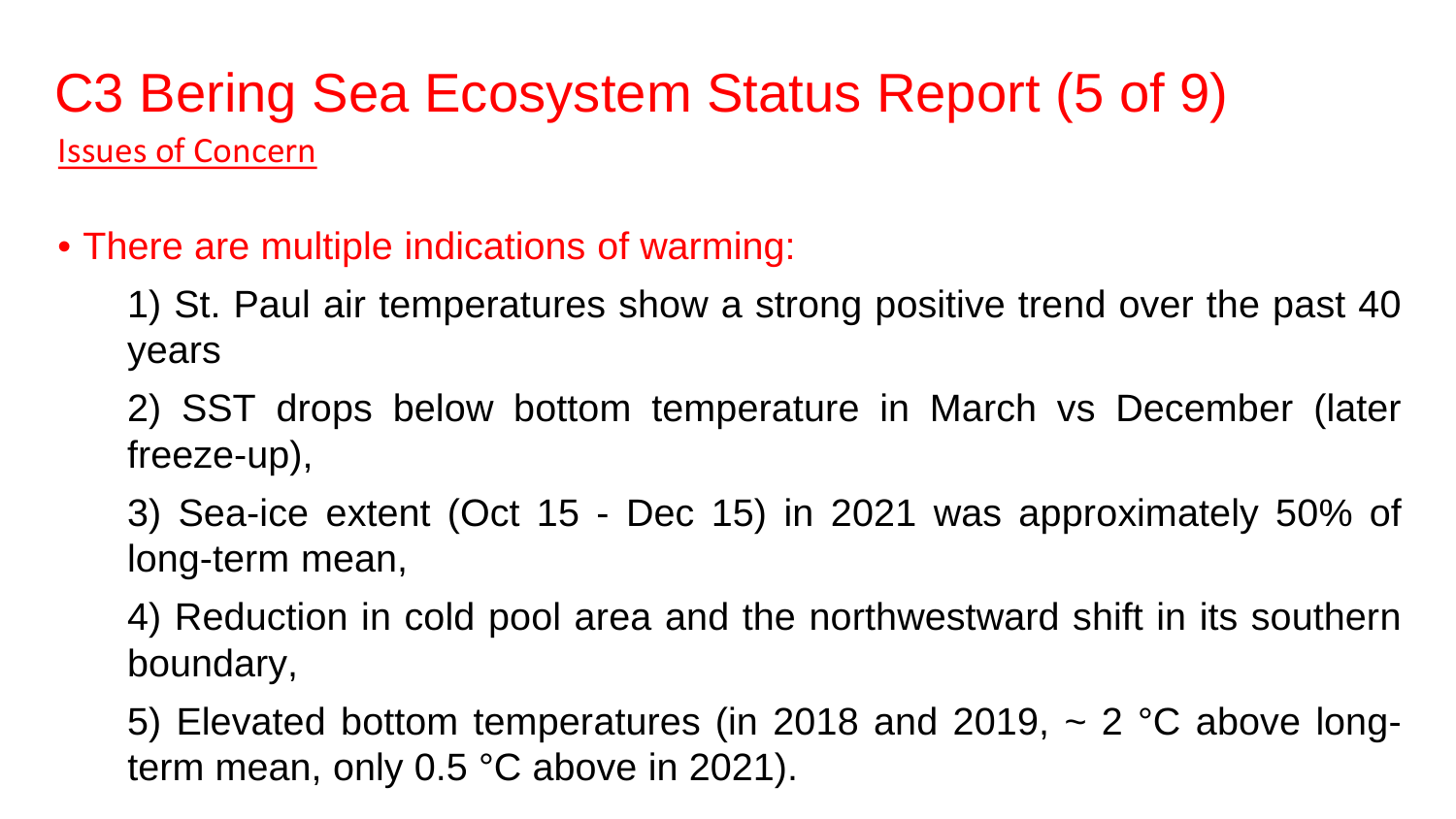#### C3 Bering Sea Ecosystem Status Report (6 of 9) Issues of Concern (cont.)

- There are multiple indications of declining productivity
	- 1) declining chlorophyll concentrations over the shelf;
	- 2) negative diatom anomaly and reduced mesozooplankton biomass and size distribution of copepods in the 2020 Continuous Plankton Recorder;
	- 3) With the exception of Pacific herring, the 2021 index for all other species and functional groups in the pelagic forager guild were below long-term means;
	- 4) biomass of benthic foragers in the bottom trawl lowest over the time series;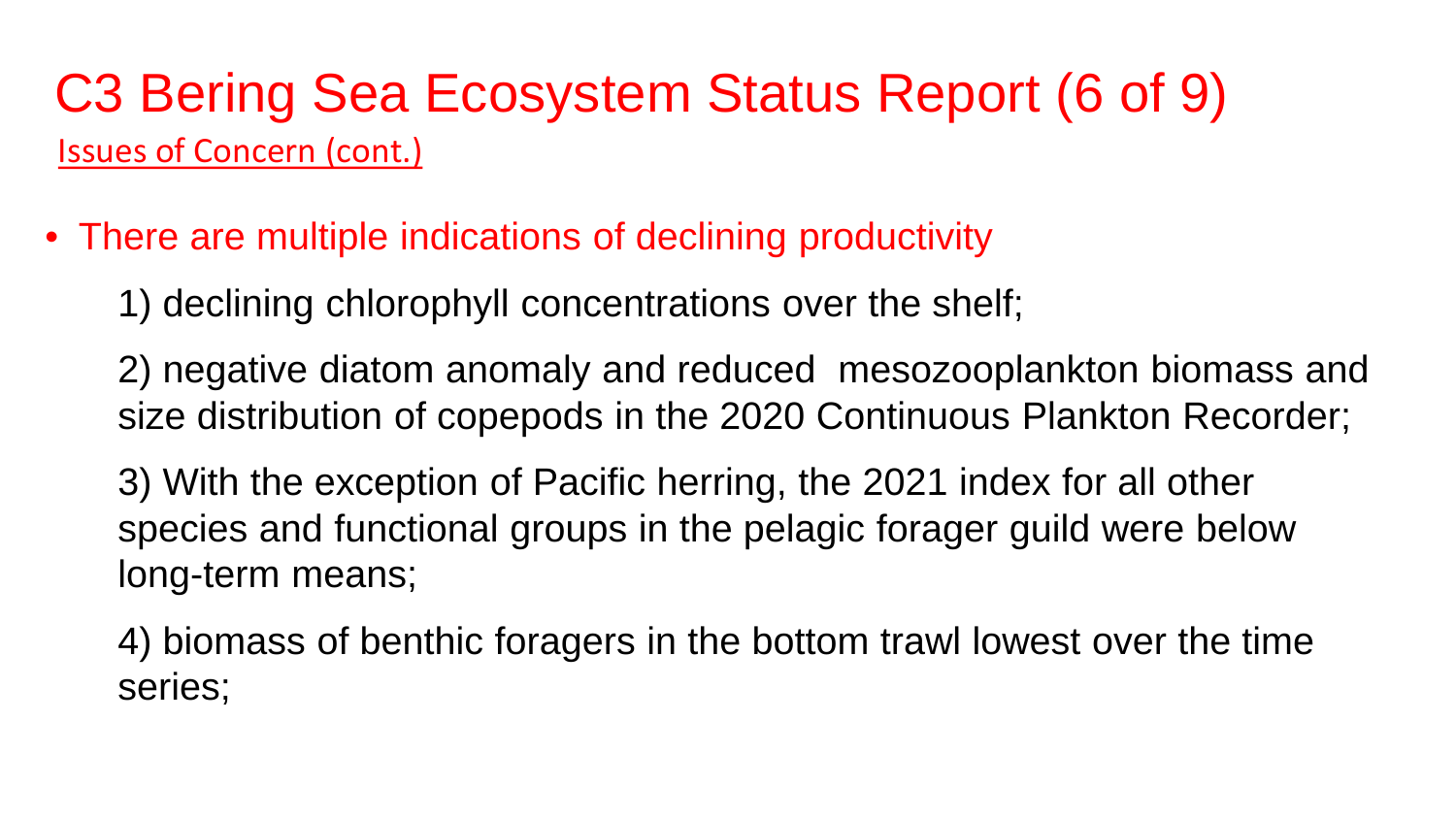#### C3 Bering Sea Ecosystem Status Report (7 of 9) Issues of Concern (cont.)

• There are multiple indications of declining productivity (cont.)

5) biomass of crabs, including hermit, king, tanner and snow crab are all below long-term means;

6) the CPUE of all fish combined and major invertebrate taxa decreased in both the NBS and the EBS;

7) fish condition (length-weight or age-weight residuals) for multiple groundfish species declined between 2019 and 2021.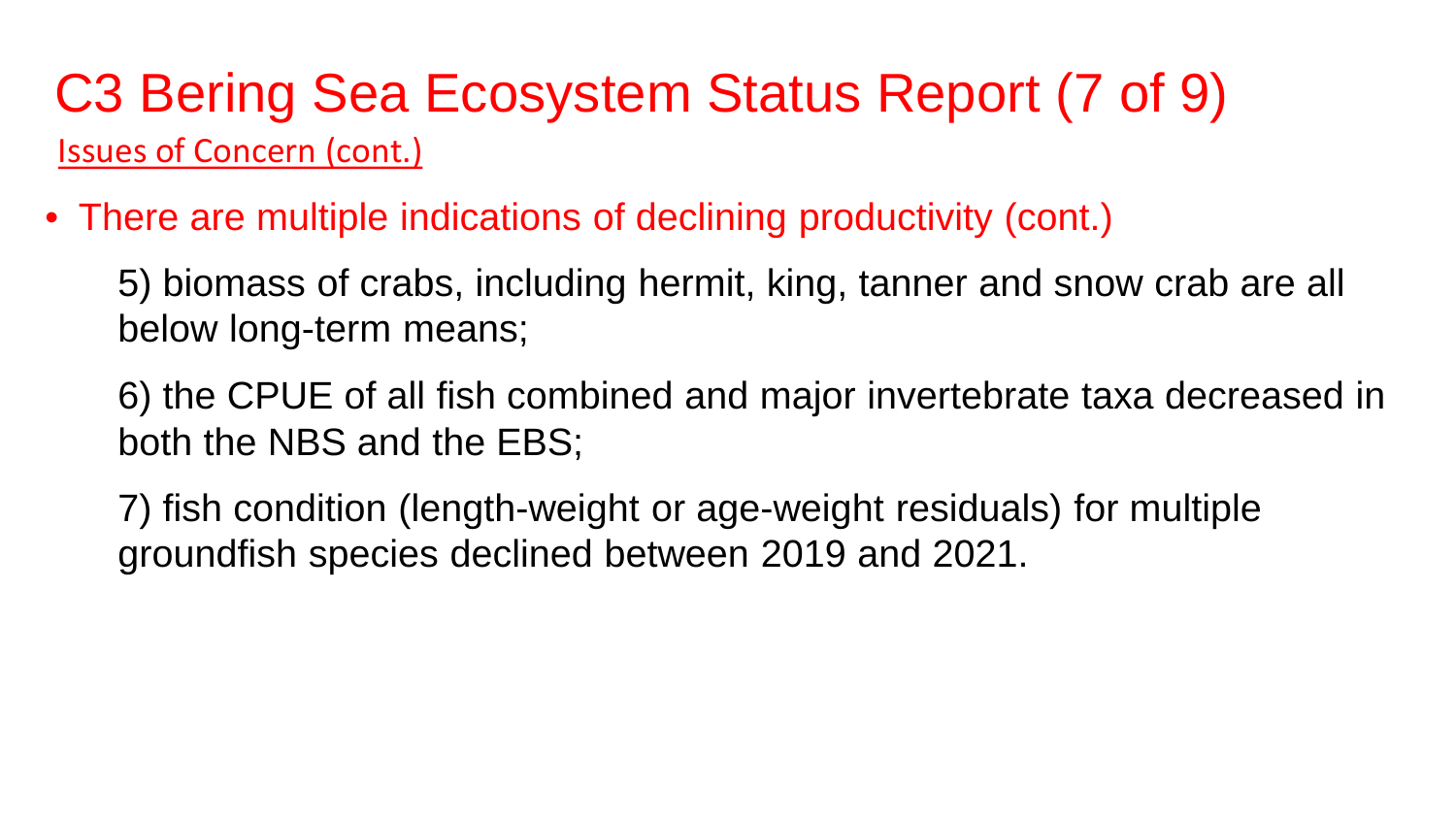#### C3 Bering Sea Ecosystem Status Report (8 of 9) Issues of Concern (cont.)

- Returns of Yukon River Chinook and chum salmon remain extremely weak
- Continued seabird die-offs and reproductive problems in the NBS may indicate reduction of the abundance of large, lipid-rich zooplankton and forage fish.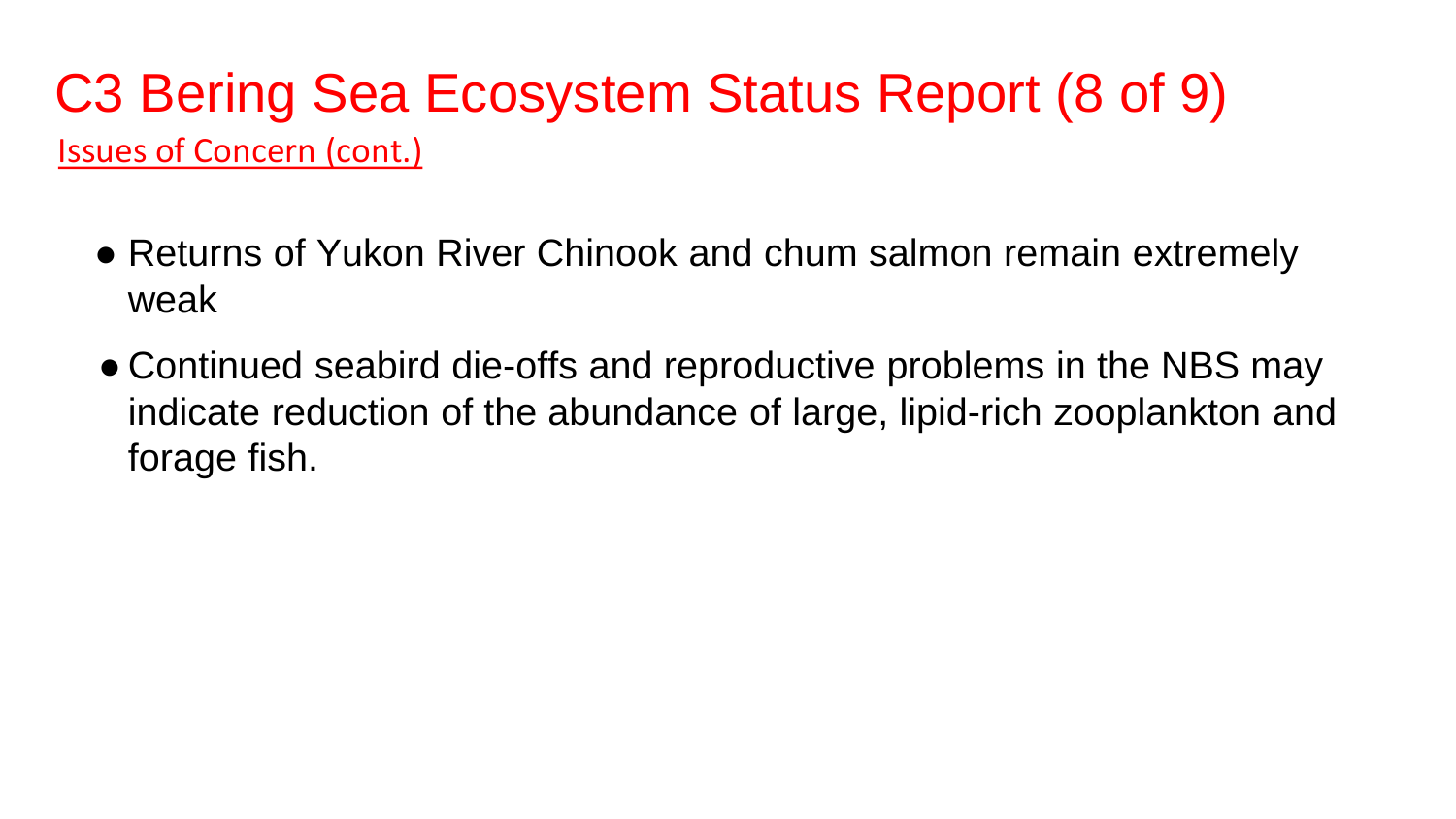## C3 Bering Sea Ecosystem Status Report (9 of 9)

- Hypotheses that may explain some of the changes seen in 2021:
	- Declining primary production
	- Reduced abundance of large, lipid-rich zooplankton in the NBS in recent years
	- Cumulative impacts of increased thermal exposure and metabolic demands
	- Vertical mismatch/stratification in prey distribution in the water column
	- $\circ$  The competition with, or predation by, high numbers of Asian pink salmon
- The SSC is *supportive* of continued research and monitoring efforts to explore the various hypotheses the ESR authors presented that may explain the observed changes in the EBS/NBS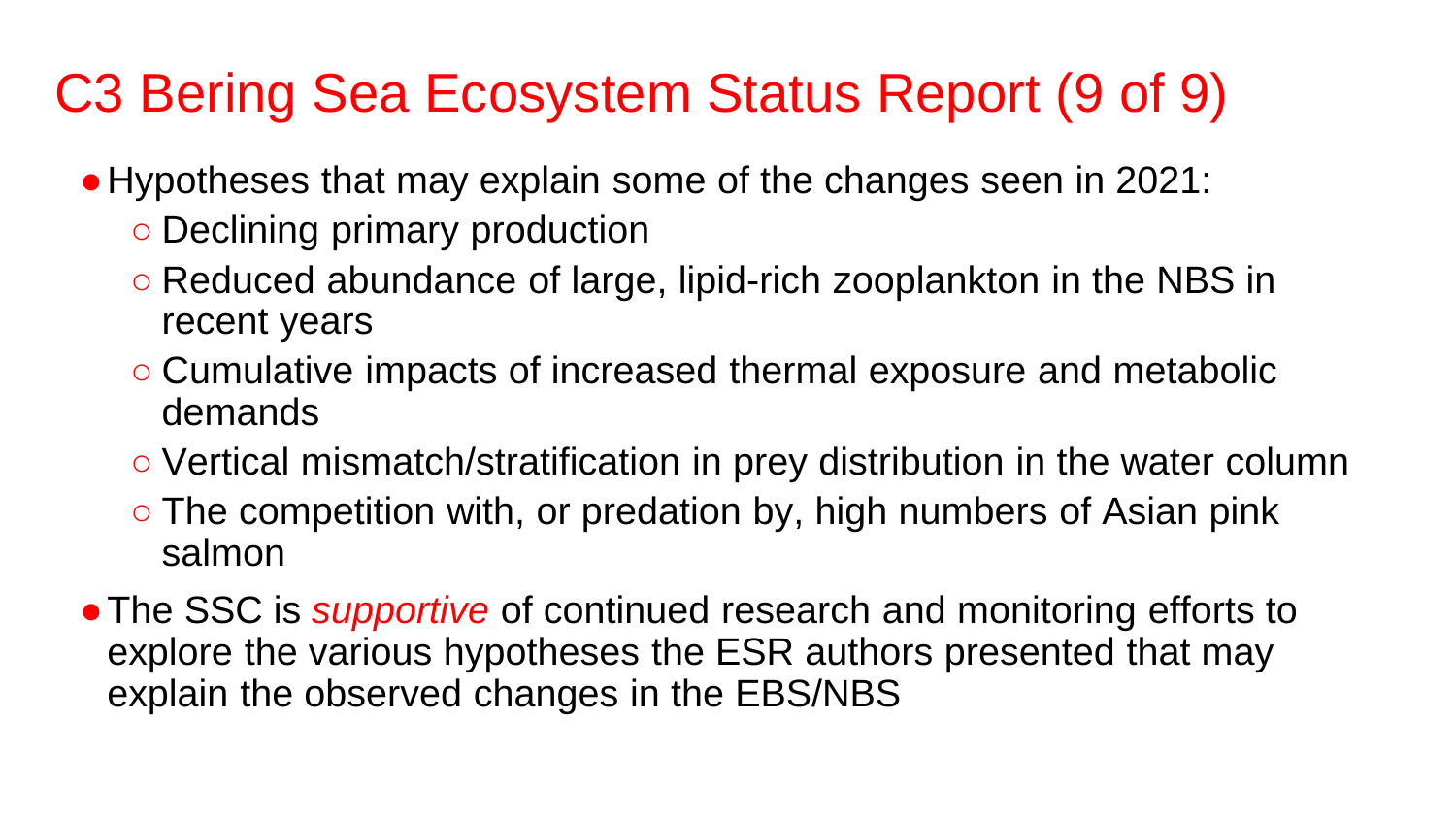#### C3 Aleutian Islands Ecosystem Status Report (1 of 4) Issues of Concern

- 1)Mercury in AI Food Webs: Relatively high total mercury concentrations have been found in Steller sea lion pups in the central and western Aleutian Islands. Exposure was in utero; mercury is known to have deleterious impacts on fetal development.
- 2)Plastics in AI seabirds: Phtalates, derived from plastics, were detected in 115 Aleutian Island seabirds that were tested, with concentrations varying from 3.64–539.64 ng/g. Bird species that feed on plankton by diving had significantly higher concentrations compared to piscivores and opportunistic feeders.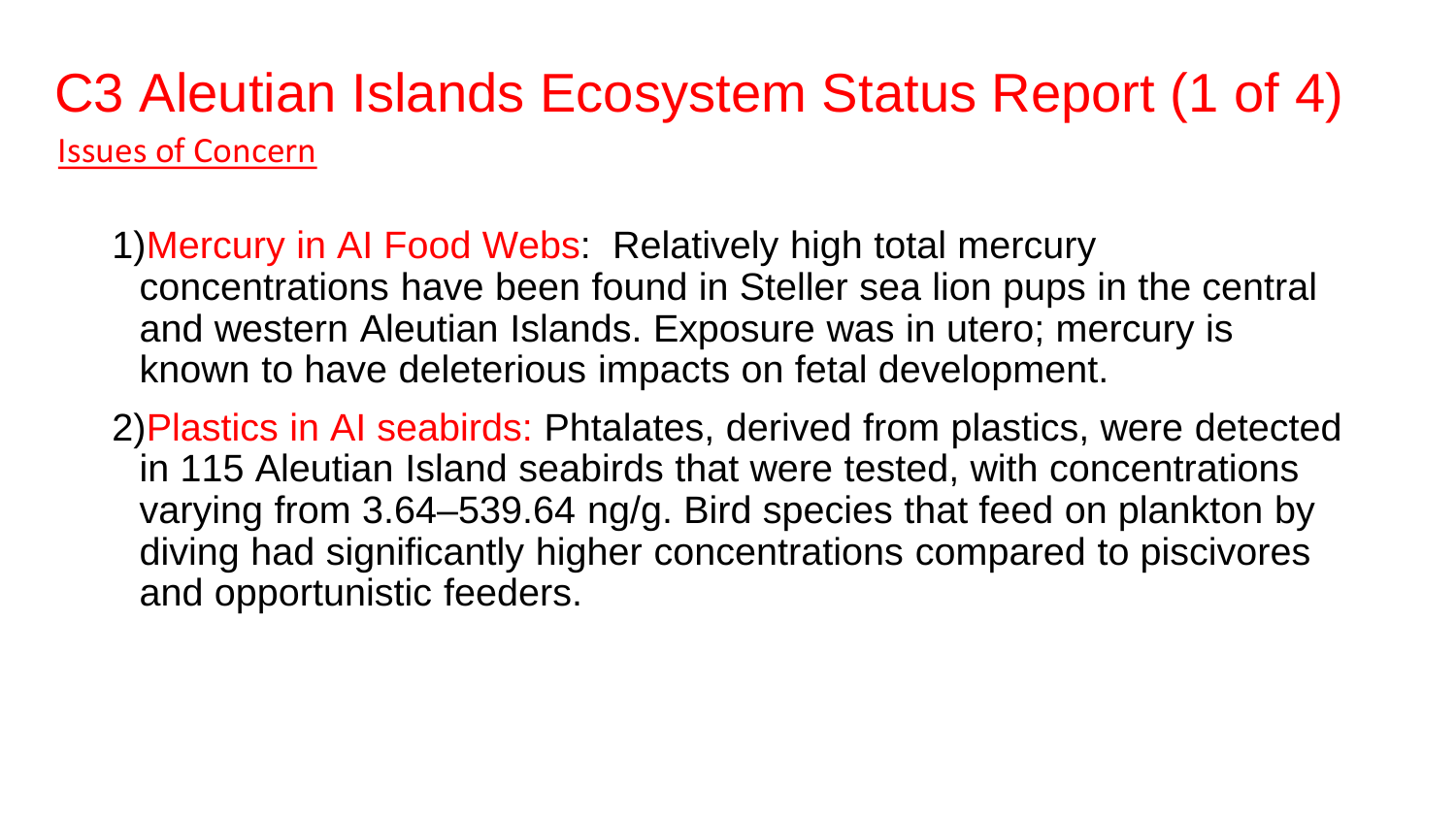## C3 Aleutian Islands Ecosystem Status Report (2 of 4)

- In the Aleutian Islands, west to east winds suppressed flow through the passes
- During summer 2021, some of the warmest SSTs were recorded in the western and central Aleutians.
- ●All three Aleutian Islands regions experienced Marine Heatwaves (MHW).
- Throughout the Aleutian chain, eddy kinetic energy was near or below its long-term average in 2021.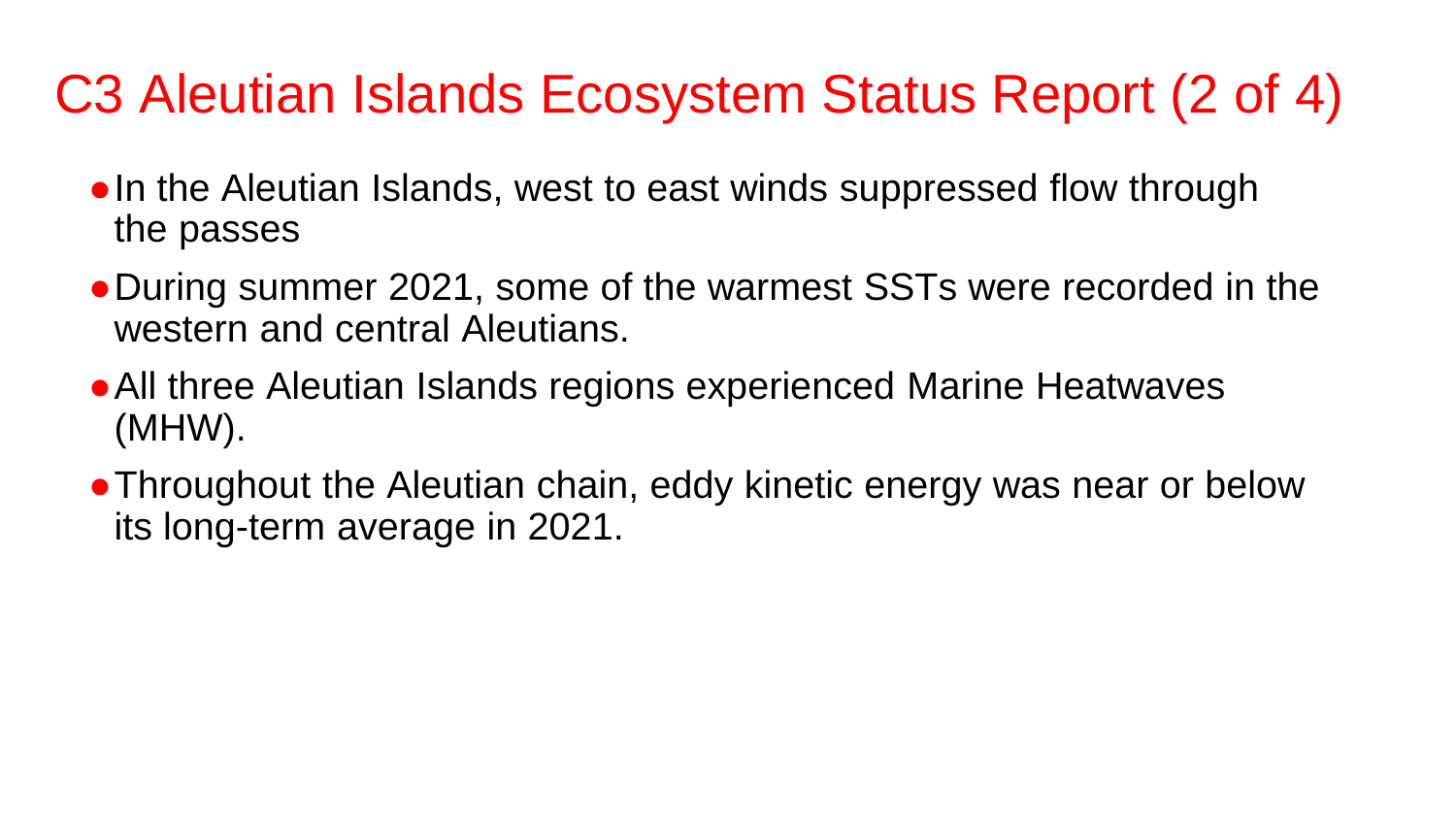### C3 Aleutian Islands Ecosystem Status Report (3 of 4)

- In 2021 both plankton and fish-eating seabird species in the Aleutian islands had good reproductive success
- ●There were no remarkable seabird die-offs reported.
- Recent status assessment of northern sea otters in the western Aleutians found the population to be low, but stable. In the eastern Aleutians, the northern sea otter population was larger and stable.
- Harbor seals in the Aleutians have declined in recent years (8-year population trend is -131 seals per year) and is now estimated at 5,588 (∓SE: 274). The stock is not listed as Threatened or Endangered.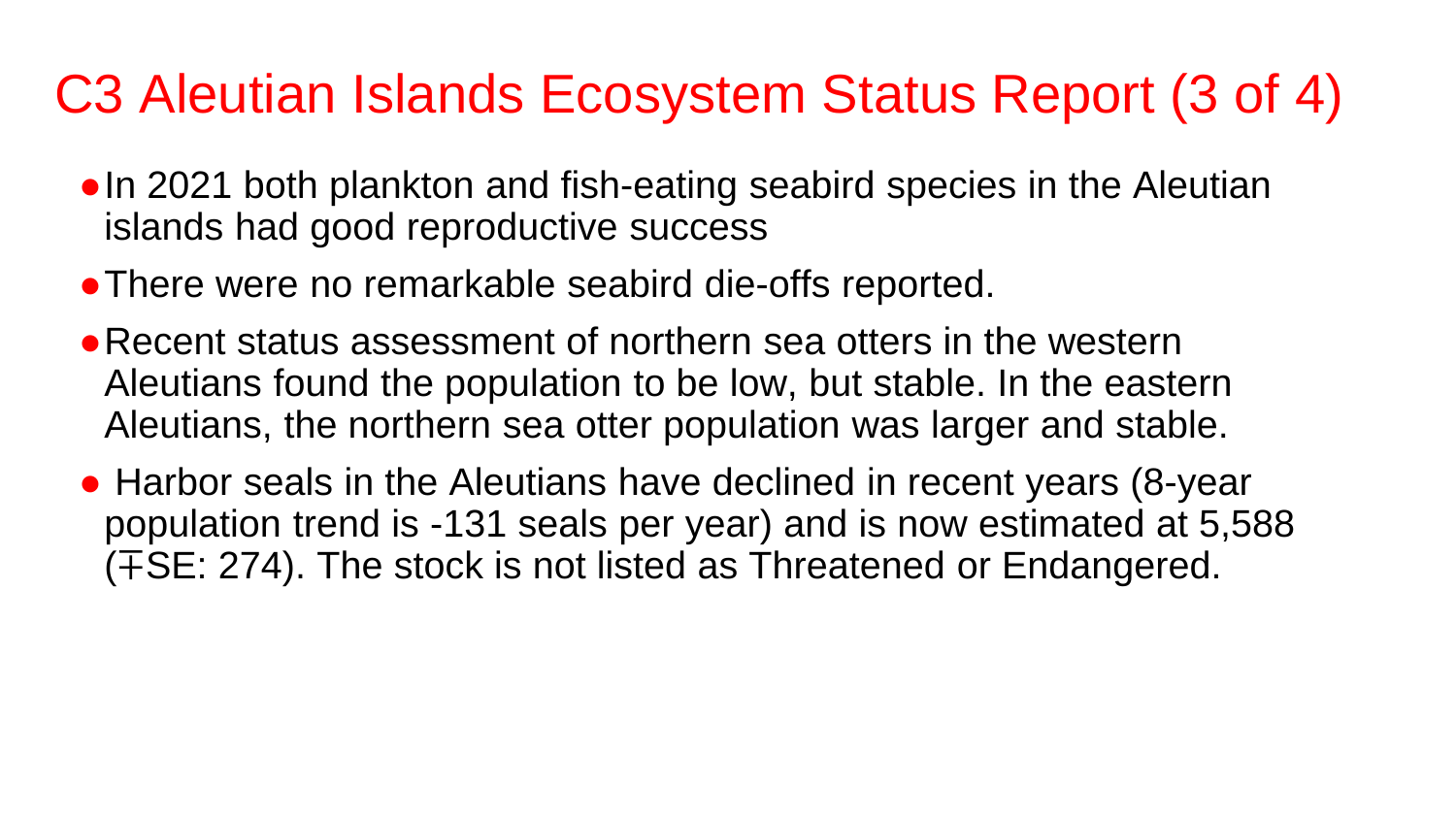### C3 Aleutian Islands Ecosystem Status Report (4 of 4)

- The SSC *notes* that there has been no integrated ecosystem study for the AI in over a decade.
- The AI Fisheries Ecosystem Plan is past its review time, there is no Regional Plan specific to the AI, and there has been no survey since 2018.
- Other than the ESR, the most comprehensive study at the ecosystem level was a special issue in 2005, and the FEP in 2007. This creates significant challenges for interpreting the impacts of the various indicators presented in the ESR and for fisheries management in the region.
- ●The SSC *strongly highlights* the need for surveys in this region in 2021 and supports any efforts for taking a more integrative approach to studying this ecosystem.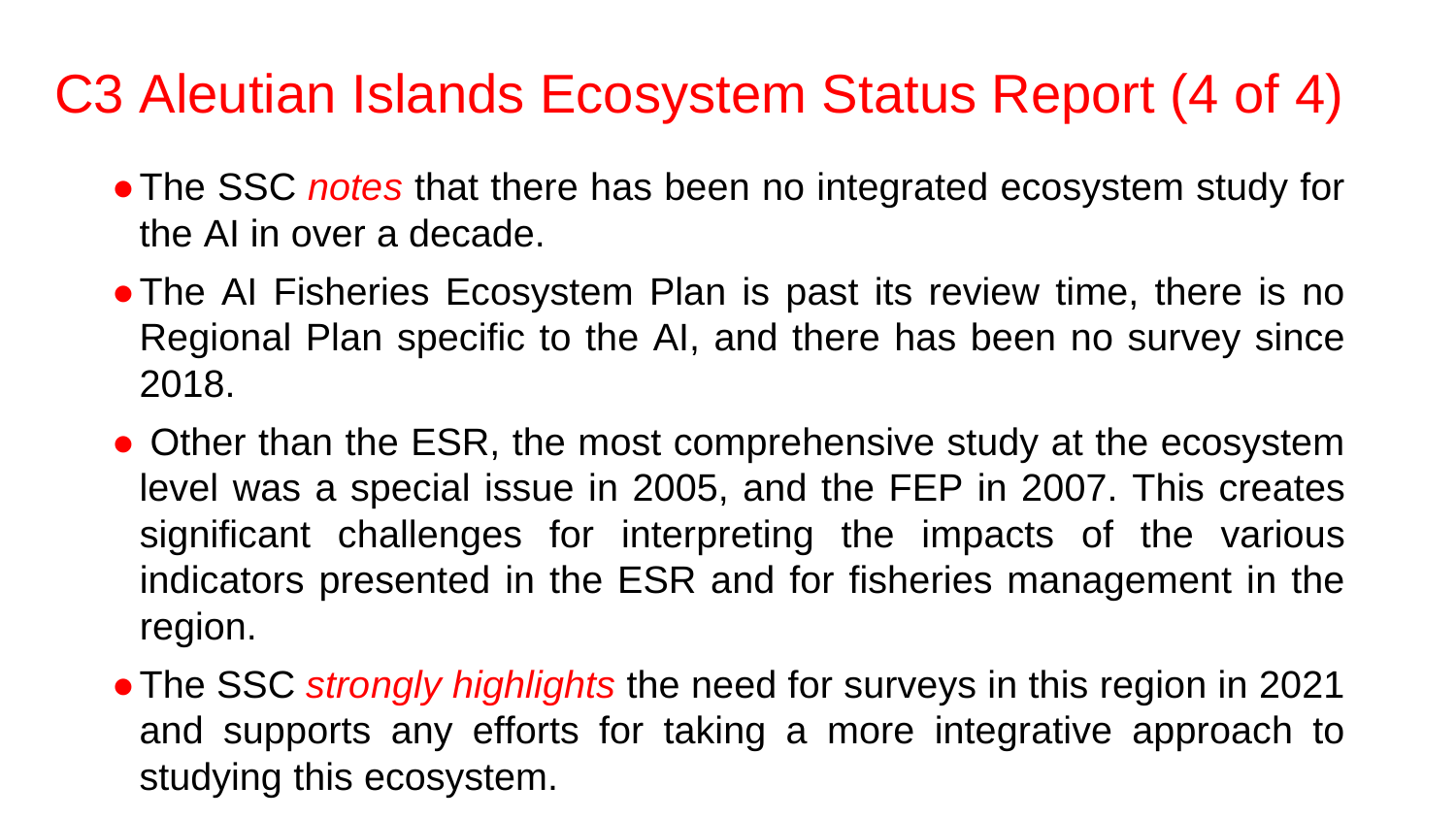#### **EBS/ NBS Survey (1 of 1)**

- EBS and NBS surveys were successfully conducted with no effect on methodology despite the effects of the pandemic
- Several special projects were highlighted including:
	- NBS Pacific cod PSAT (tagging) project
	- Comparison of 15- and 30-minute trawl hauls
	- Examination of fish condition using a FatMeter and physiological stress using blood chemistry and mucus
	- Effects of reallocating corner stations from the EBS survey grid
- The SSC *concurs* with JPT support of these efforts and the recommendation that Crab Plan Team input be incorporated before further consideration of survey station changes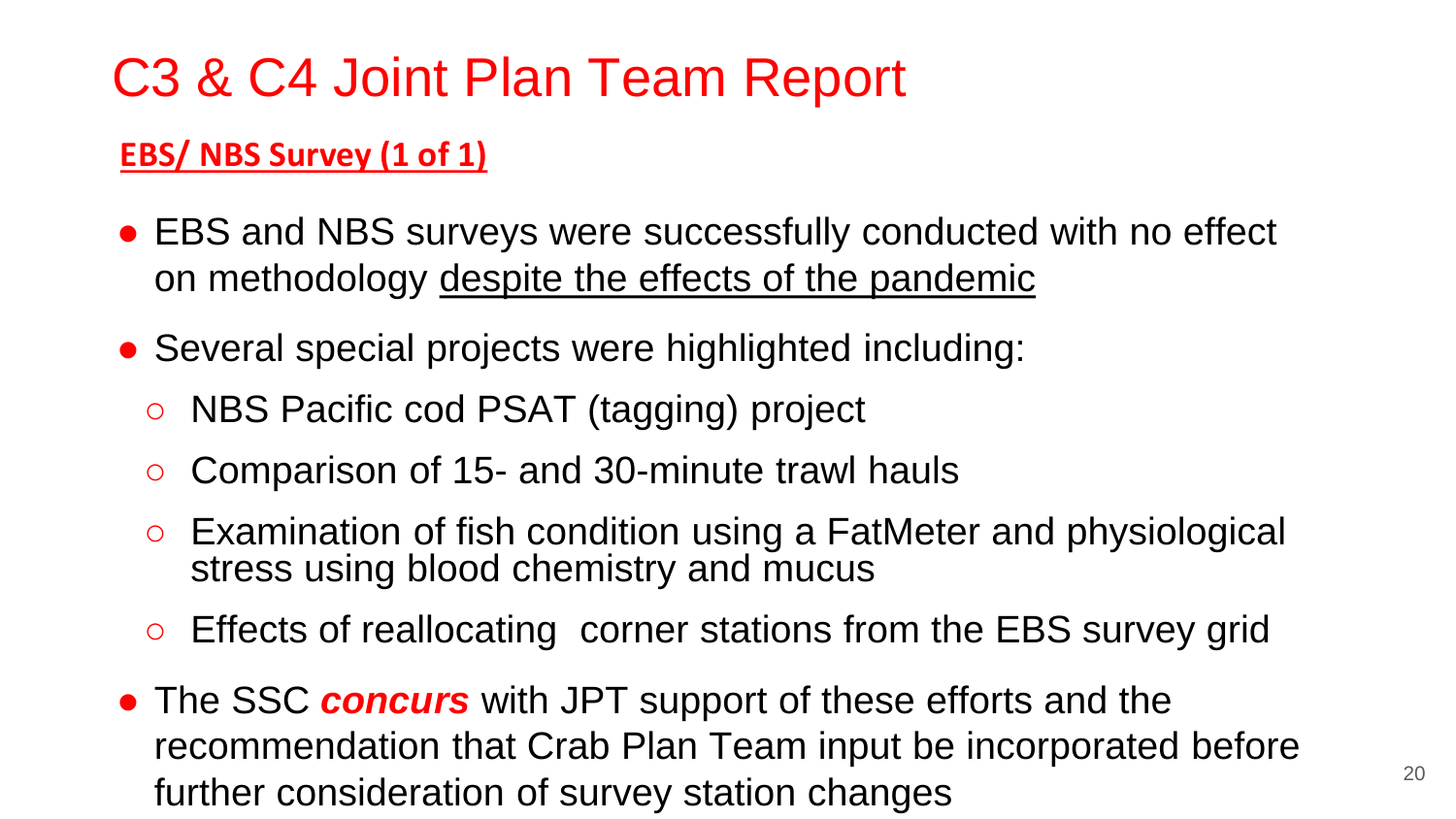#### **Essential Fish Habitat (1 of 1)**

• Update on the 2022 EFH 5-Yr Review of Components 1 (EFH maps and descriptions) and 7 (prey species lists and locations).

• Next steps:

- EFH presentations to CPT and Ecosystem Cmt in Jan 2022
- EFH presentations to SSC in Feb 2022
- SSC and JGPT appreciate EFH team's responsiveness to assessment author reviews.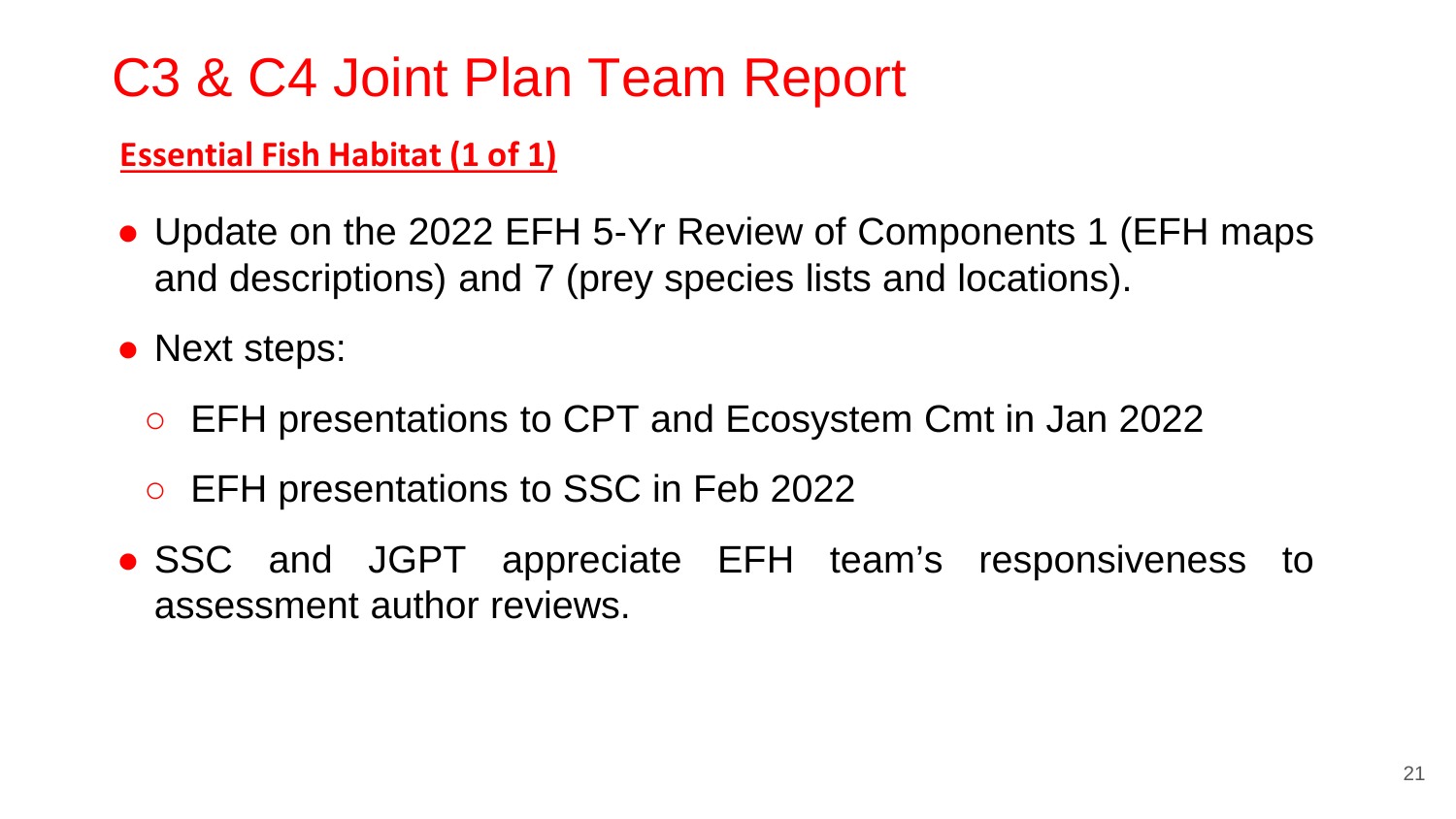#### **General Assessment Comments (1 of 1)**

- Truncated time between the receipt of new survey information and stock assessment due dates for plan team review
- Pandemic and extended telework orders limiting author interactions
- Difficulty distinguishing management changes from biological changes in some of the ESP indicators
- SSC **supports** JGPT suggestions to improve assessment efficiency and consistency via informal out of cycle reviews, and development of shared tools.
- SSC concurs with JGPT recommendation to use grey traffic light color code for ambiguous ESP indicators but retain scoring.
- The SSC *recommends* a workgroup of to explore options for altering timing of select crab and groundfish assessments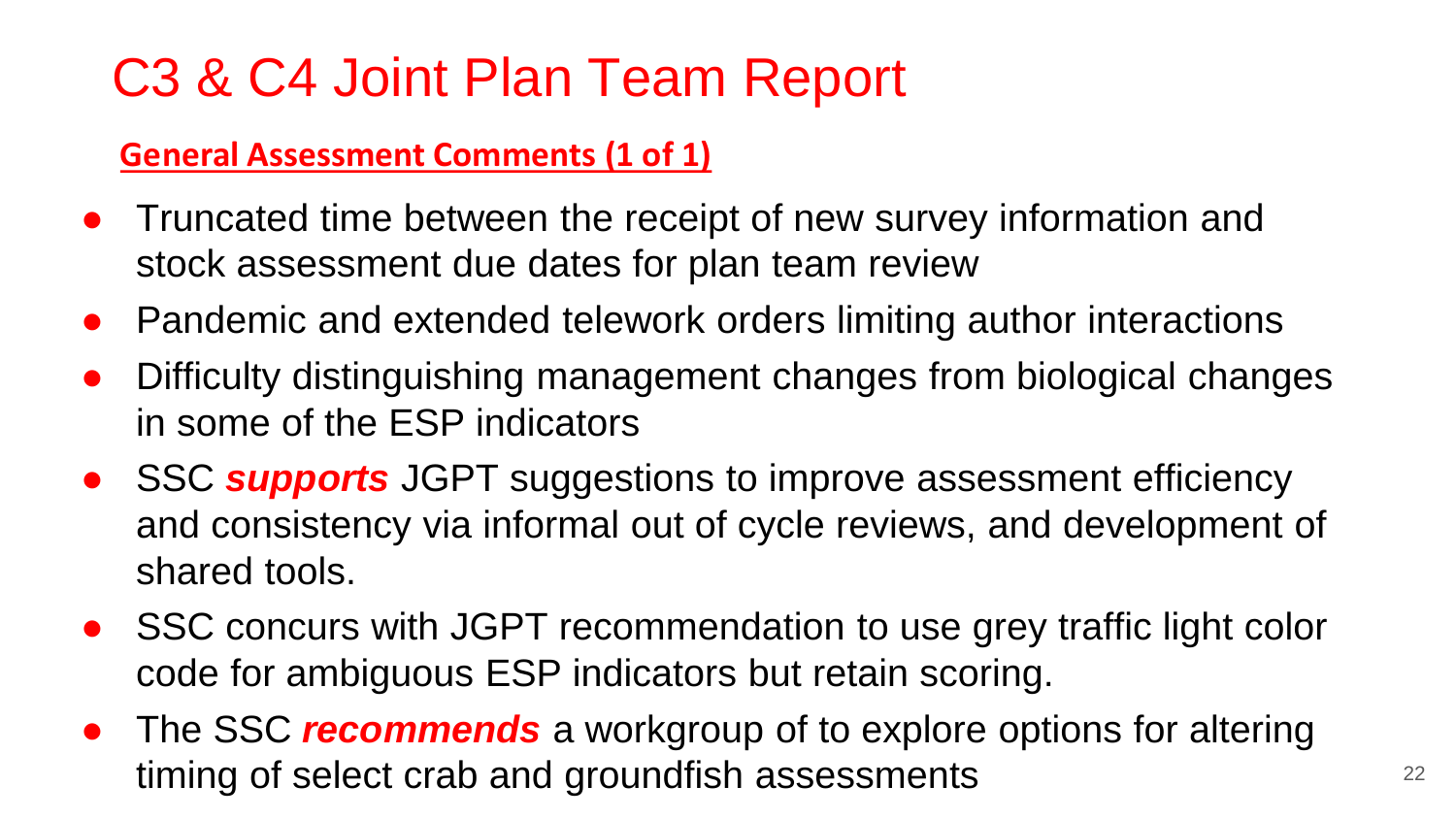#### **Economic SAFE (1 of 1)**

- Economic SAFE chapter information provided is complete through 2020. More current report will be available early next year, including further detail about tariff and COVID-19 impacts
- SSC **supports** JGPT recommendation that a comprehensive review of how socioeconomic information is incorporated in a range of evolving Council decision-informing products be done in careful consideration of existing workload and that a broad discussion with NOAA, SSPT, and Council staff be undertaken in this planning process.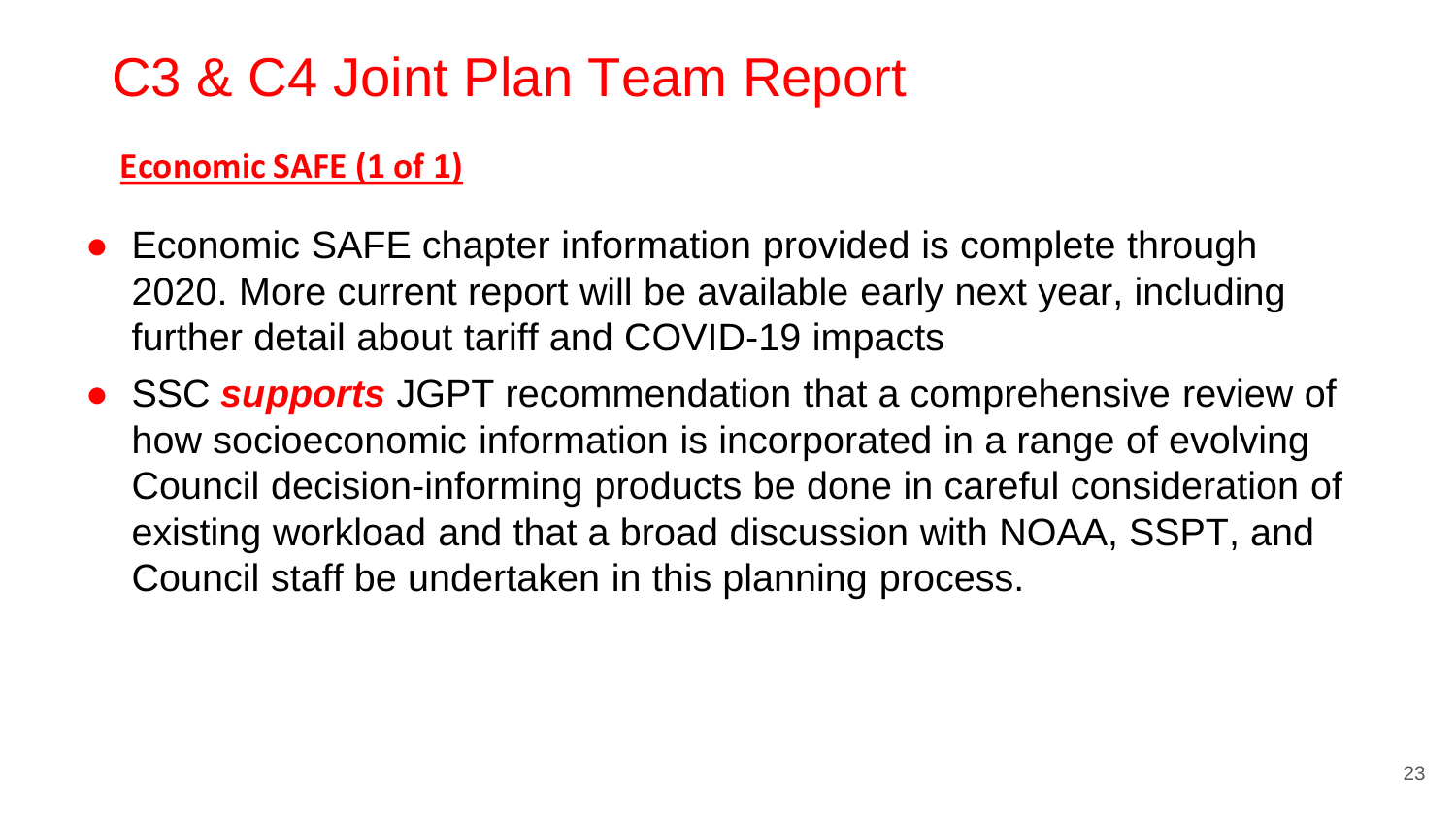#### **Sablefish (1 of 3)**

- The 2021 sablefish assessment was a full analysis including an ESP report card made extensive improvements in response to JGPT and SSC recommendations.
- Improvements included: treatment of weight, growth, and maturity as well as removal of catchability priors, data weighting and allowing a selectivity/catchability time-block for the fishery and survey
- The stock is estimated to be increasing rapidly, and currently in Tier 3a at the beginning of 2022
- The SSC *recommends* Model 21.12 and associated OFL and ABC projections, in agreement with the JGPT and author's recommendation
	- $\degree$  2022 OFL = 40,432 t, maxABC = 34,521t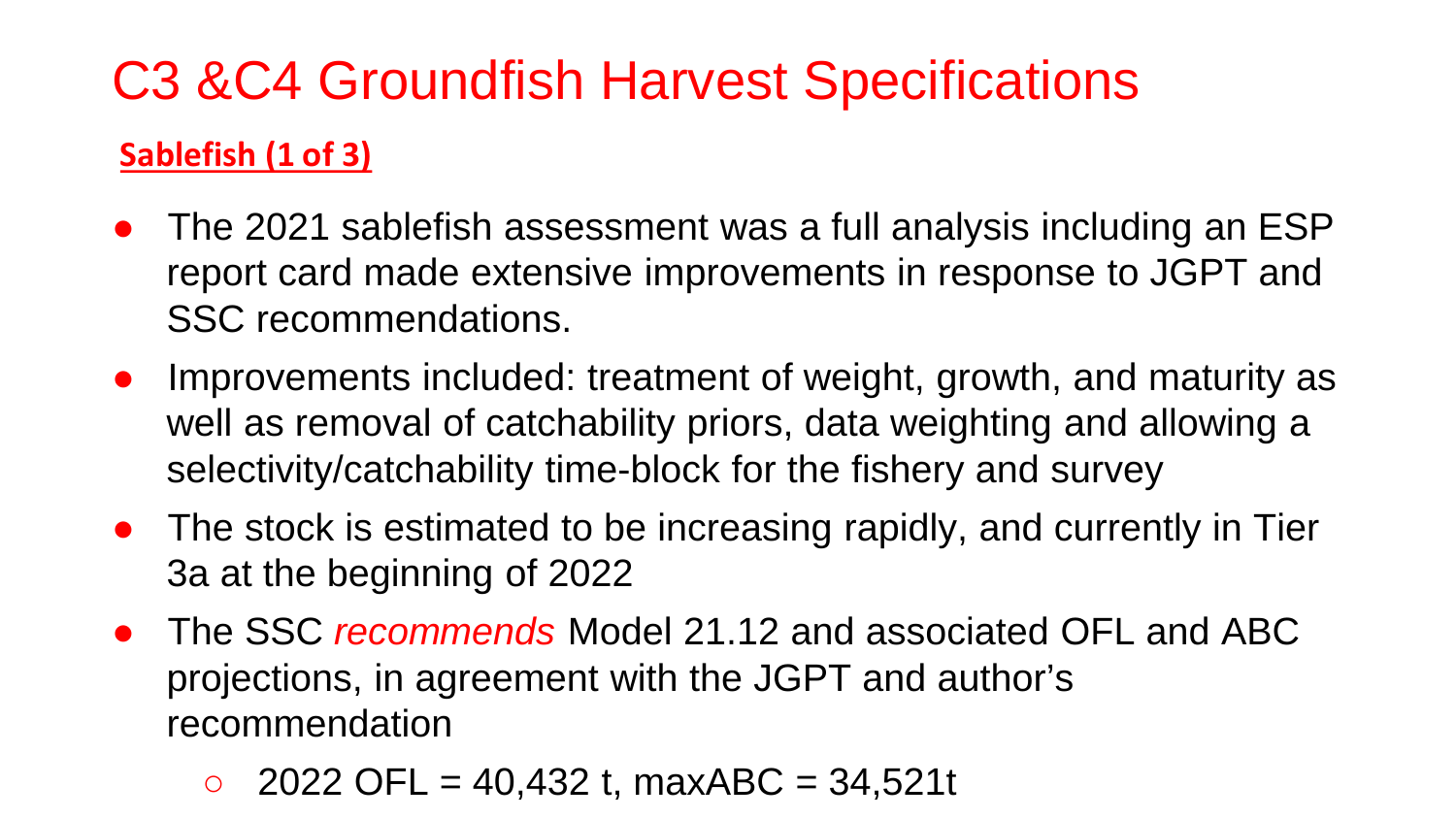## C3 & C4 Groundfish Harvest Specifications **Sablefish (2 of 3)**

- The SSC *agreed* that no additional reduction from the maximum permissible ABC was needed, as model improvements have largely addressed major uncertainties in recent assessments.
- The SSC *supports* the author's recommended 50% stairstep from the 2021 area-apportionment toward the most recent survey-based estimates, extending the approach used in 2021.
- The SSC *continues* to suggest that the Council provide guidance to the authors if it wishes to include other factors (in addition to biological distribution) in the apportionment approach.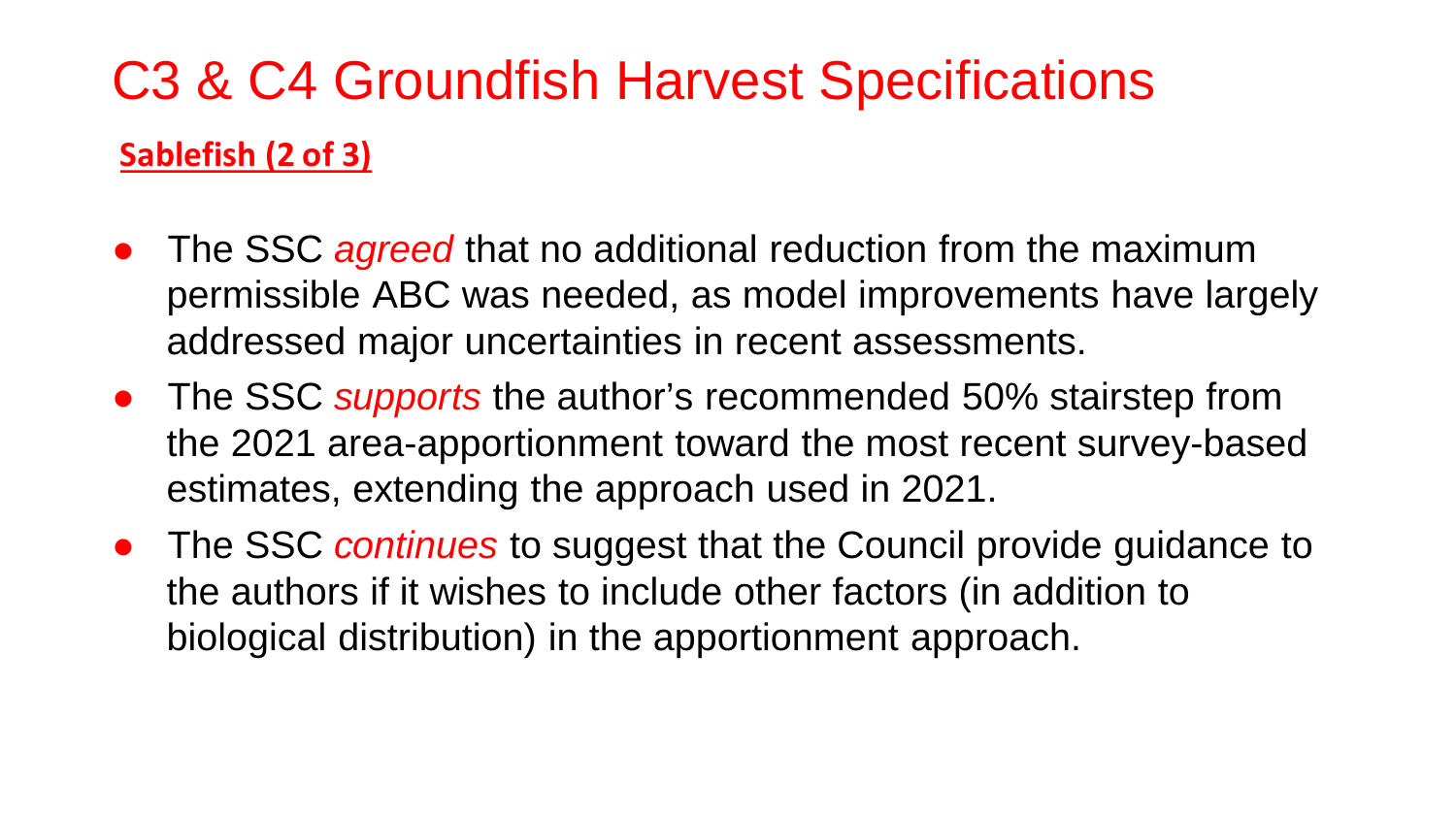## C3 & C4 Groundfish Harvest Specifications **Sablefish (3 of 3)**

- The SSC *recommends* further investigation of methods for allowing time-varying selectivity and to account for the recent and rapid shift from longline to pot gear.
- The SSC also provided a series or recommendations to continue data and model development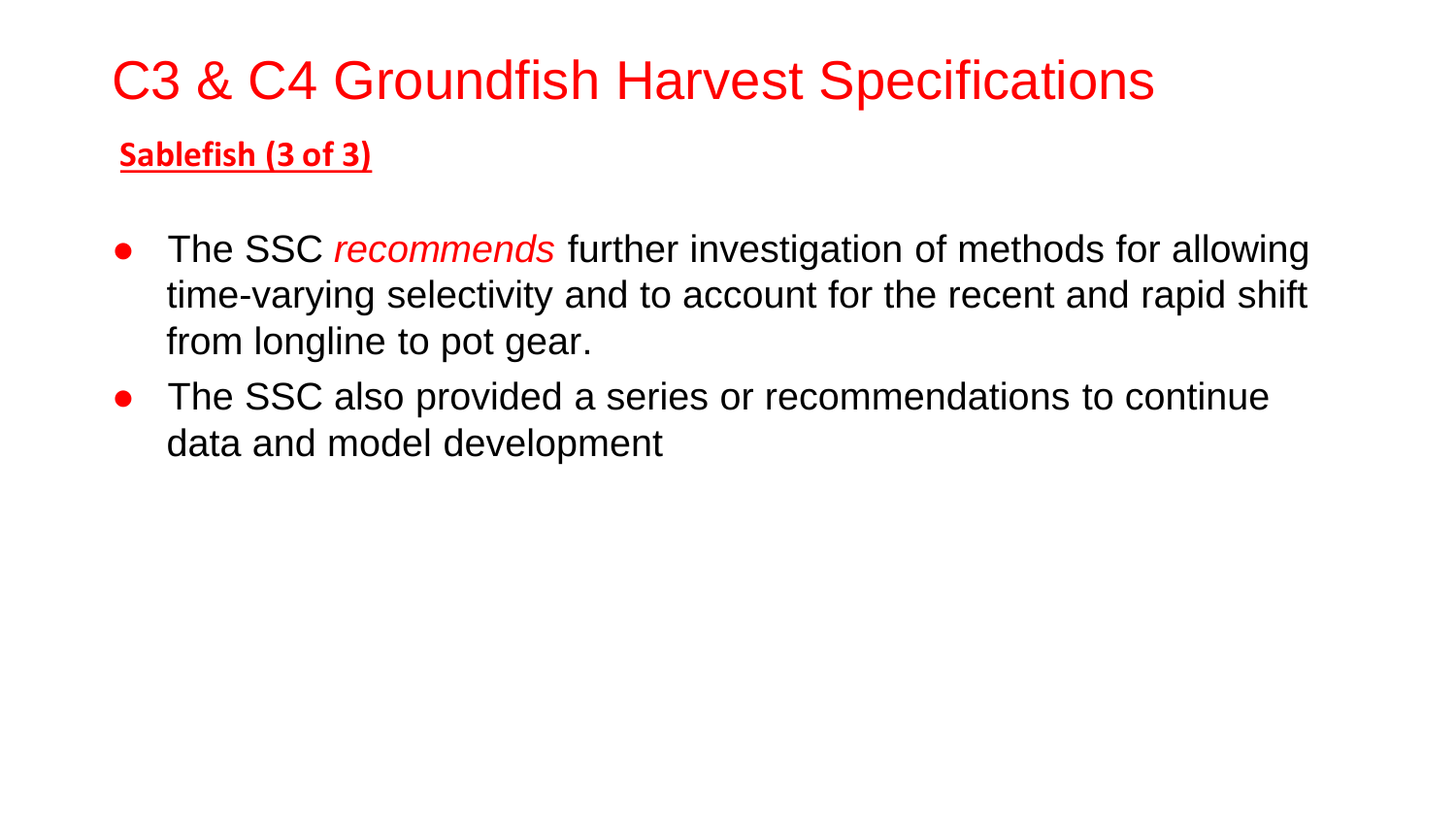#### **Overview**

- BSAI 8 full assessments, 9 partial assessments
- GOA 15 full assessments, 4 partial assessments
- No assessments for:
	- BSAI Bogoslof pollock, BSAI other flatfish, BSAI shortraker rockfish, BSAI other rockfish, BSAI sharks, BSAI octopus, GOA thornyhead rockfish and GOA sharks
- **No stocks in the BSAI or GOA were subject to overfishing, overfished, or approaching an overfished state.**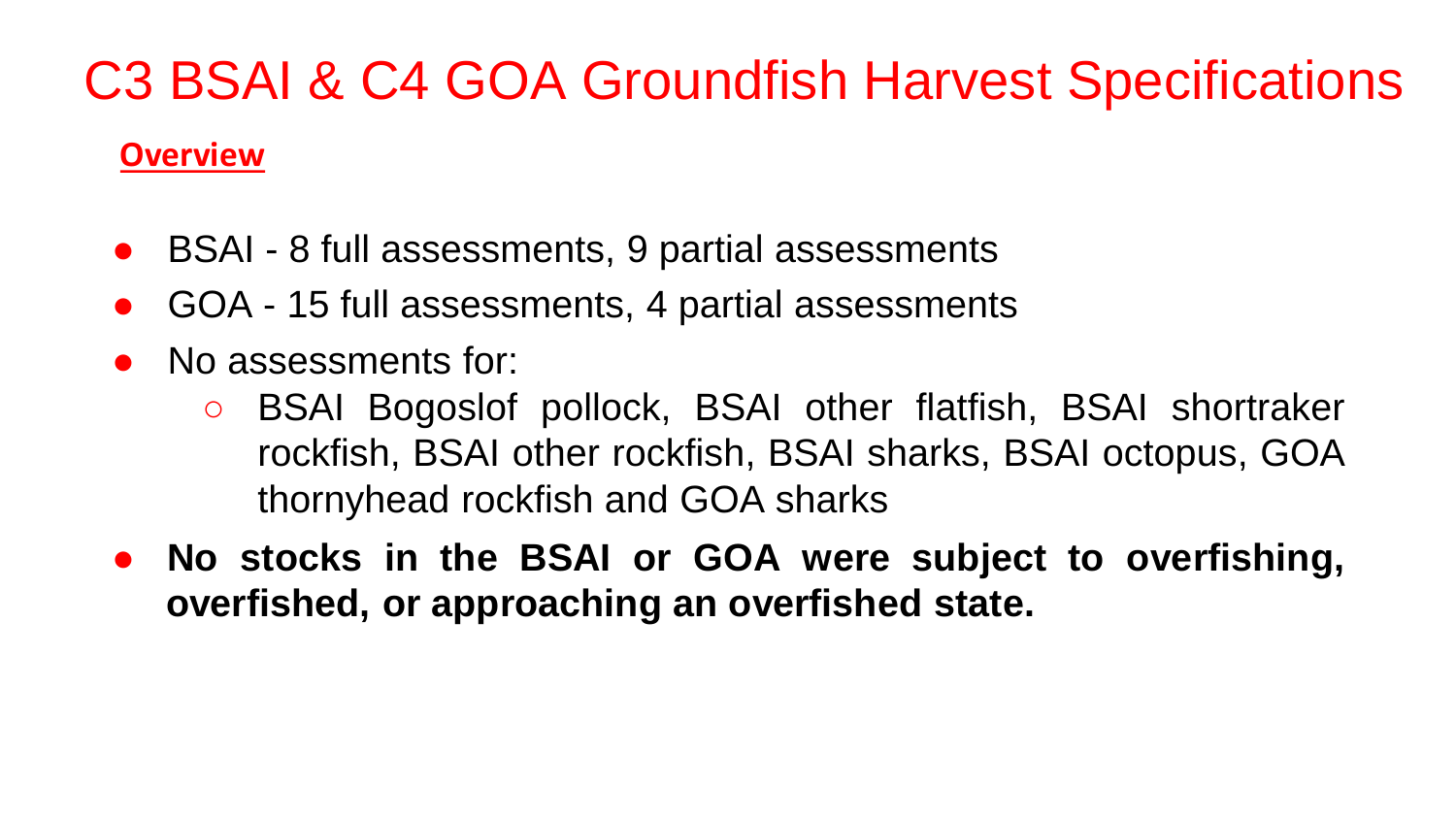# SSC General Groundfish Stock Assessment Comments (1 of 2)

- The SSC *encourages* the GPTs to review methods for projecting catch in partial assessments and to develop clear guidelines for a standardized approach
	- o However, this approach should allow authors to deviate from a standard approach with appropriate justification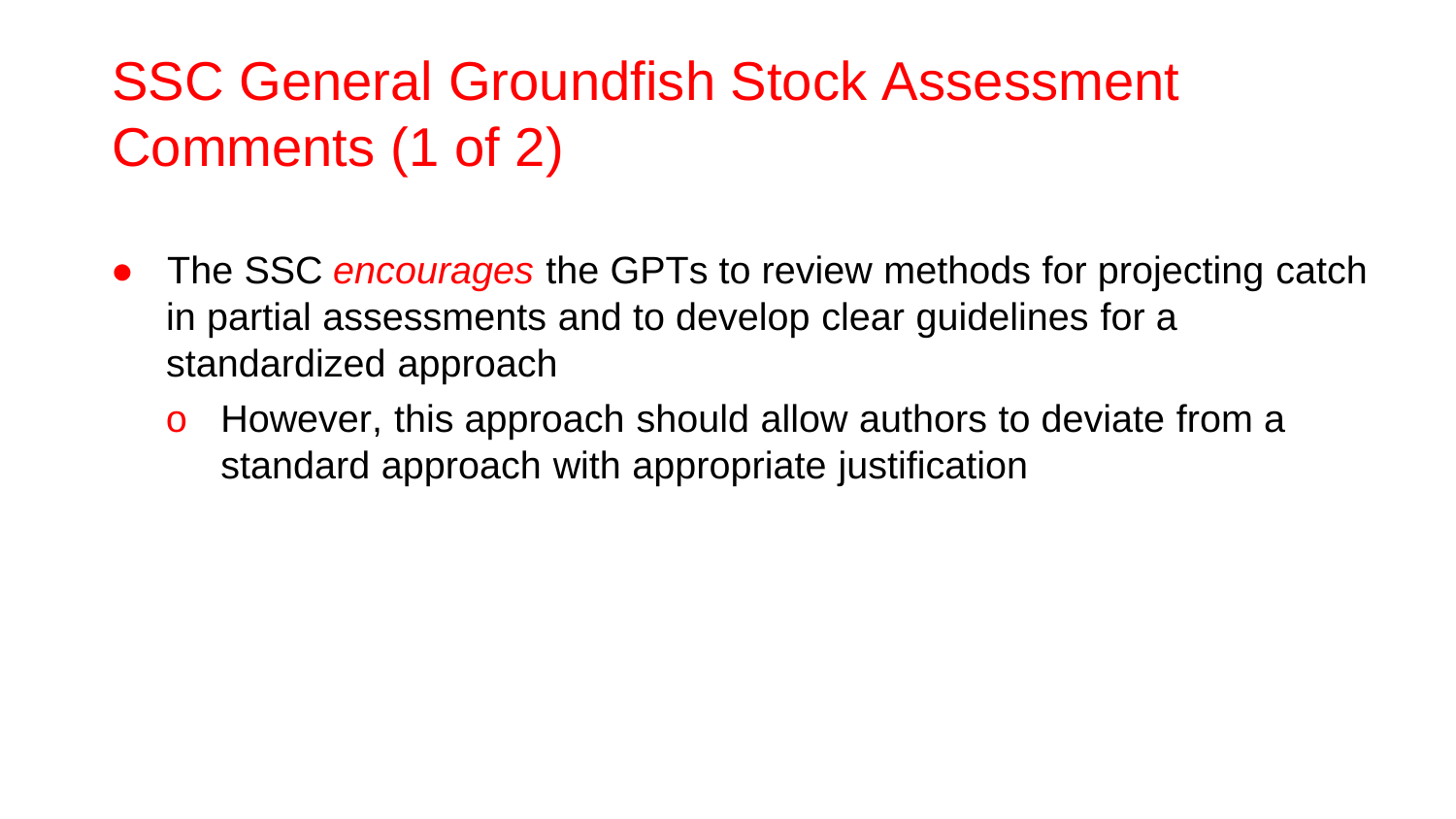# SSC General Groundfish Stock Assessment Comments (2 of 2)

- The choice of selectivity to use in projections when time-varying selectivity is estimated, is an issue for several Tier 1-3 assessments.
- The SSC *supports* the GPT's recommendation to prioritize research on best practices for specifying selectivity schedules used in projections of Tier 1-3 stocks and *encourages* the GPT to develop guidance based on this research.
	- o BSAI Atka mackerel might be a good case study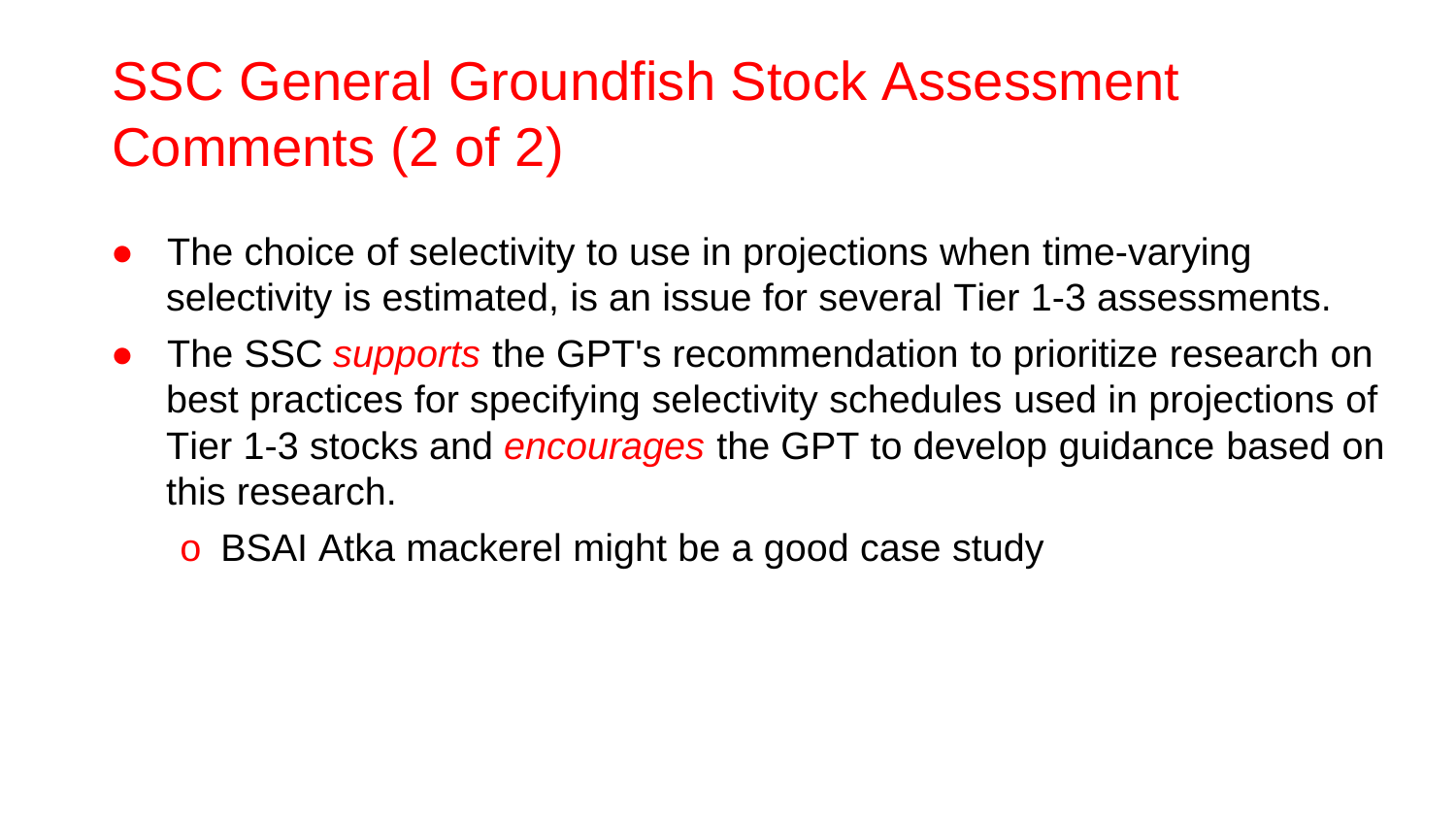#### **EBS walleye pollock (1 of 4)**

- Full assessment in 2021 with new data (fishery catches through 2021, 2020 fishery catch and weight-at-age, 2021 BTS biomass and age composition, 2021 AVO index)
	- Large drop in bottom trawl survey biomass, increase in AVO index from 2019 to 2021
- The projected 2022 Female Spawning Biomass is below  $B_{MSV}$
- This stock is classified as Tier 1 and is currently in Tier 1b, but in recent years the ABC has been based on Tier 3 calculations, resulting in a large implied buffer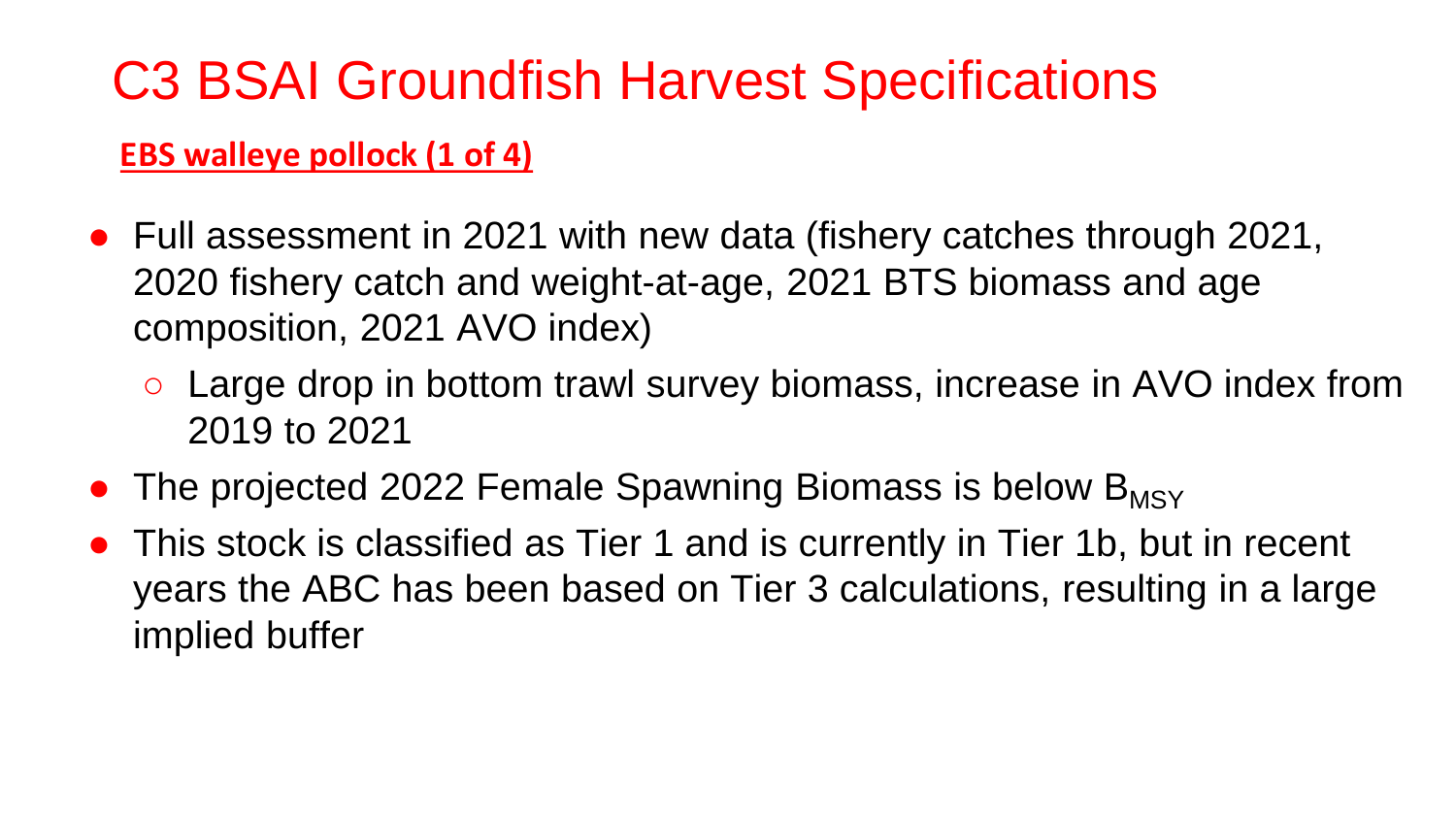#### **EBS walleye pollock (2 of 4)**

- The SSC *recommends* Model 20.0c, in agreement with author & PT recommendations
	- This model is based on the previously accepted model but includes 2021 length compositions and preliminary ages derived from an agelength key to address anomalous size compositions in the B season fishery and survey
	- The SSC accepts the author and Plan Team recommendation for OFLs  $(2022$  OFL = 1,469,000t)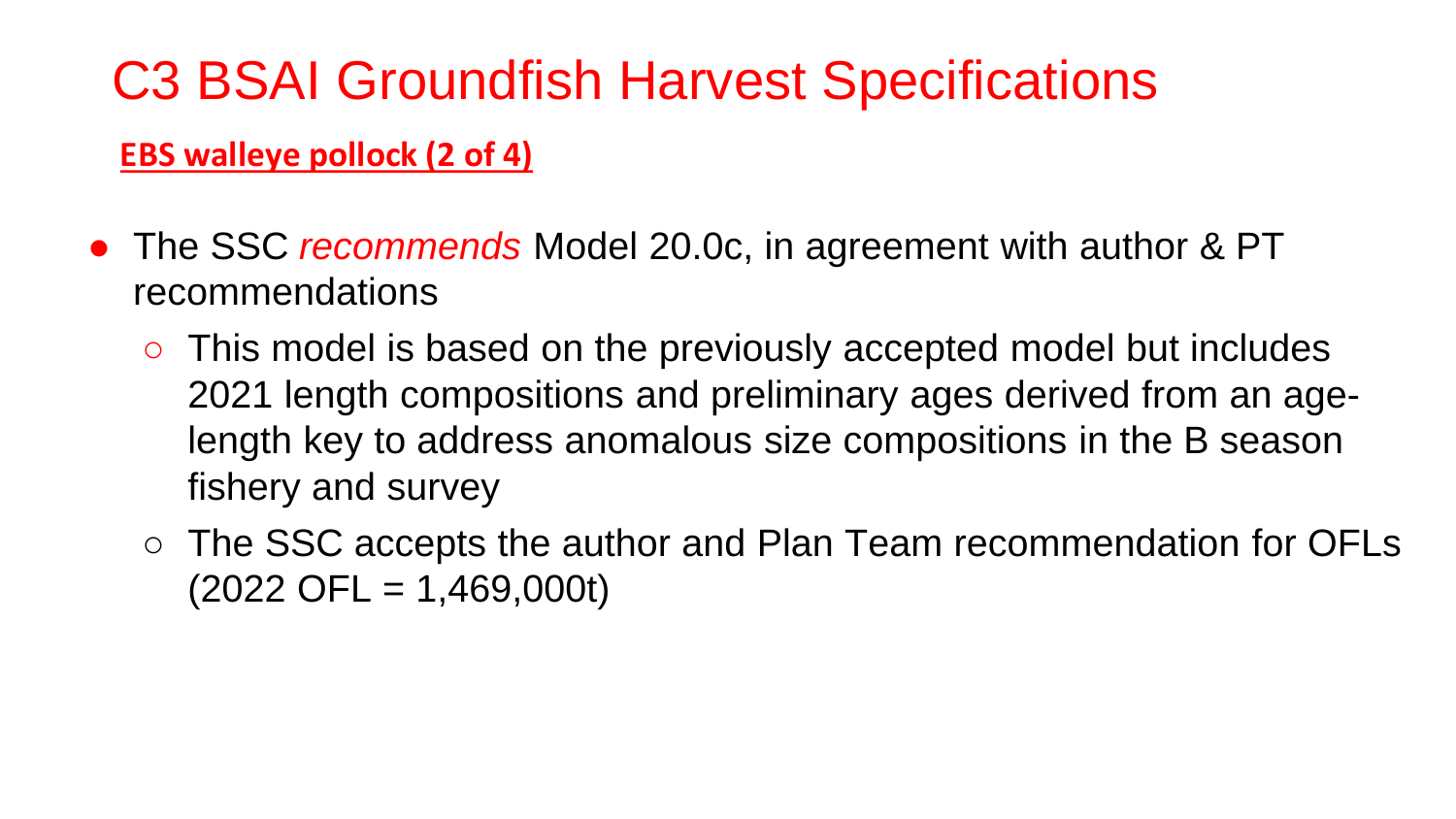#### **EBS walleye pollock (3 of 4)**

- The SSC *recommends* an 11% reduction from maxABC (2022 ABC = 1,111,000t) using a Tier 2 calculation, in agreement with authors and PT recommendations, which is a substantial reduction in the size of the buffer from last year (30%).
	- Based on risk table considerations, the SSC concludes that the retrospective bias, considerable uncertainty in the spawnerrecruitment relationship, and environmentally-driven variability in recruitment still warrant additional precaution.
	- Under 'population dynamics considerations', the SSC recommends a change in the risk score from level 2 to level 1, noting that the stock being below  $B_{MSY}$  is not is not a reason for an increased level of concern as the harvest control rule accounts for the low spawning stock biomass.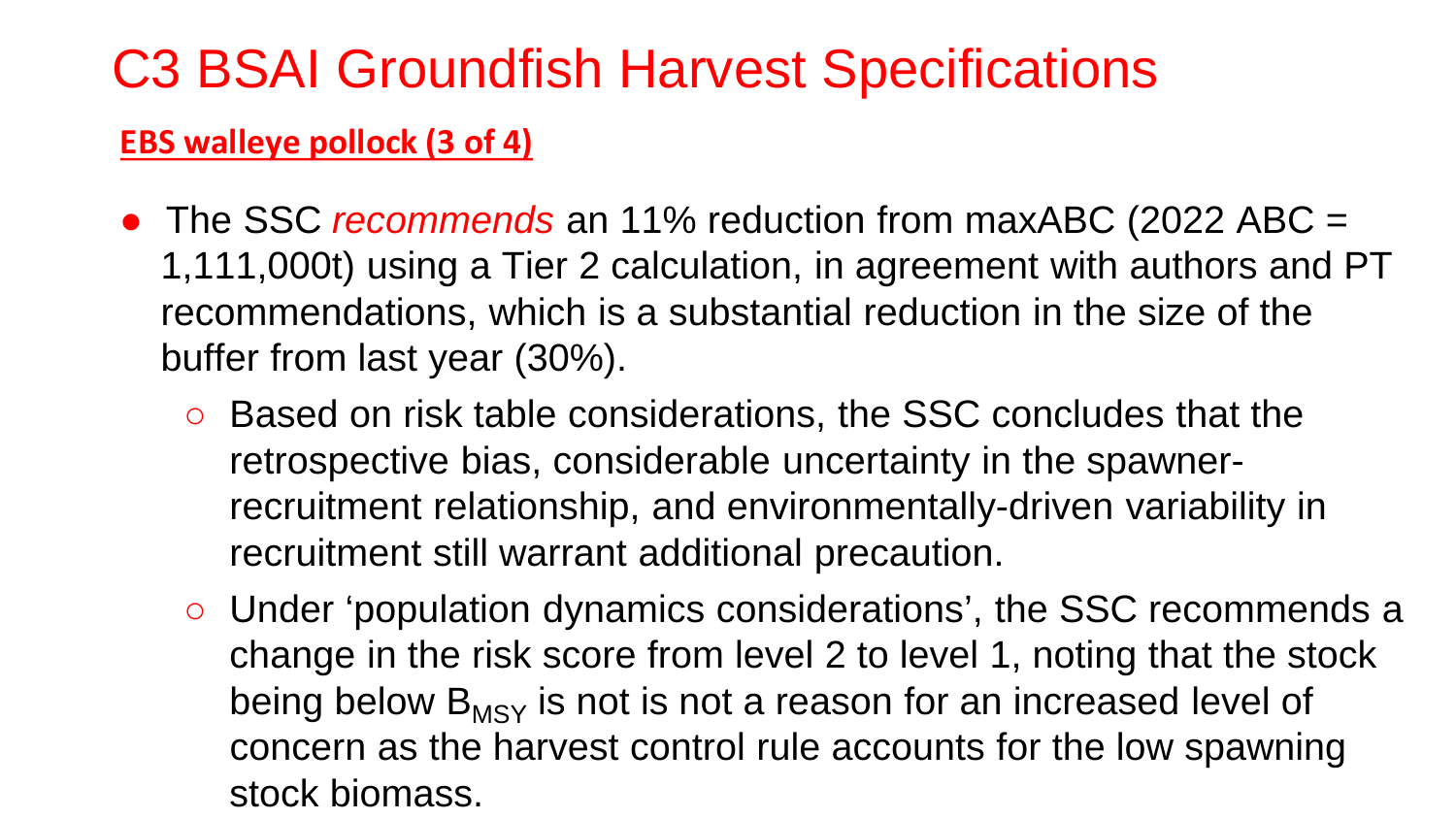#### **EBS walleye pollock (4 of 4)**

- The SSC *highlights* concerns over low recruitments associated with generally warmer conditions in the Bering Sea relative to the current reference period (1977-2019) used in projections.
- The SSC *supports* Plan Team recommendations to obtain Russian samples of pollock for genetic analyses
- The SSC *recommends* that the Plan Teams develop general guidance to assessment authors for determining appropriate selectivity functions for use in projections based on retrospective analyses of their performance.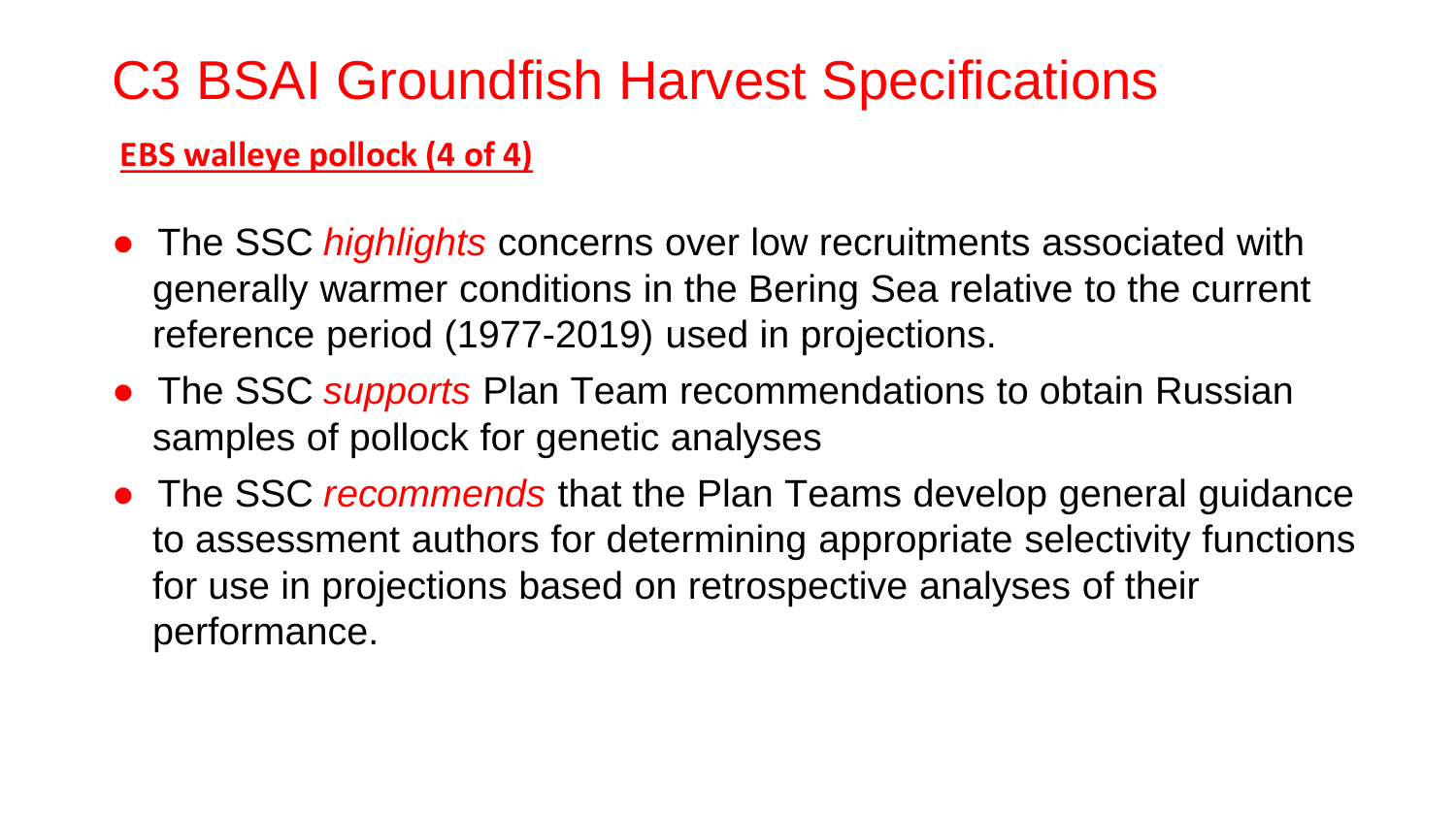#### **Aleutian Islands pollock (1 of 1)**

- Partial assessment, updated with new catch data for projections
- The stock is managed under Tier 3 and remains in Tier 3a as the female spawning biomass is above B40%.
- The SSC *supports* the author and PT maximum ABCs and OFLs. ○ No reduction from maxABC
	- $\circ$  2022 OFL = 61,264t, maxABC = 50,752t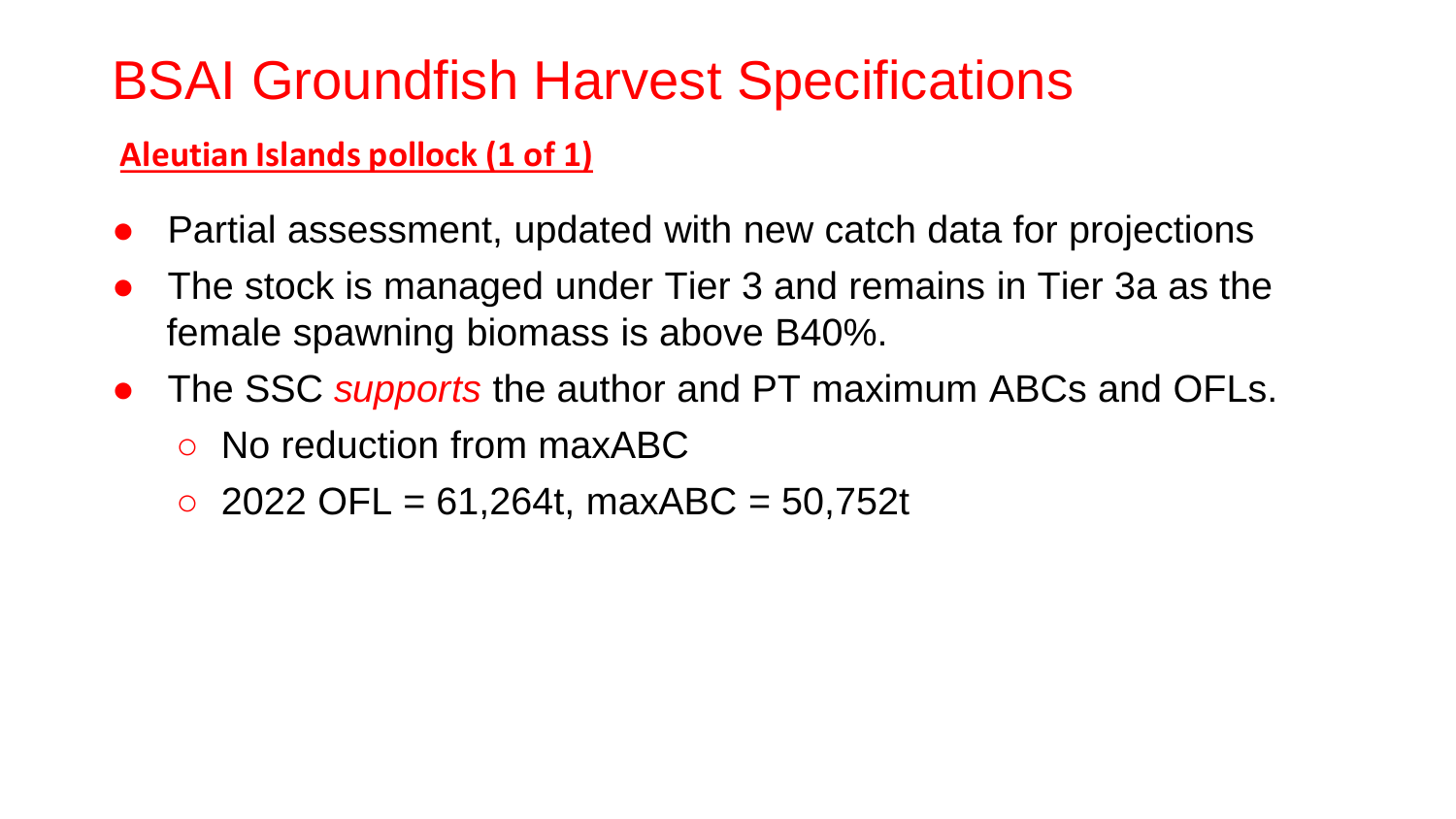#### **EBS Pacific cod (1 of 6)**

- Full assessment in 2021 with new data
	- Updated fishery catch data and size compositions through 2021
	- EBS+NBS NMFS bottom trawl survey VAST abundance index
	- EBS + NBS survey size compositions through 2021
	- EBS+NBS survey age composition through 2019
	- VAST fishery CPUE index (used in Model 21.2)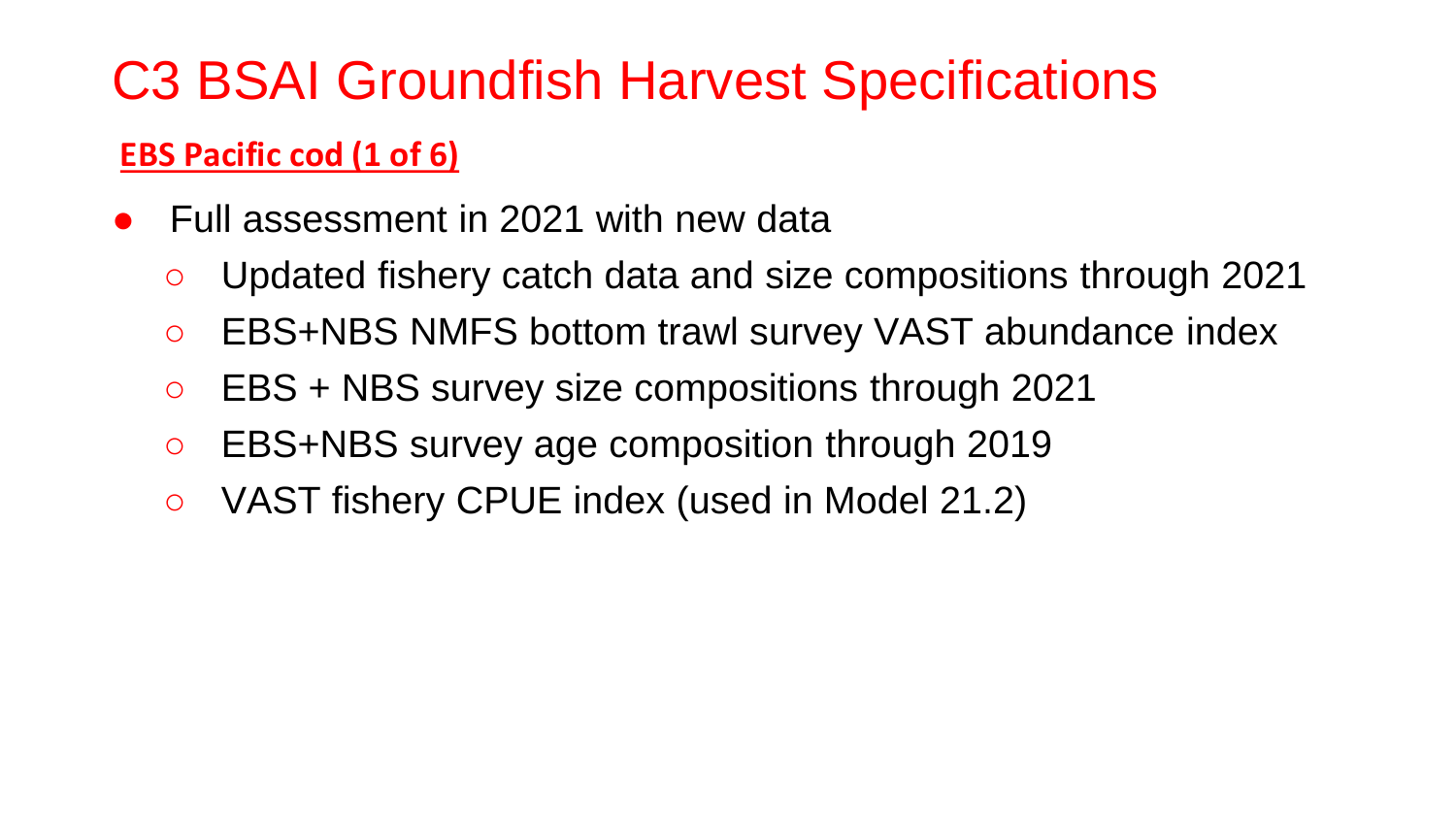#### **EBS Pacific cod (2 of 6)**

- SSB has declined since 2018
	- $\circ$  Projected 2022 SSB below B<sub>40%</sub> but above B<sub>35%</sub>, placing this stock in Tier 3b
- Data bridging exercise for 2020 base model (19.12a)
	- Majority of increase in projected 2022 maxABC, relative to 2020 assessment, due to 2021 EBS+NBS BTS index and compositions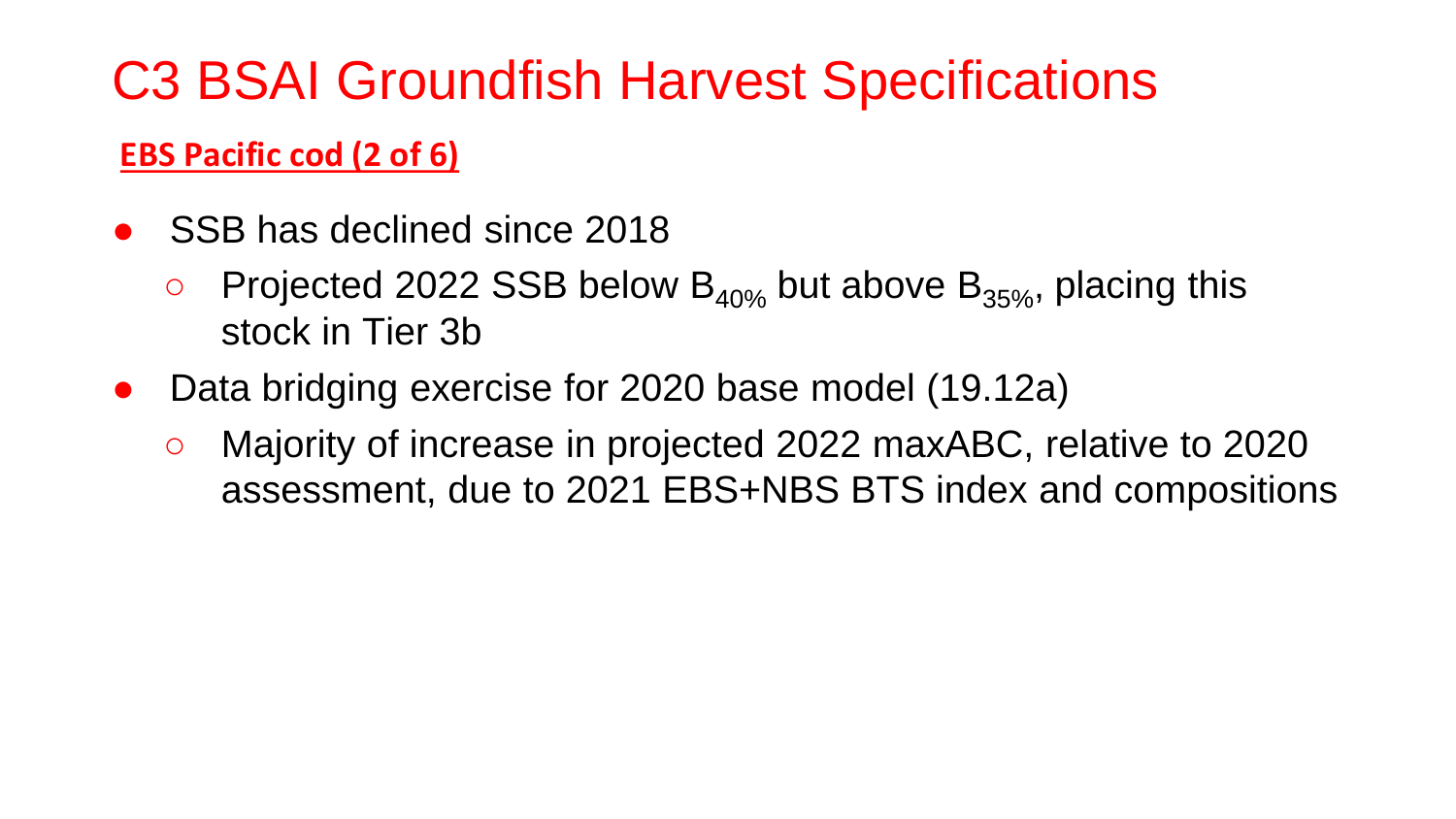#### **EBS Pacific cod (3 of 6)**

- The SSC *agreed* with author and PT recommendations to base 2021 assessment on an ensemble of four models, including
	- $\circ$  19.12a current base model
	- $\circ$  19.12 base model + time-varying survey catchability
	- $\circ$  21.1 base model + dome-shaped survey selectivity
	- $\circ$  21.2 base model + fishery CPUE index (VAST)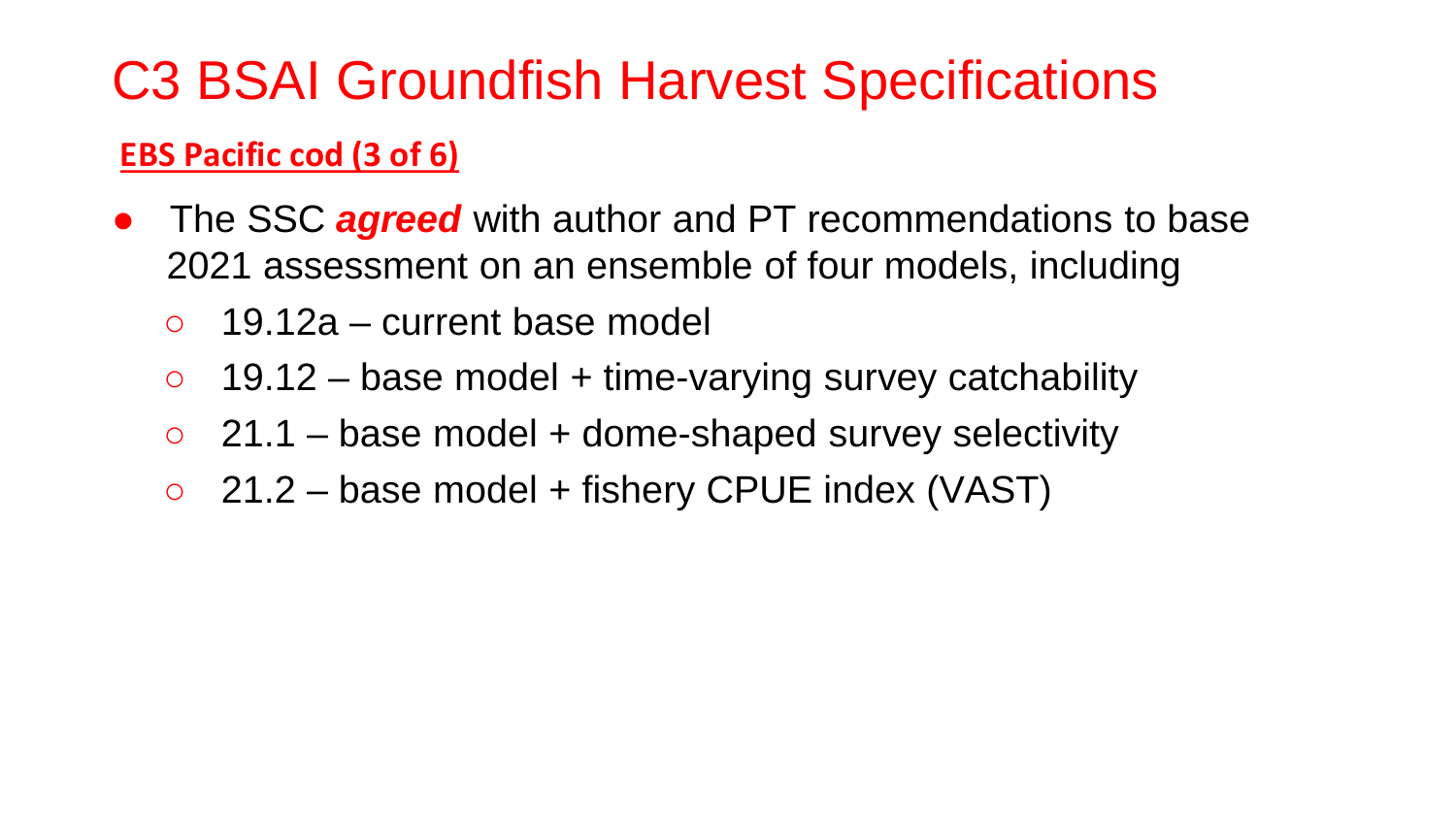#### **EBS Pacific cod (4 of 6)**

- SSC **supports** ensemble member weighting based on CIE Reviewer model scores
- SSC support for ensemble based upon
	- Tractable set of alternative models, each with clear incremental change
	- Transparent scoring criteria and scores provided by independent (CIE) review
	- Potential for ensemble to provide stability over time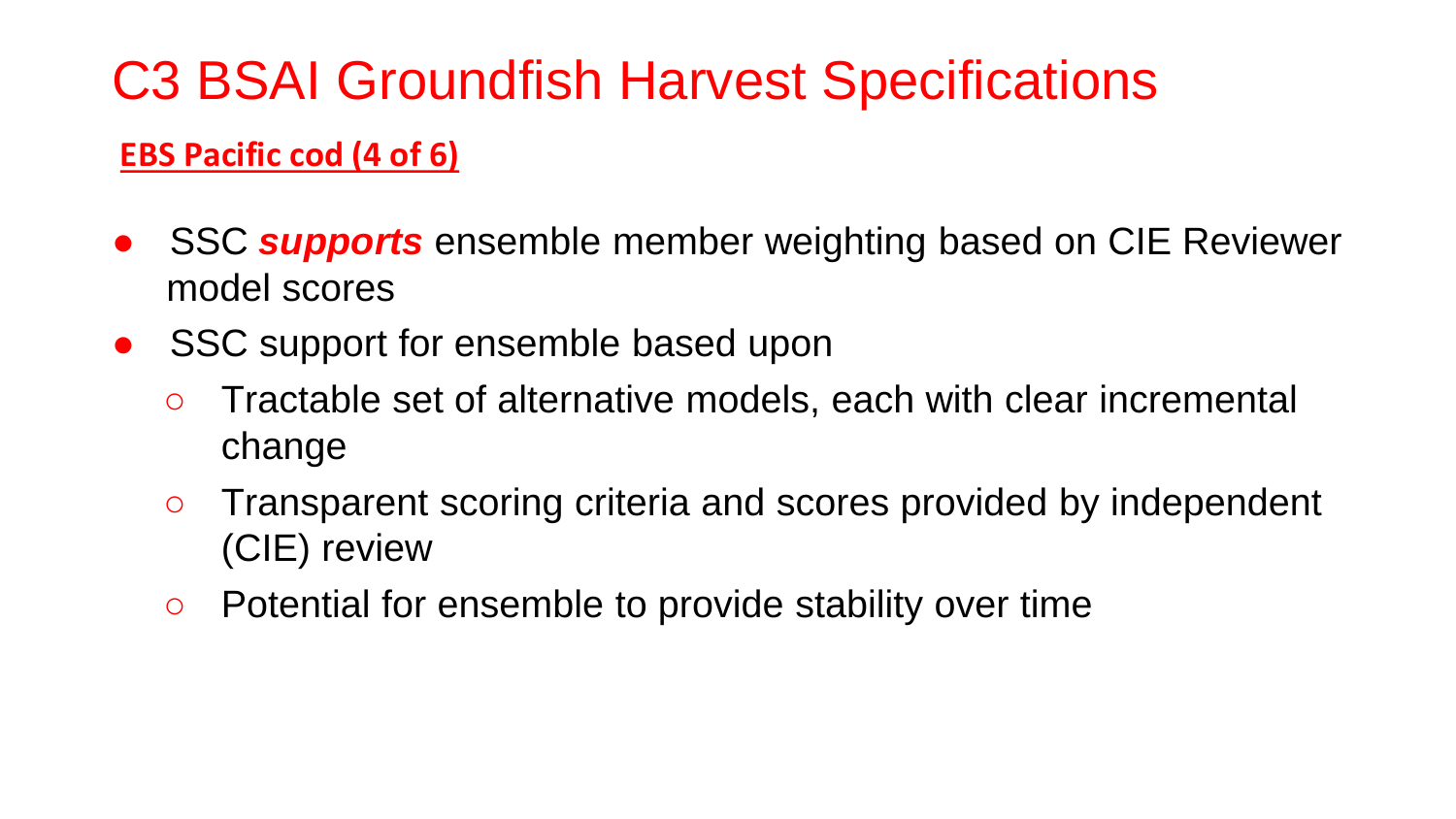#### **EBS Pacific cod (5 of 6)**

- **Based on the model ensemble** 
	- $2022$  maxABC = 153,383 t
	- $\degree$  2022 OFL = 183,012 t
- Authors rated risk table all categories 1 except ecosystem (2)
	- Warm conditions and reduced prey availability in NBS
- The SSC **agreed** with the authors and PT that no reduction from the maximum ABC warranted
	- $\circ$  2022 ABC = maxABC = 153,383 t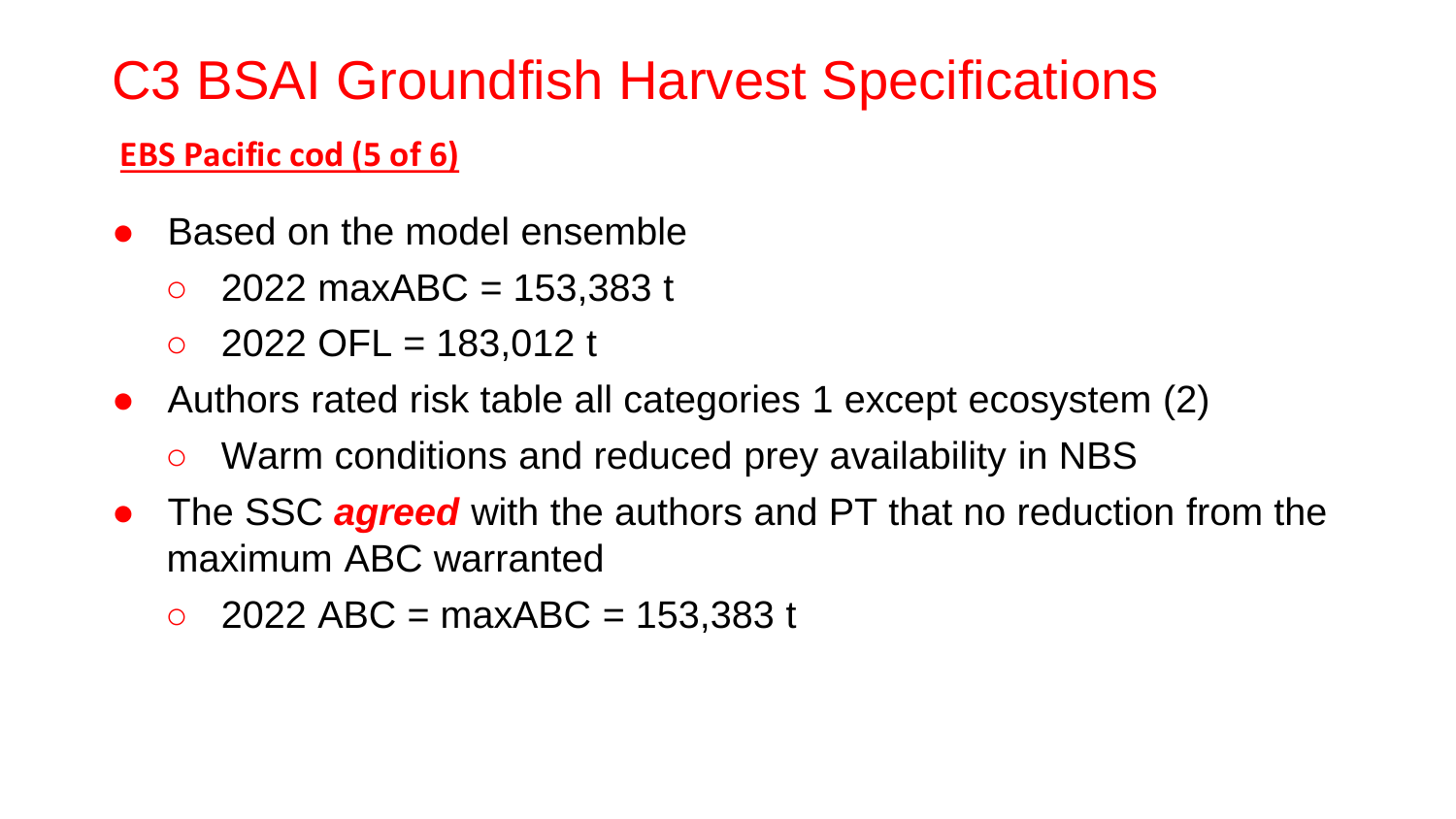#### **EBS Pacific cod (6 of 6)**

- SSC *highlights* this is not a blanket endorsement for ensemble approaches for this or other stocks
	- Clear and defensible justification for approach and ensemble members is expected
- Additional SSC recommendations
	- Authors should work with PT to define process wherein PT members assign model scores for weighting
	- Inclusion of available fishery age compositions is a top priority for future research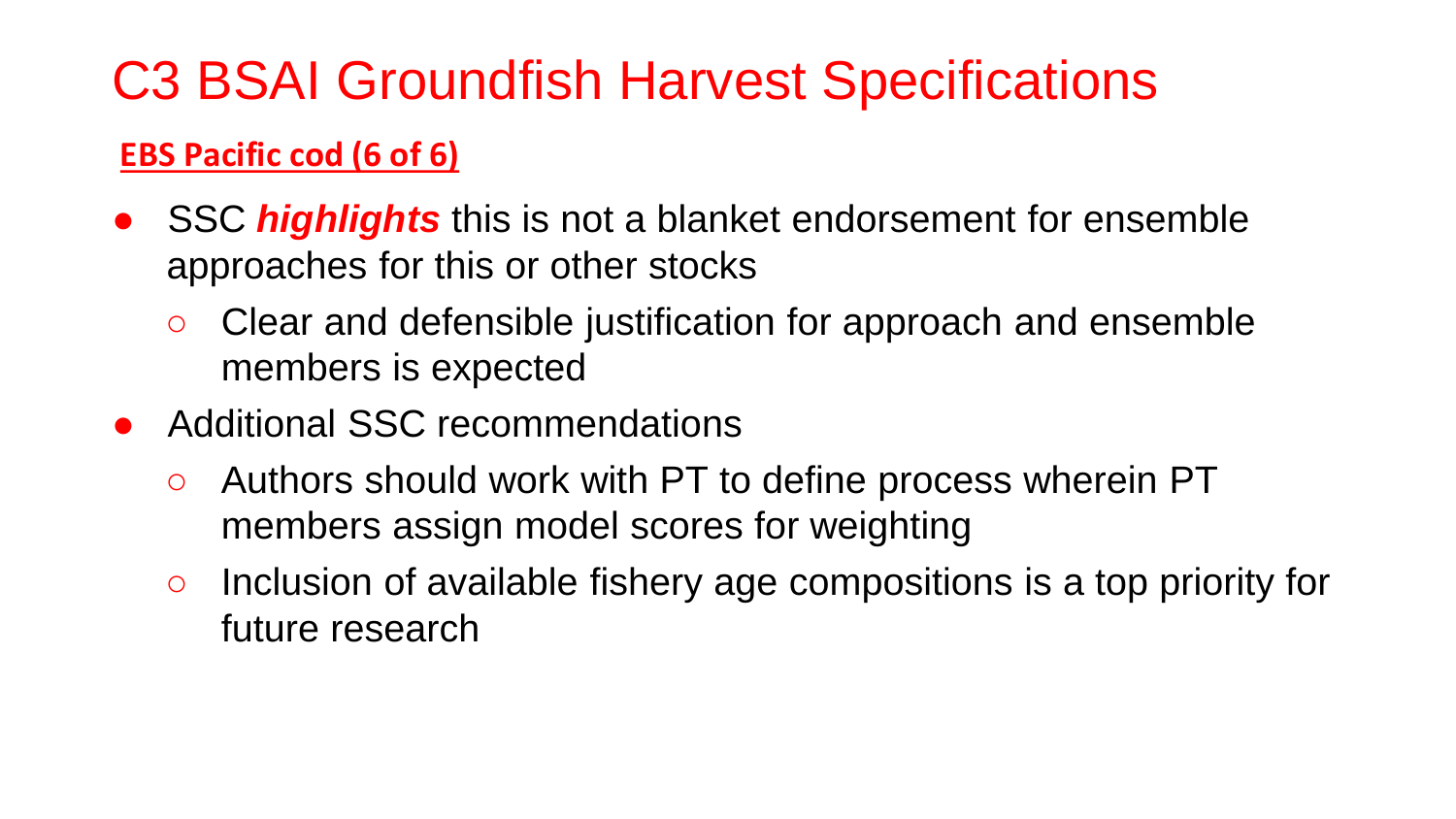#### **AI Pacific cod 1 of 2**

- Base Tier 5 plus three Tier 3 model alternatives with updated data
- No Aleutian Islands survey since 2018, the SSC strongly recommends AI BTS is conducted in 2022
- Author recommended new model with observer-collected maturity data and higher value for natural mortality
- The SSC agrees with the GPT to use the base model (13.4) rather than the author recommended model because:
	- Lack of new survey makes new models difficult to evaluate
	- Uncertainty in choices of maturity and natural mortality
- ABCs and OFLs are the same for 2022 and 2023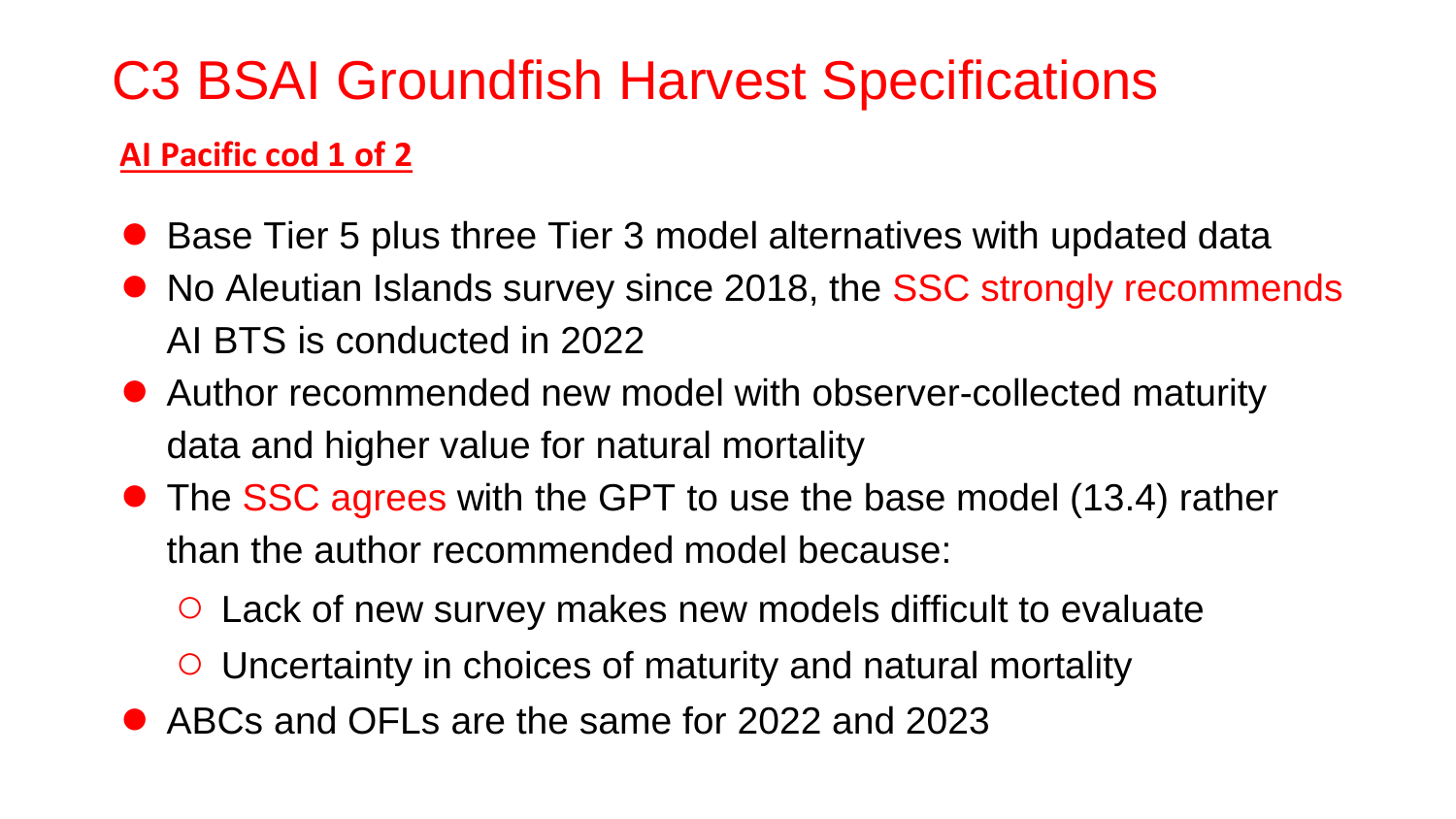#### **AI Pacific cod 2 of 2**

- The author recommended Tier 5 ABC as a reduction from Tier 3 recommended model because of uncertainties about the model
- Because retaining Tier 5 model, the SSC supports the PT determination that no additional reduction from maxABC is needed based on the risk table
- The SSC recommends bring forward an age-structured model in the next full assessment with
	- Combined maturity estimates from macroscopic and histological data
	- Use of new prior for natural mortality
- The SSC recommends exploring the utility of the AFSC longline survey in the assessment, including length data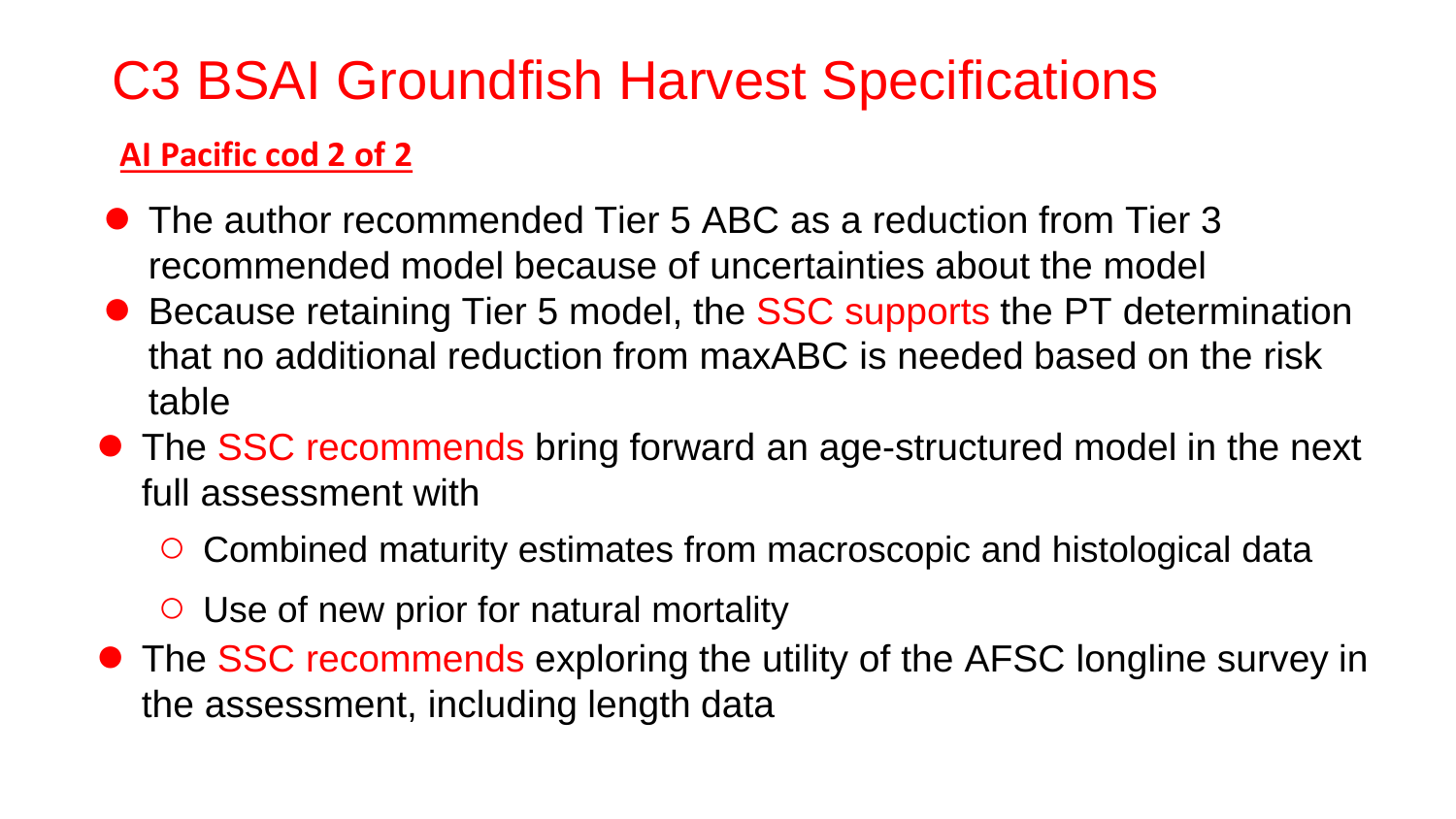#### **Yellowfin sole (1 of 2)**

- Full assessment, survey biomass third lowest in time-series, but
- FSB is 80% greater than  $B_{\text{msv}}$
- Tier 1a
- The SSC *recommends* Model 18.2 in agreement with author and PT
	- o Reanalysis of survey weight-at-age improved retrospective pattern over last year
	- $O$  2022 OFL = 377,071t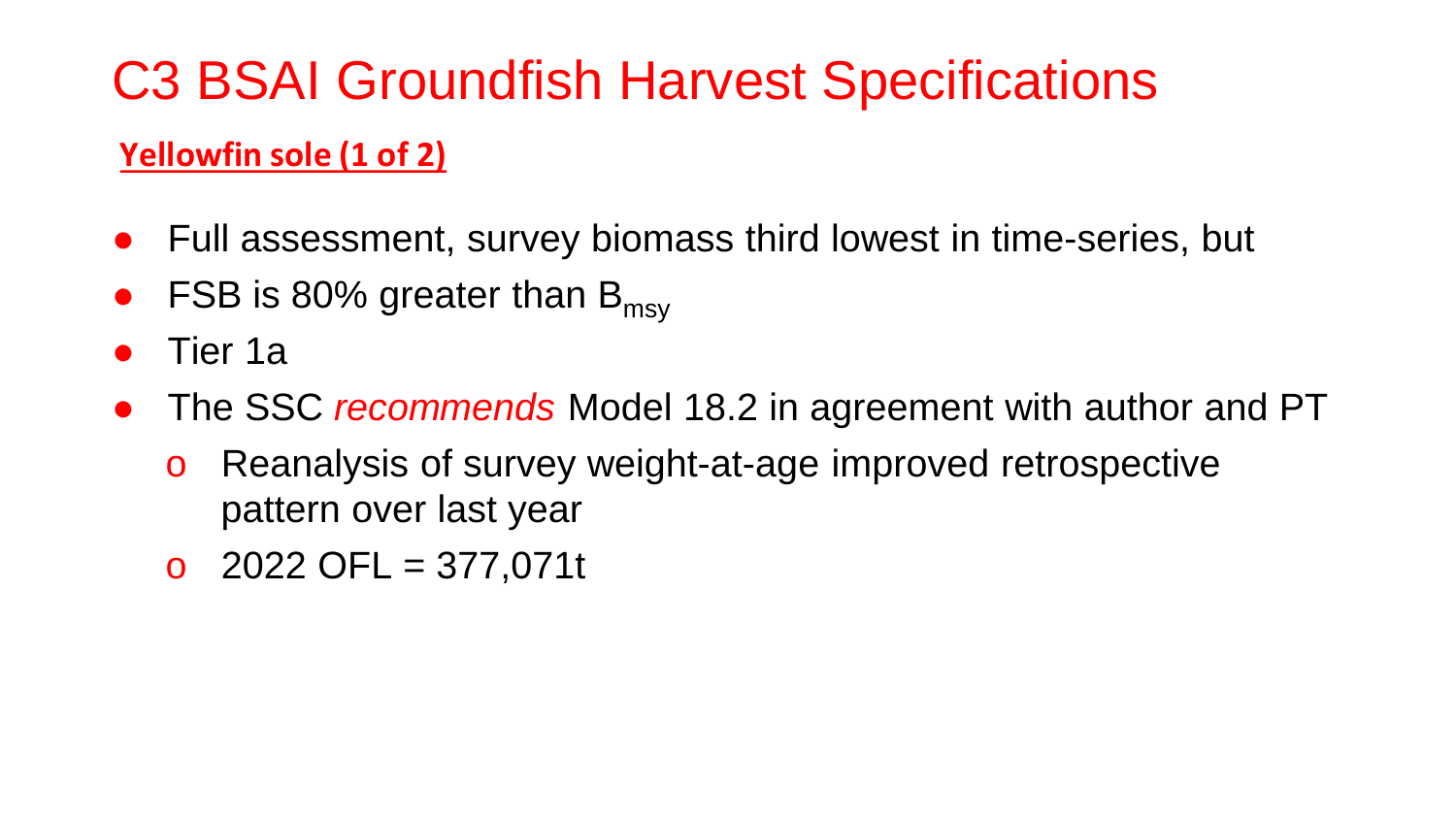**Yellowfin sole (2 of 2)**

- $\bullet$  ABC = maxABC. However, the author and PT recommended a reduction from maxABC
	- o SSC agreed that some concern existed, but did not warrant a reduction at this time (2022 maxABC =  $354,014t$ )
- The SSC *recommends* the authors present standard MCMC convergence diagnostics
- The SSC *recommends* the authors bring forward models 18.2a and 18.2b (or similar) next year.
- The SSC *suggests* the authors seek input from the industry to examine effects of Amendment 80 on fishery catch compositions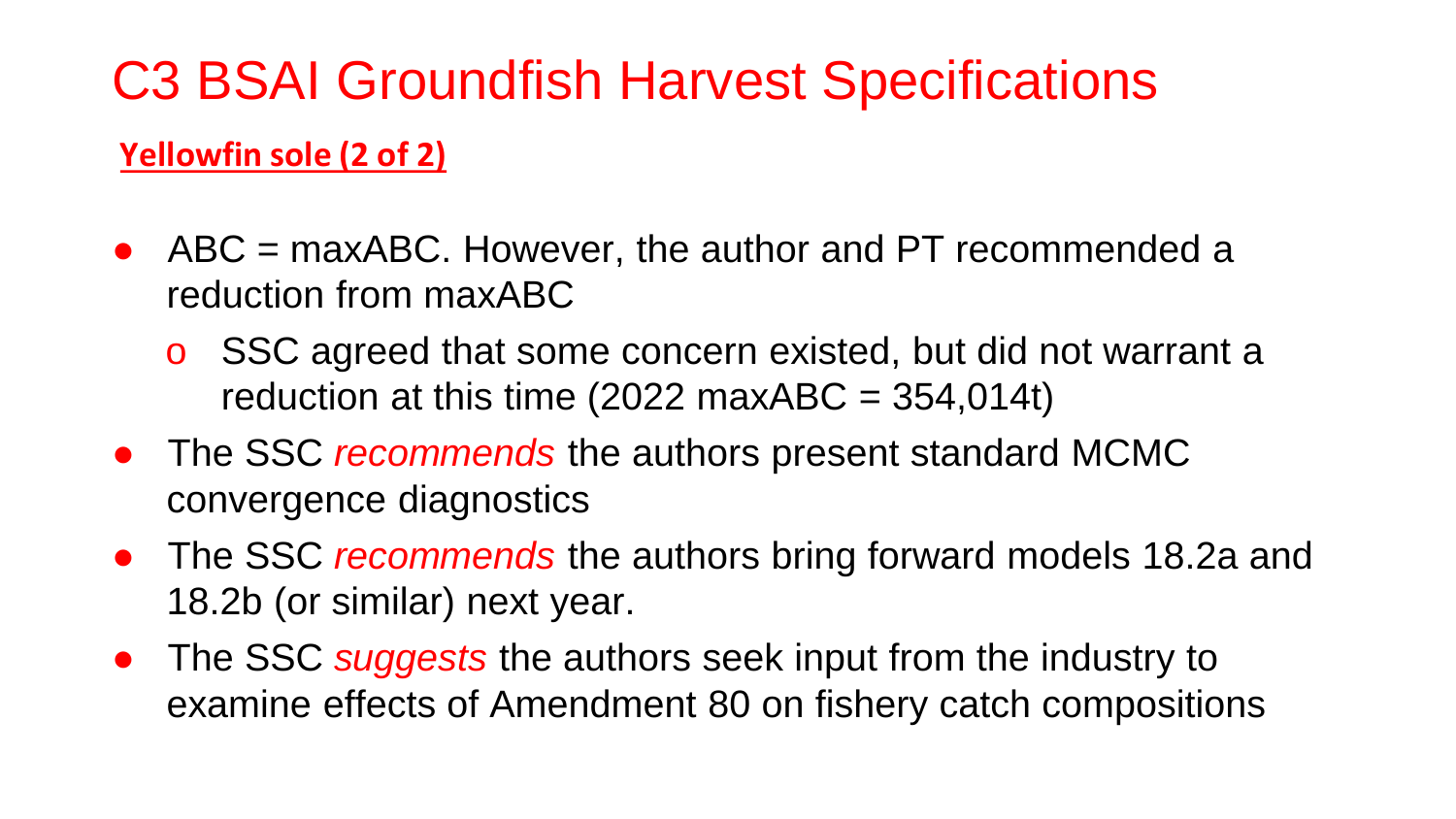#### **Greenland Turbot (1 of 1)**

- Partial assessment, biennial schedule
- Long-term decline in stock biomass since the 1970's and 2021 lowest biomass in the time series
- Exploitation rate is low, catch is well below ABC
- Tier 3a, spawning stock biomass is above  $B_{40\%}$
- The SSC *concurs* with 2022 and 2023:
	- o Author and PT recommended OFLs (7,687t in 2022) and ABCs
	- o No reduction from maxABC (6,572t in 2022)
	- o Apportionment between the BS and AI based on last 4 years of overlap of trawl surveys on EBS slope and AI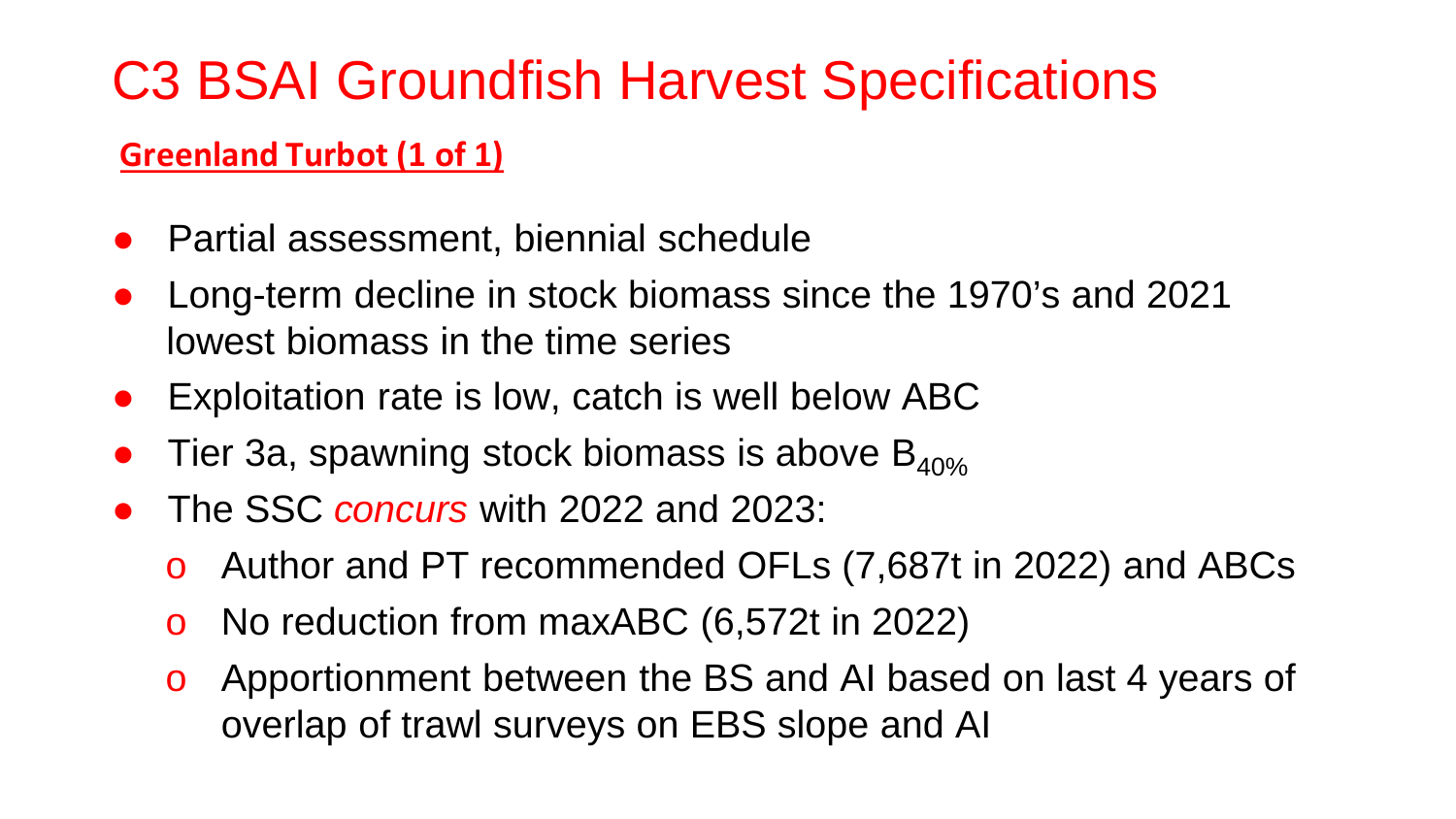#### **Arrowtooth flounder (1 of 1)**

- Partial assessment, biennial schedule
- Stock biomass increasing since 2013
- Exploitation rate is low, catch is well below ABC
- Tier 3a, spawning stock biomass is above  $B_{40\%}$
- The SSC *concurs* with 2022 and 2023:
	- o Author and PT recommended OFLs (94,445t in 2022) and ABCs
	- o No reduction from maxABC (80,389t in 2022)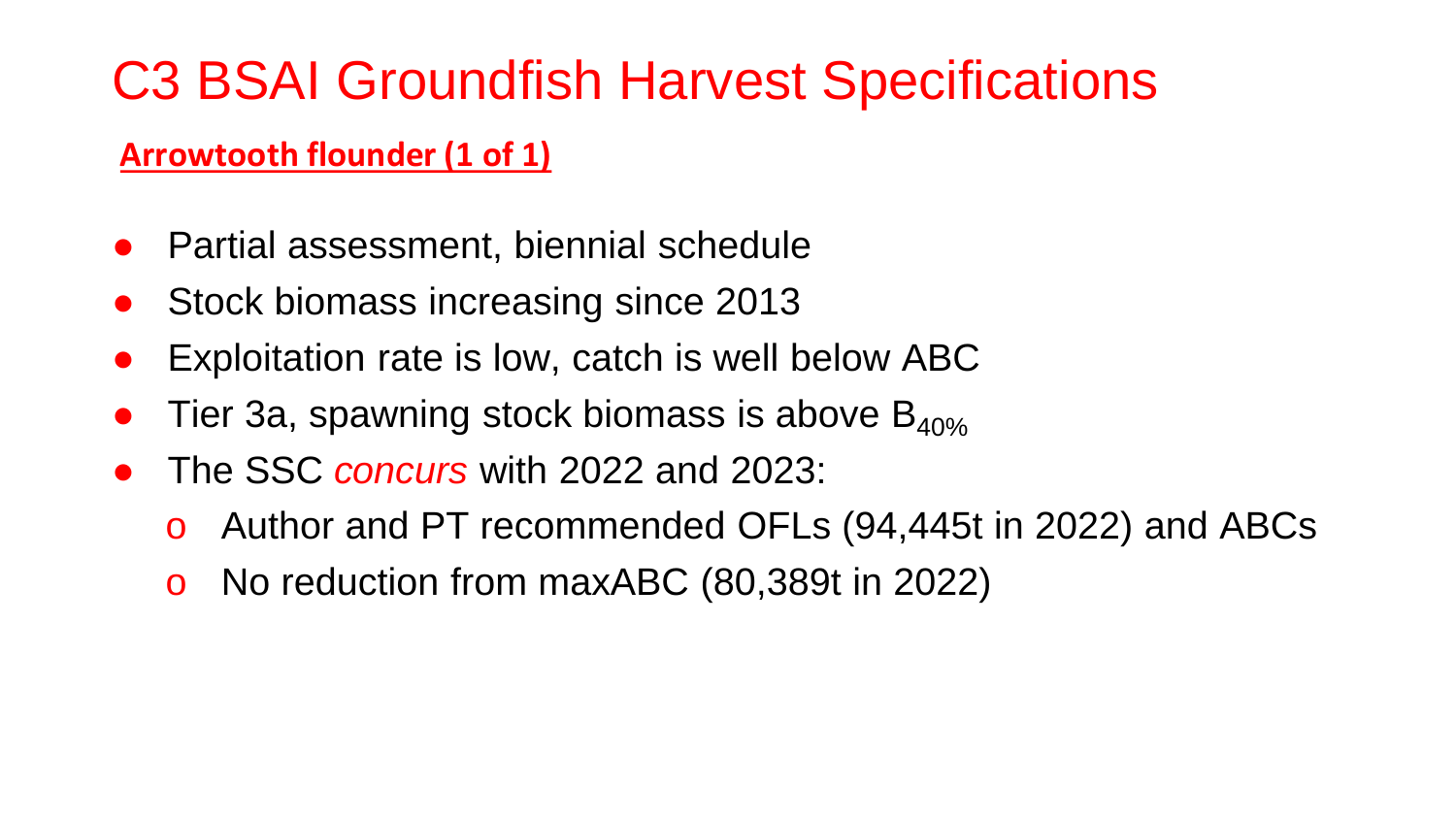#### **Kamchatka flounder (1 of 1)**

- **Partial assessment, biennial schedule**
- Stock biomass is stable, slow increase since 2014
- **Exploitation rate is low**
- Tier 3a, spawning stock biomass is above  $B_{40\%}$
- The SSC *concurs* with 2022 and 2023:
	- o Author and PT recommended OFLs (10,903t in 2022) and ABCs
	- o No reduction from maxABC (9,214t in 2022)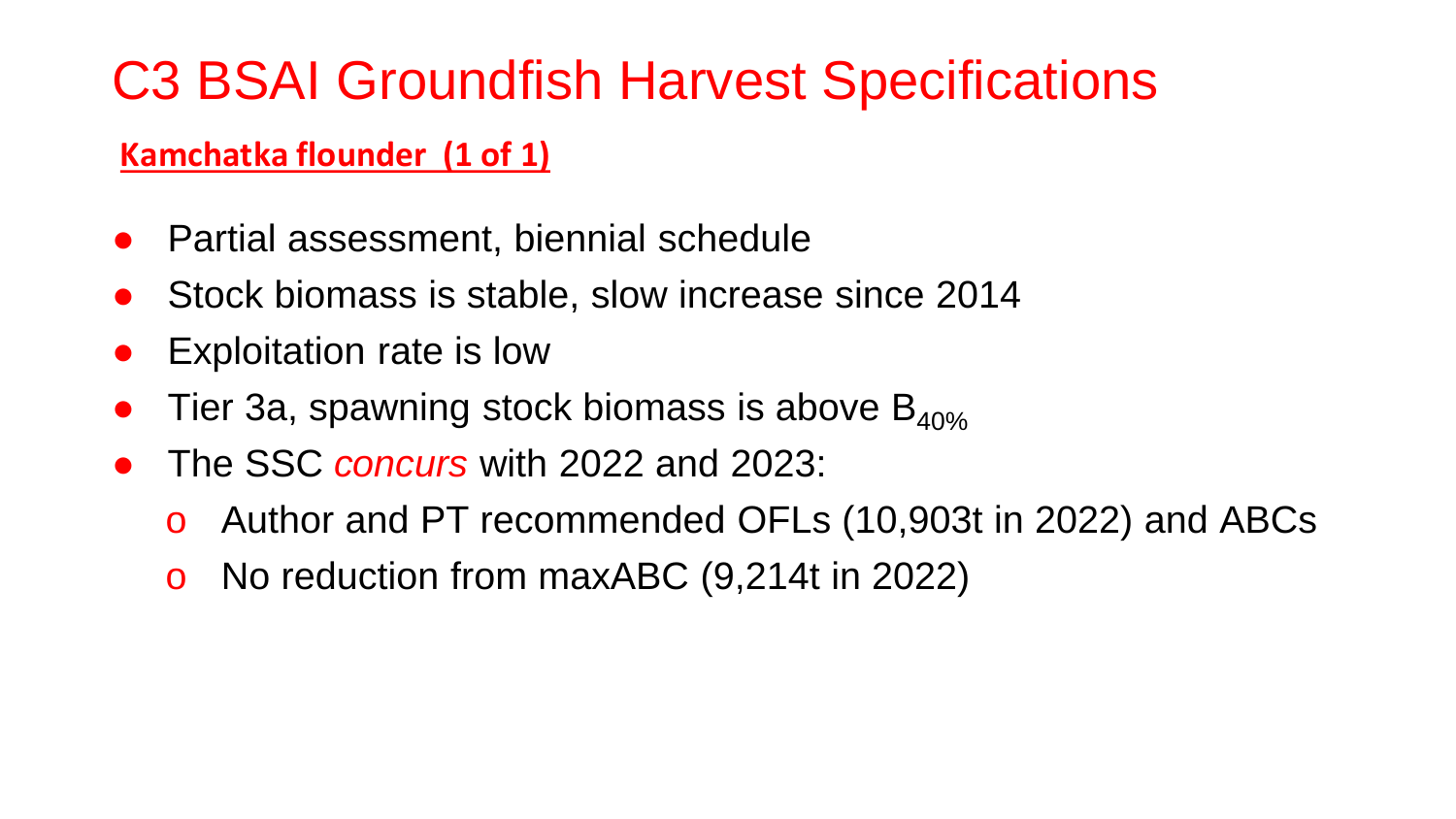#### **Northern rock sole (1 of 1)**

- Partial assessment, biennial schedule
- 2020 model shows large 2015–2018 age-1 recruit classes
- Exploitation rates have been decreasing, catch is well below ABC
- Tier 1a, female spawning biomass is above  $B_{MSY}$
- The SSC *concurs* with 2022 and 2023:
	- o Author and PT recommended OFLs (214,084t in 2022) and ABCs
	- o No reduction from maxABC (206,896t in 2022)
- Large increases in OFLs/ABCs in 2022 and 2023 due to recruitment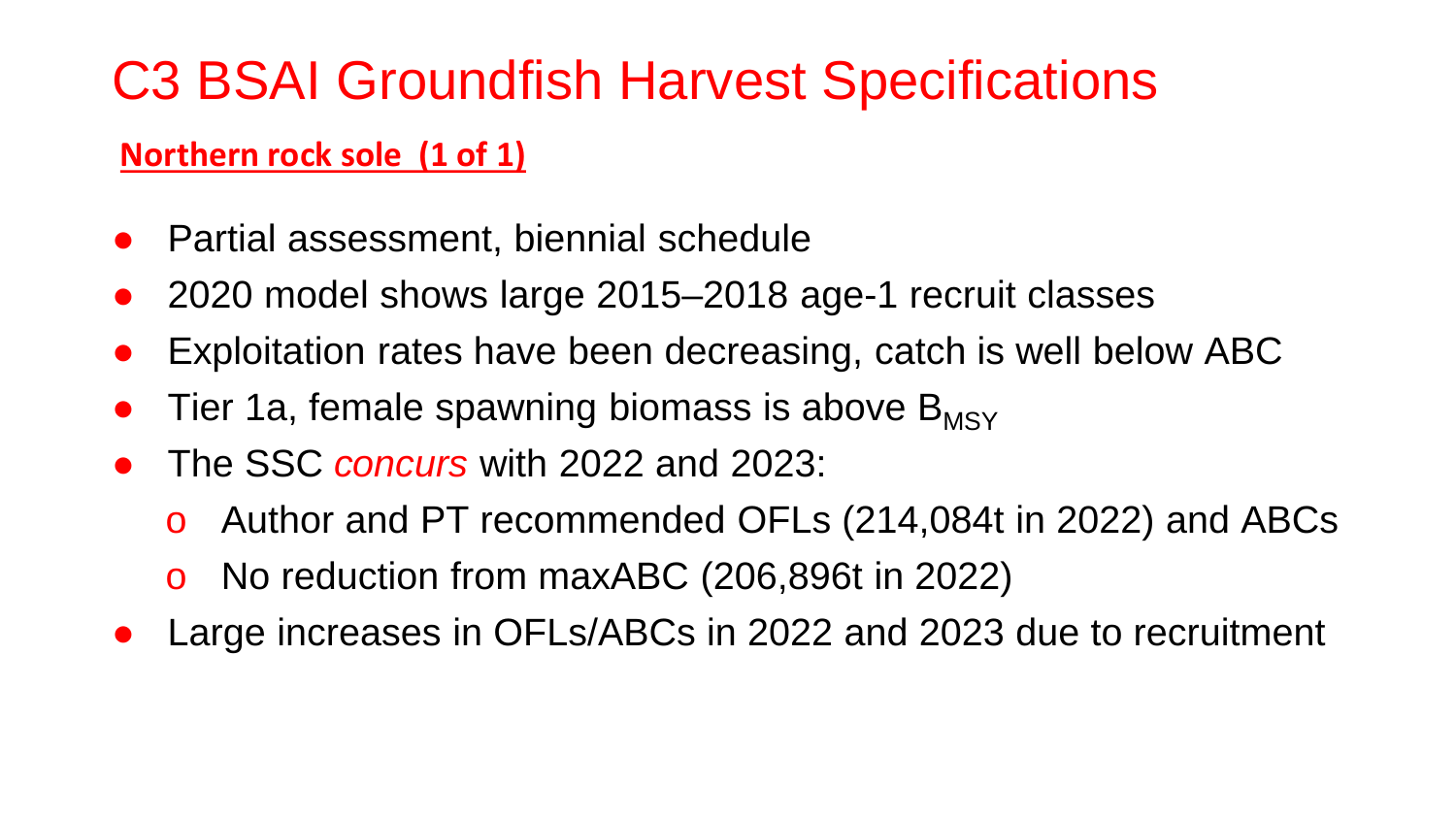#### **Flathead sole (1 of 1)**

- Partial assessment, biennial schedule
- Two-species complex (flathead sole and Bering flounder)
- **BSAI biomass is stable**
- Exploitation rates are low, catch is well below ABC
- Tier 3a, female spawning biomass is above  $B_{40\%}$
- The SSC *concurs* with 2022 and 2023:
	- o Author and PT recommended OFLs (77,967t in 2022) and ABCs
	- o No reduction from maxABC (64,288t in 2022)
- The SSC *requests* authors investigate the order of magnitude decrease of Bering flounder in the EBS trawl survey over the last 4 years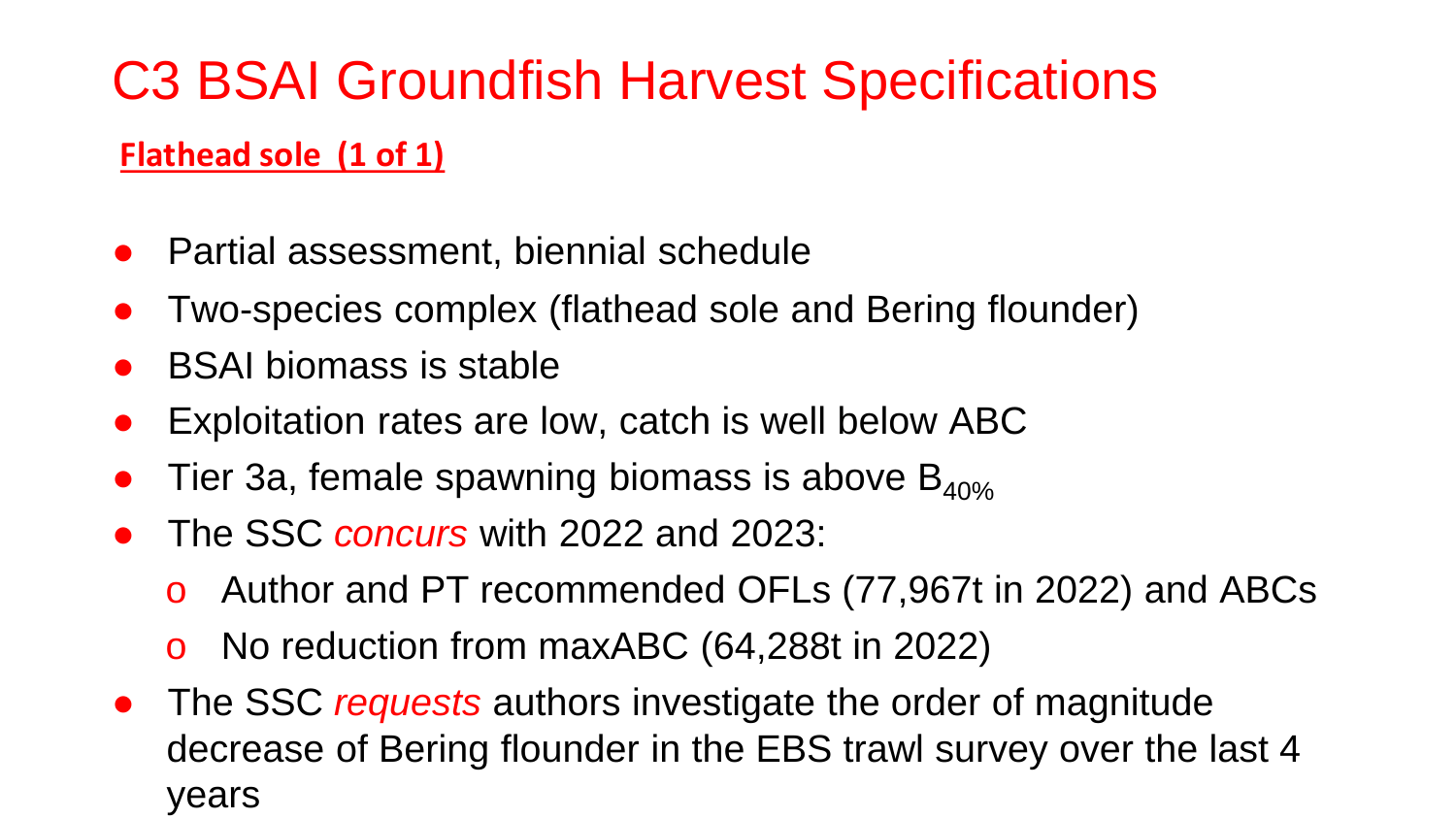#### **Alaska Plaice (1 of 2)**

- Full assessment, survey biomass lowest in time-series, but
- Female Spawning Biomass is 25% greater than  $B_{40\%}$
- Tier 3a
- The SSC *recommends* Model 11.1 in agreement with author and PT
	- o This model continues to perform well.
	- $O$  2022 OFL = 39,305t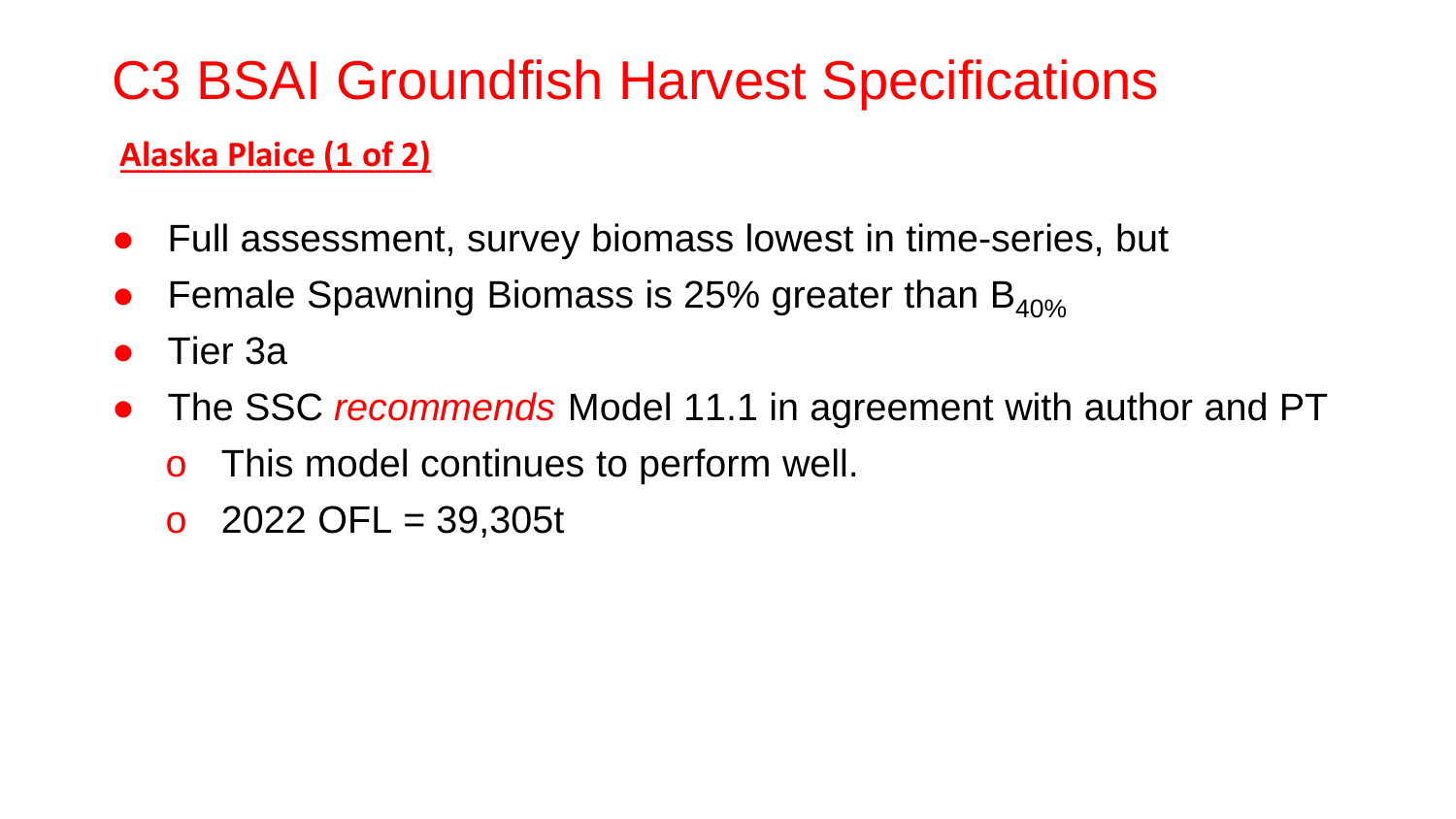**Alaska Plaice (2 of 2)**

- $ABC$  = maxABC (32,697t in 2022), in agreement with author and PT
- The SSC *recommends* examining new models that include NBS data, perhaps combined EBS+NBS VAST estimate.
- The SSC *suggests* the authors examine estimating q rather than relying on a fixed value (1.2).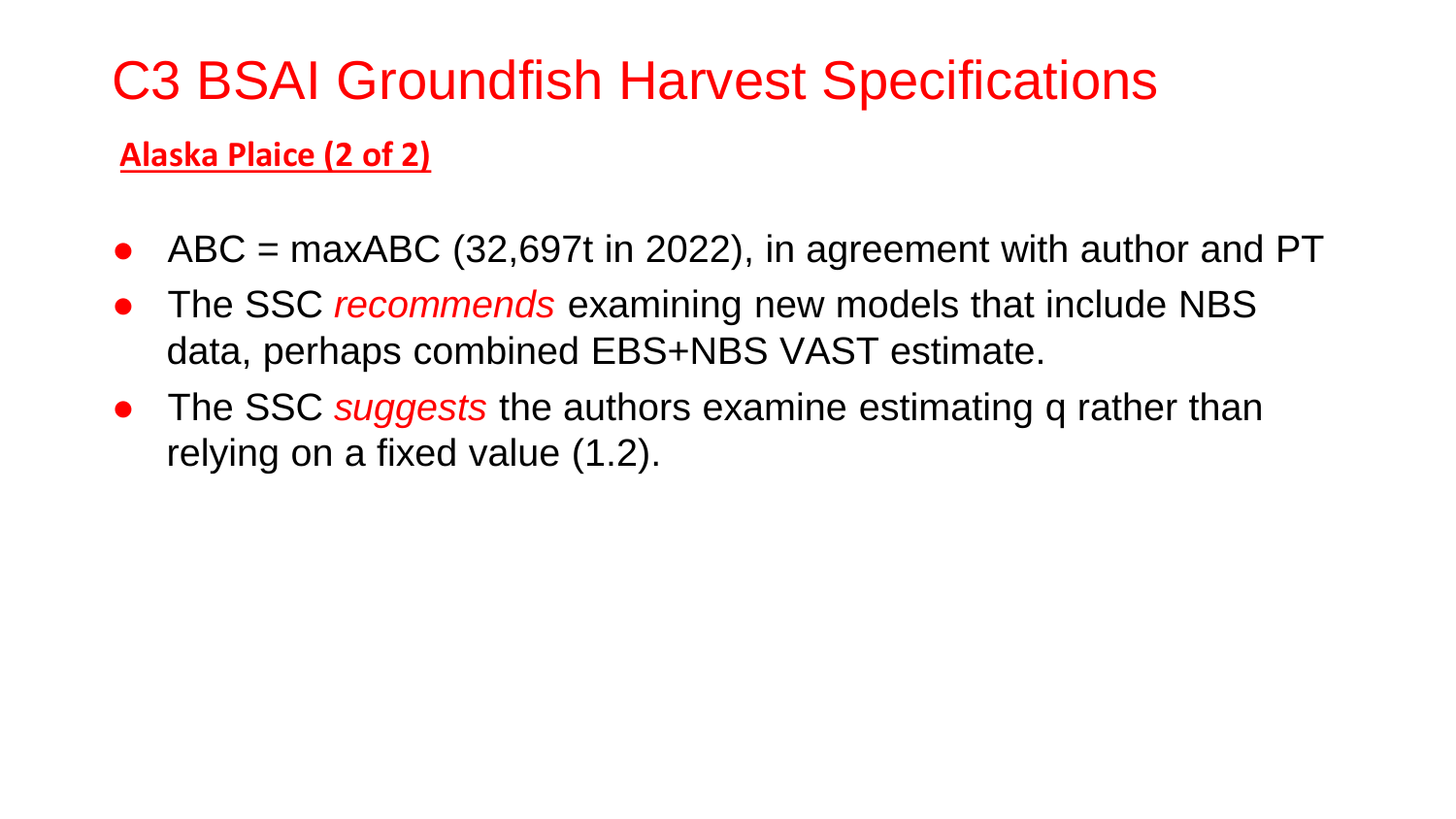#### **Pacific Ocean Perch (1 of 1)**

- Partial assessment; exploitation rates increasing steadily since 2004; preliminary 2021 exploitation rates are reduced from 2020 except for the WAI
- Projected Spawning Stock Biomass is above B35%
- Tier 3a
- The SSC *recommends* projected harvest specifications and use of maxABC, in agreement with authors and PT
	- $\circ$  2022 OFL = 42,605t, maxABC = 35,688t
- The SSC *accepts* the author and PT recommended area apportionments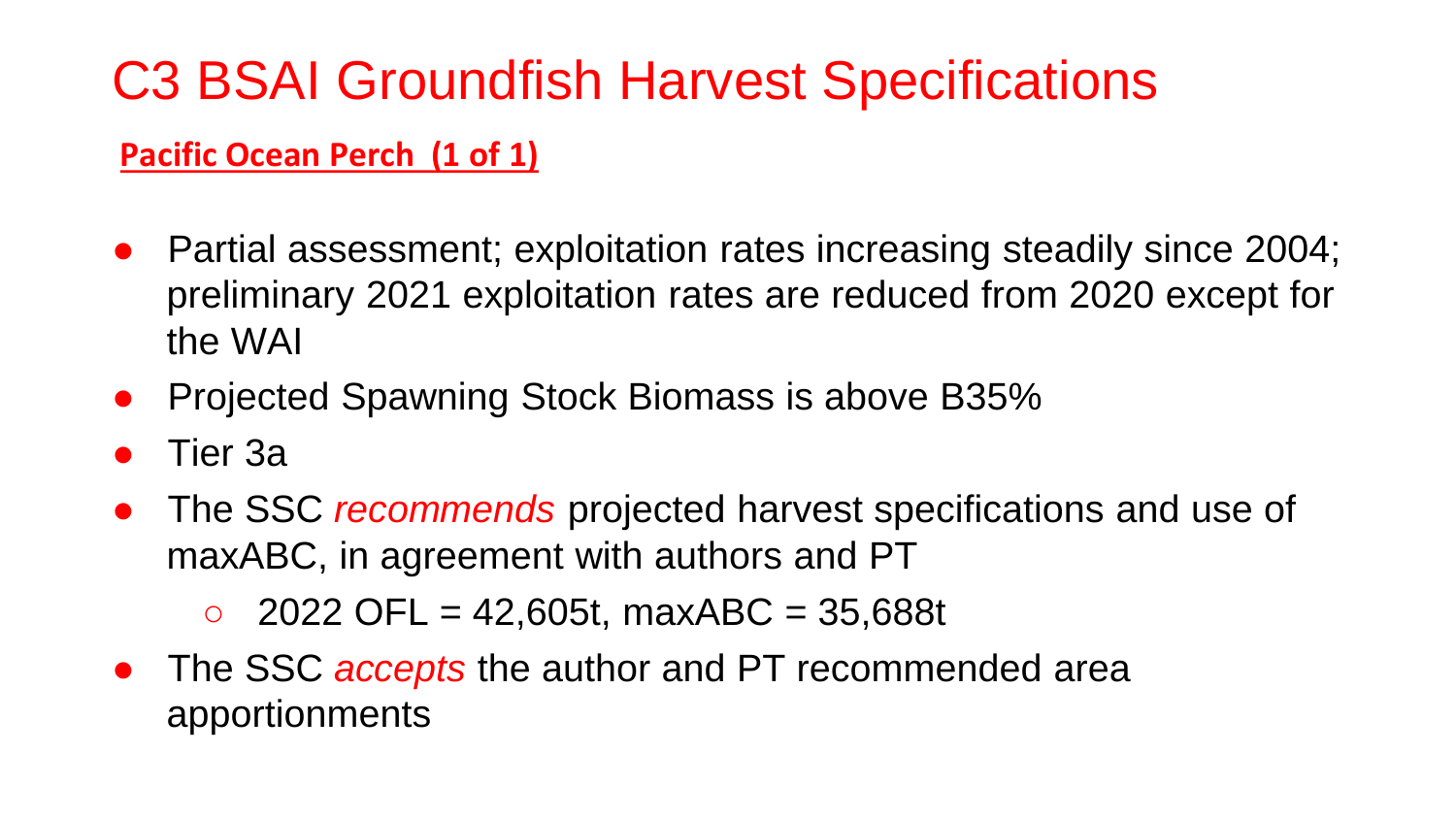#### **Northern Rockfish (1 of 3)**

- Full assessment; last full assessment in 2019 (biennial schedule)
- Limited information on stock trends because no AI survey since 2018
- Increased direct targeting of northern rockfish in recent years
- New models investigate use of tight prior for ages 30 and above to estimate survey selectivity
- The SSC *recommends* Model 21 for harvest specifications, in agreement with authors and BSAI PT
	- o Asymptotic survey selectivity shape = reasonable assumption (supported by selectivity from an alternative model without restrictive prior)
	- o Aligns with how selectivity is estimated for other rockfishes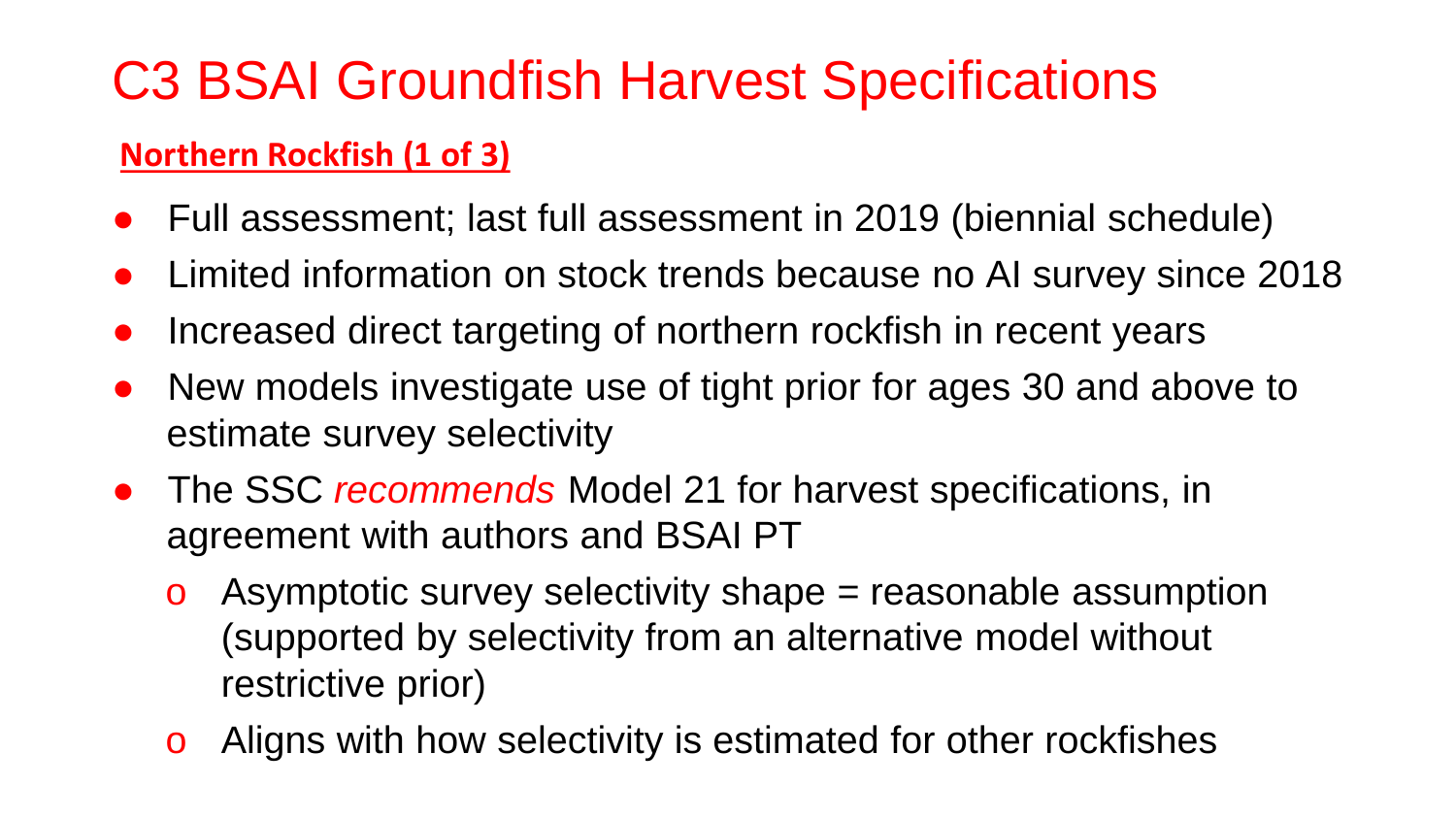#### **Northern Rockfish (2 of 3)**

- Results from Model 21 place this stock in Tier 3a
- $2022$  OFL = 23,420t
- The SSC *recommends* the use of maxABC (19,217t in 2022), in agreement with the authors and BSAI PT
	- **o** Risk table assessment considerations score  $= 2$ , due to negative, moderate retrospective pattern and need for restrictive prior on selectivity
	- o Other risk table scores  $= 1$ s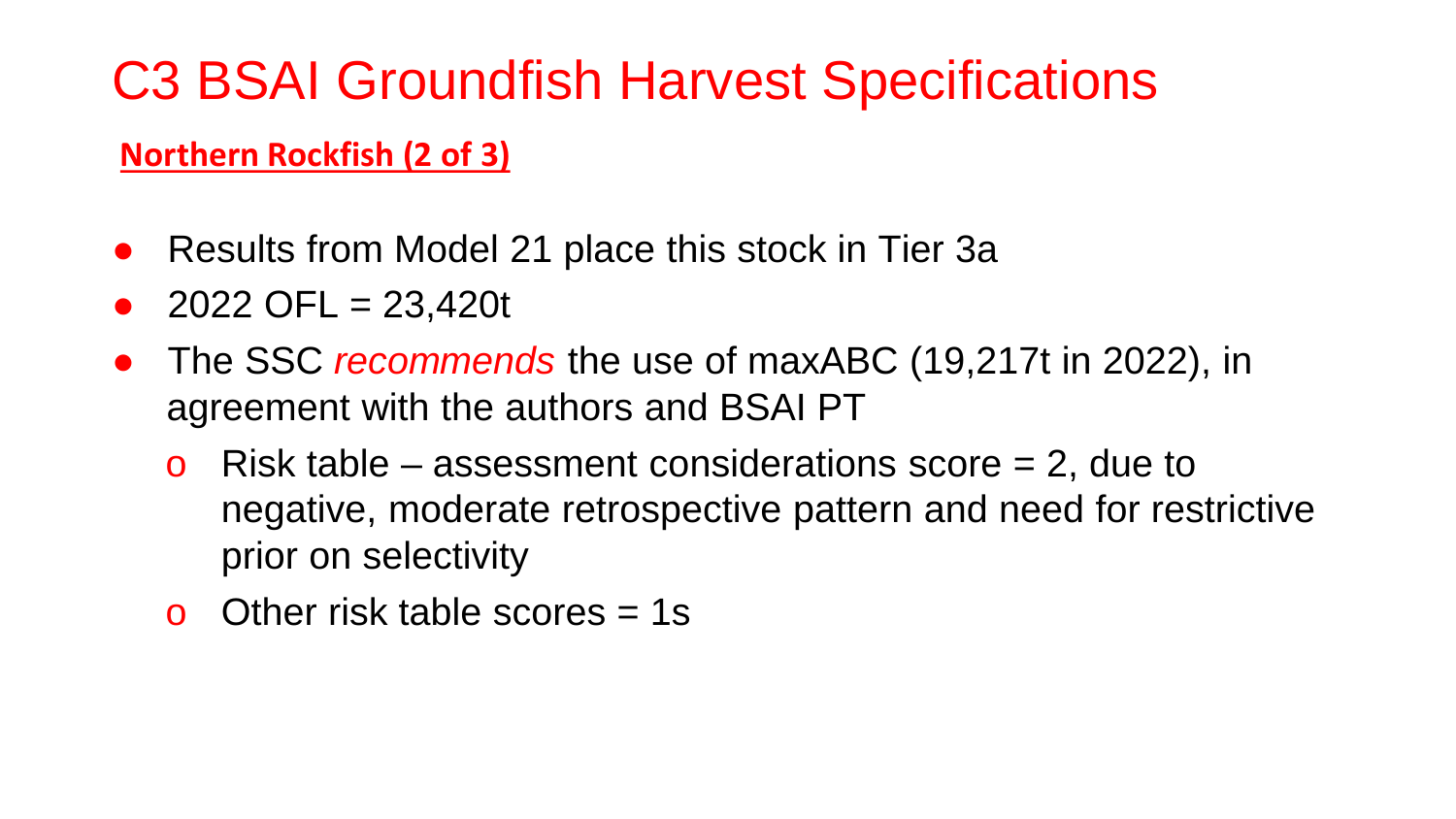#### **Northern Rockfish (3 of 3)**

- The SSC *recommends* any additional sources of data be investigated, given the relative scarcity of data for this Tier 3 stock
- The SSC *recommends* updating the stock structure template (2012) for this species
	- o Evidence of spatially explicit differences in growth across the AI
	- o Genetic data indicates spatial structure smaller than current management scale
- The SSC *registers concern* with the uncertainty in the scale of the population and the increases in harvest specifications over time, given the lack of survey data and the life history of this species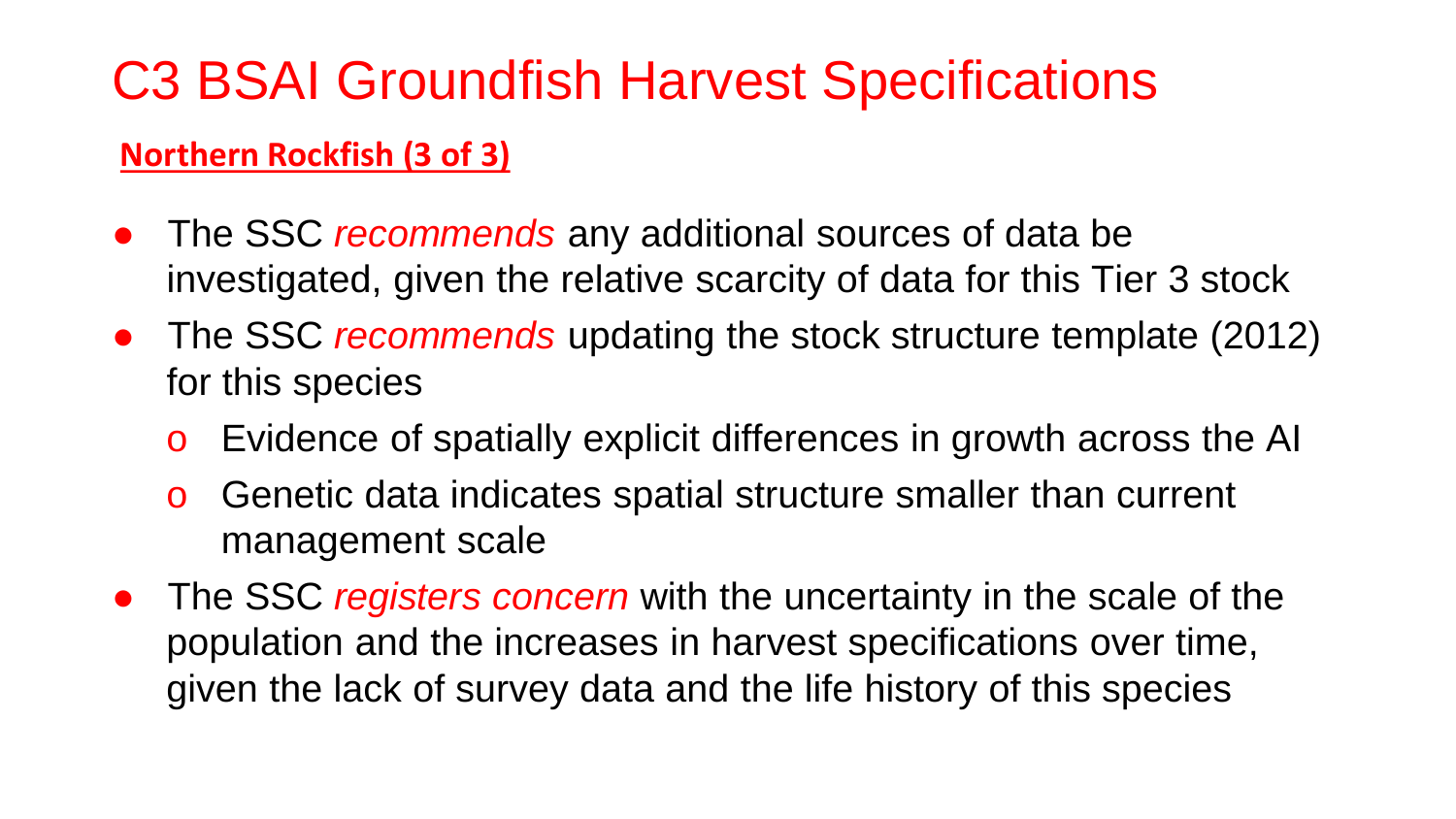#### **Blackspotted/Rougheye (1 of 2)**

- Partial; exploitation rates in the WAI area remain high while the CAI, EAI and EBS remain lower and are not increasing in 2021
- The 2022 projected AI portion SSB is slightly above B35% but below B40%, although continued concern over the possibility of a localized depletion in the WAI and CAI
- The AI portion of the stock is Tier 3b
- EBS portion of stock is Tier 5
- The SSC *accepts* the recommended BSAI-wide harvest specifications for 2022 and 2023, with no reduction from maxABC, in agreement with the author and PT
	- o 2022 BSAI OFL = 598t, BSAI ABC = 503t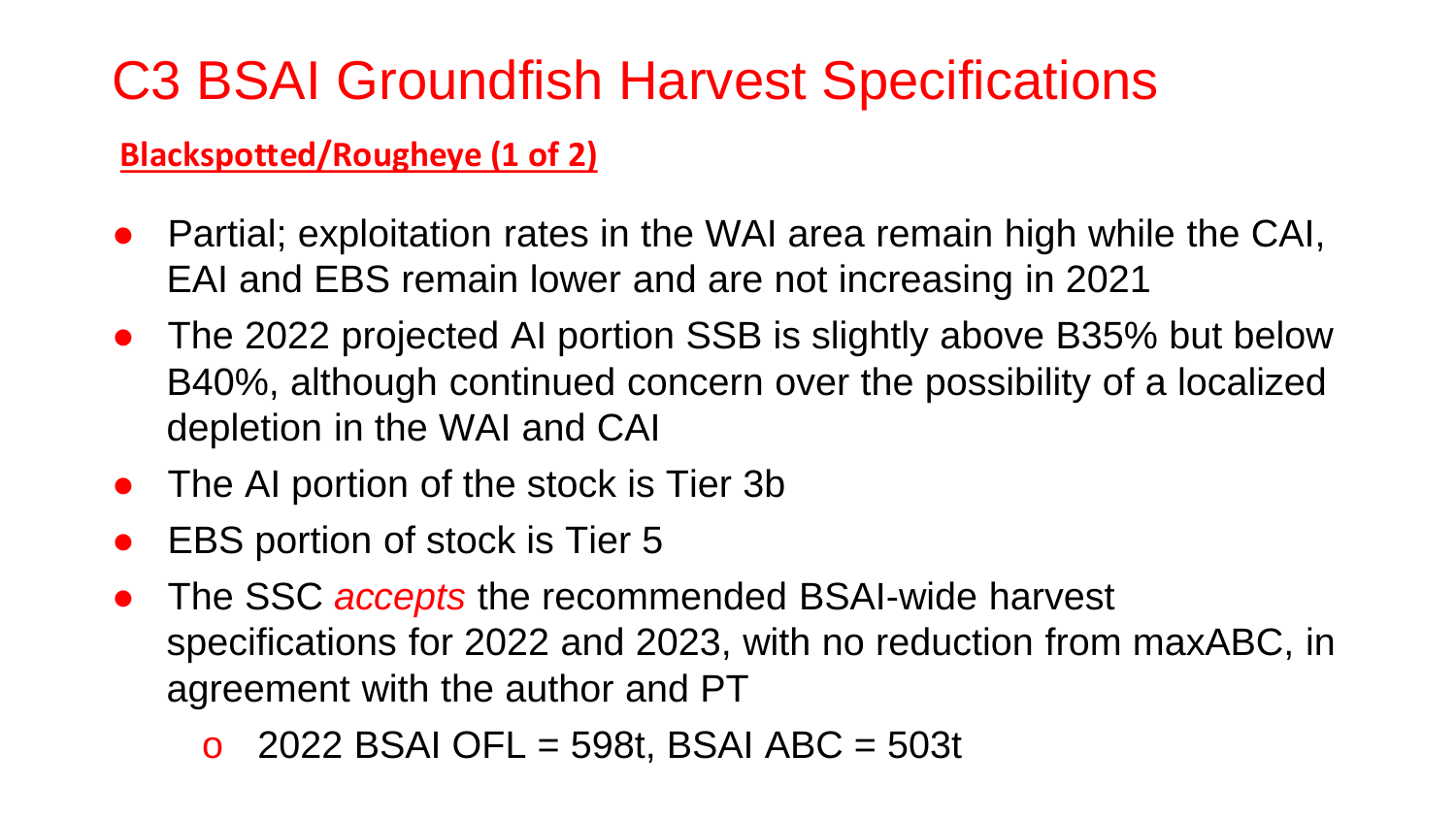**Blackspotted/Rougheye (2 of 2)**

- The SSC *accepts* the area apportionments in addition to the maximum subarea species catch (MSSC) for the WAI and CAI, in agreement with the authors and PT
- The SSC *reiterates* its October 2021 recommendation to develop a white paper summarizing how the Spatial Management Policy can be used to address concerns surrounding disproportionate spatial harvesting, as seen in the WAI and CAI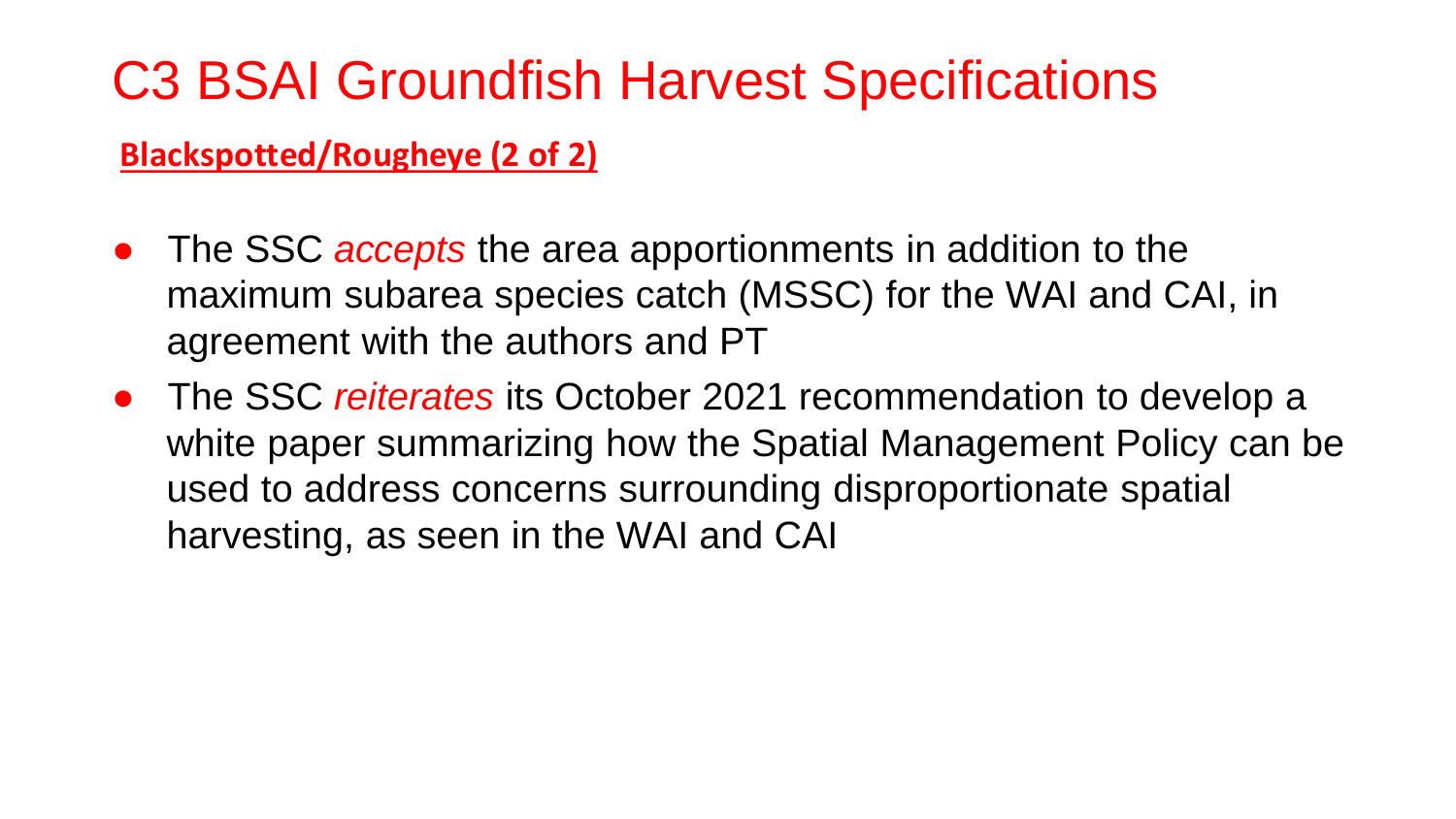#### **Atka Mackerel (1 of 2)**

- Full assessment using base model with no changes and updated fishery data.
- Projected female spawning biomass increased and selectivity to older fish resulted in 7% increase in 2022 ABC compared to 2021.
- Tier 3b with 2022 Female Spawning Biomass is at *B<sub>39%</sub>*
- The SSC *concurs* with the use of model 16.0b, and supports Team and author recommended 2022 and 2023 Tier, specifications of OFL and ABC and the apportionment.
	- $\degree$  2022 OFL = 91,870t, maxABC = 78,510t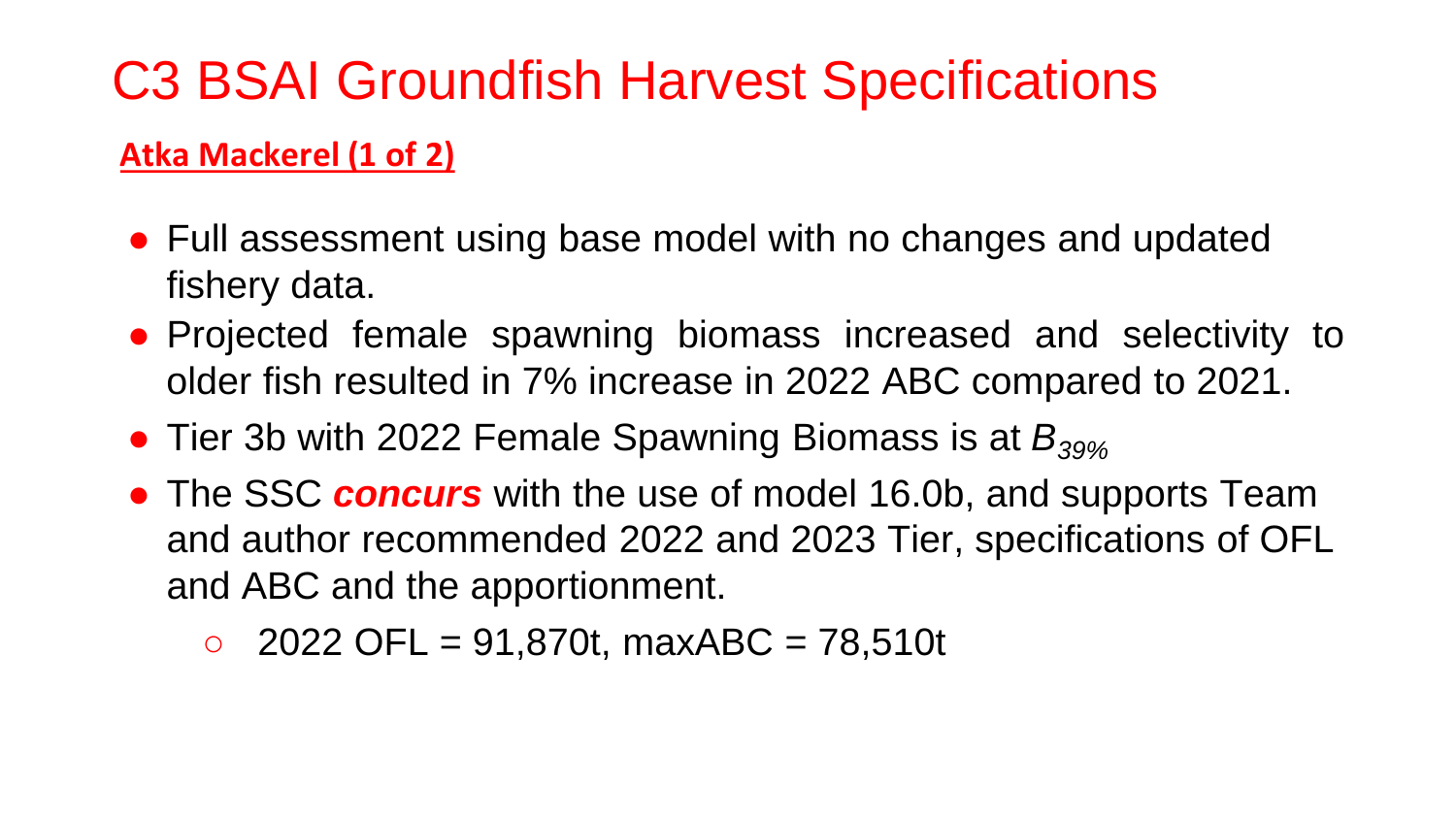#### **Atka Mackerel (2 of 2)**

- **The SSC commends** the author for the thorough risk table discussion.
- SSC *recommends* continued research into possible reasons for dome-shaped fishery and survey selectivity patterns, including senescence or differential distribution by age.
- The SSC *recommended* that BSAI Atka mackerel would be a good case study to examine when the GPTs develop guidance to assessment authors on what selectivity to use in projections for Tier 1-3 stocks (see General Stock Assessment Comments).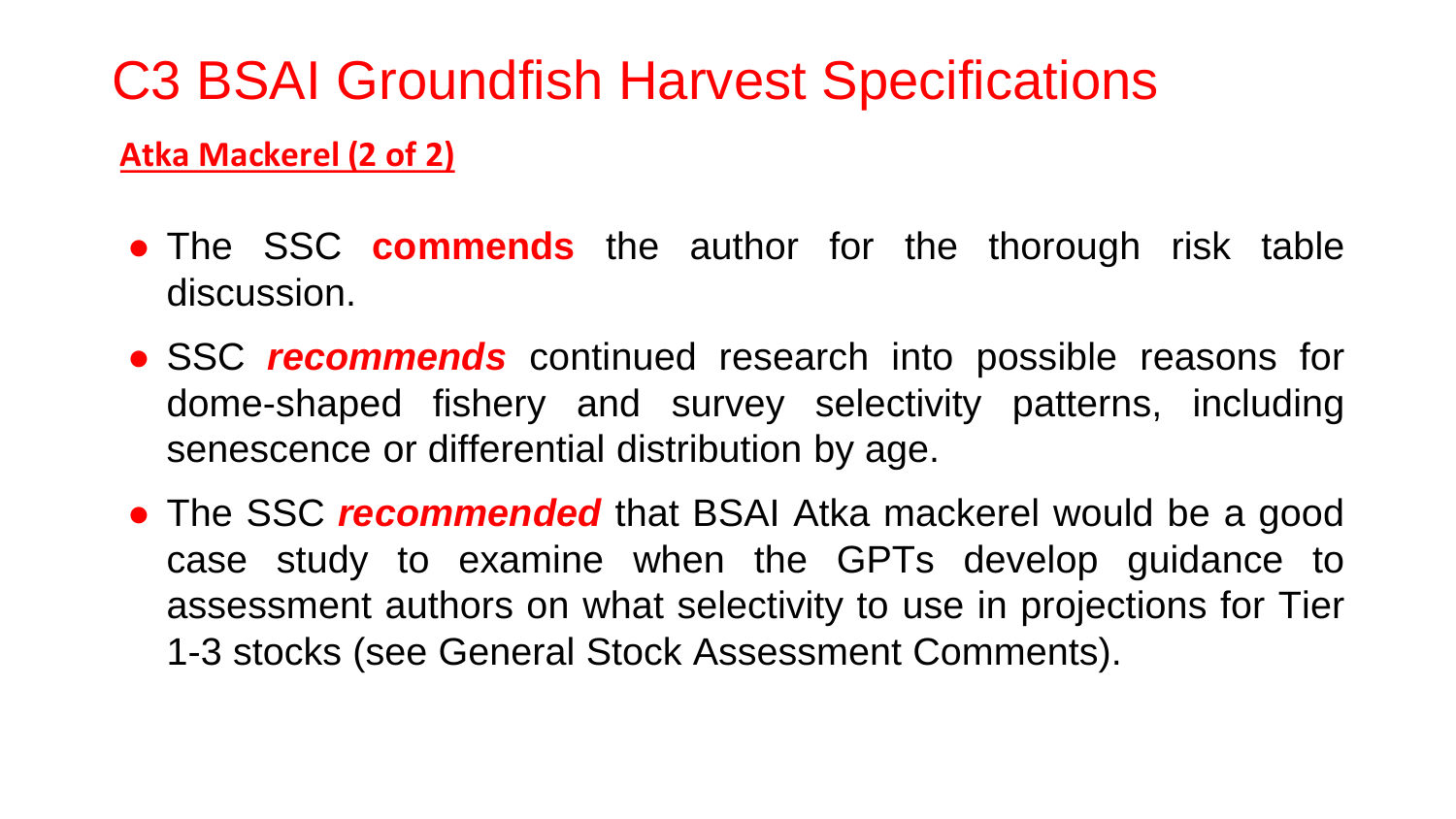### C3 BSAI Groundfish Harvest Specifications **Skates (1 of 1)**

- Partial assessment, on a biennial assessment cycle
- Two components for harvest specifications:
	- o Alaska skates Tier 3 age-structured model
	- o Projection model updated with new catches
	- o Other skates Tier 5 random-effects model (not re-run)
- Complex biomass from 2021 EBS trawl survey in 2021 slightly from 2019 survey
- The SSC *concurs* with the author and BSAI GPT's recommended Tier 3a and Tier 5 harvest specifications for BSAI skates, with no reduction from maxABC
	- $\circ$  2022 OFL = 47,790t, maxABC = 39,958t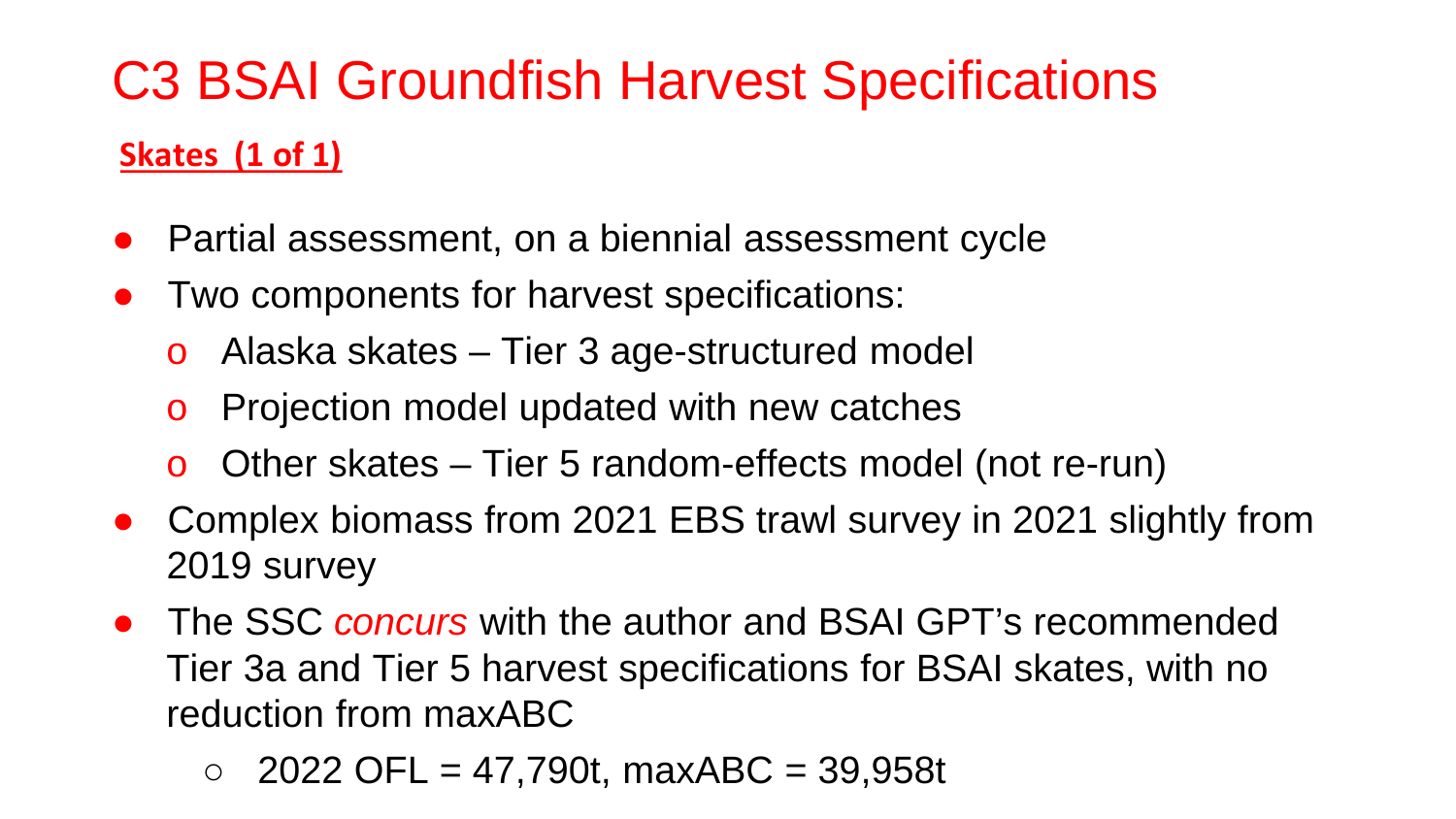### C3 BSAI Harvest Specifications

#### **Forage Fish (1 of 2)**

- The purpose of this biennial report is to monitor potential impacts of bycatch on forage fish by (1) investigating trends in forage fish abundance and distribution, and (2) describing interactions between federal fisheries and forage species.
- Noteworthy items from 2021 include:
	- (1) The reclassification of squids as Ecosystem Components, for which catch limits are not required, has resulted in substantially increased squid catches in the EBS during 2019-2021. These catches are now similar in scale to catch levels during the 1970s and 1980s.
	- (2) Capelin, eulachon, and other FMP forage species have decreased greatly in abundance since 2015. This general pattern occurs in the EBS and NBS.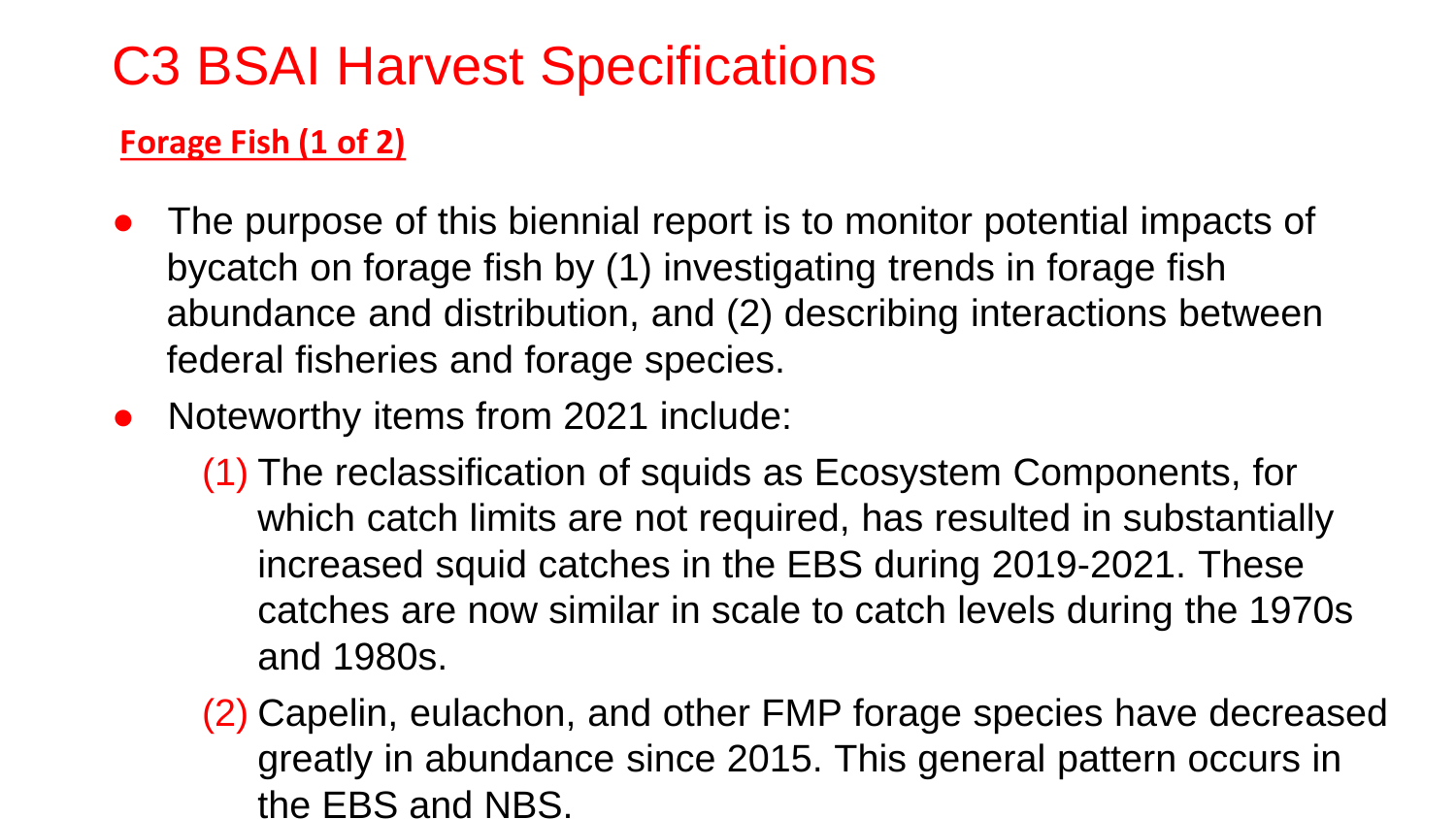### C3 BSAI Harvest Specifications

#### **Forage Fish (2 of 2)**

- The SSC *concurs* with the Plan Team recommendation for a forage species workshop to discuss several topics, including but not limited to surveying, importance of forage to managed species, minimizing redundancy in reporting (e.g. ESR), and impacts of climate change.
- The SSC *recommends* that in light of the recent substantial increases in squid catch levels, this workshop should also focus on identifying the threshold for placing squid back in the fishery.